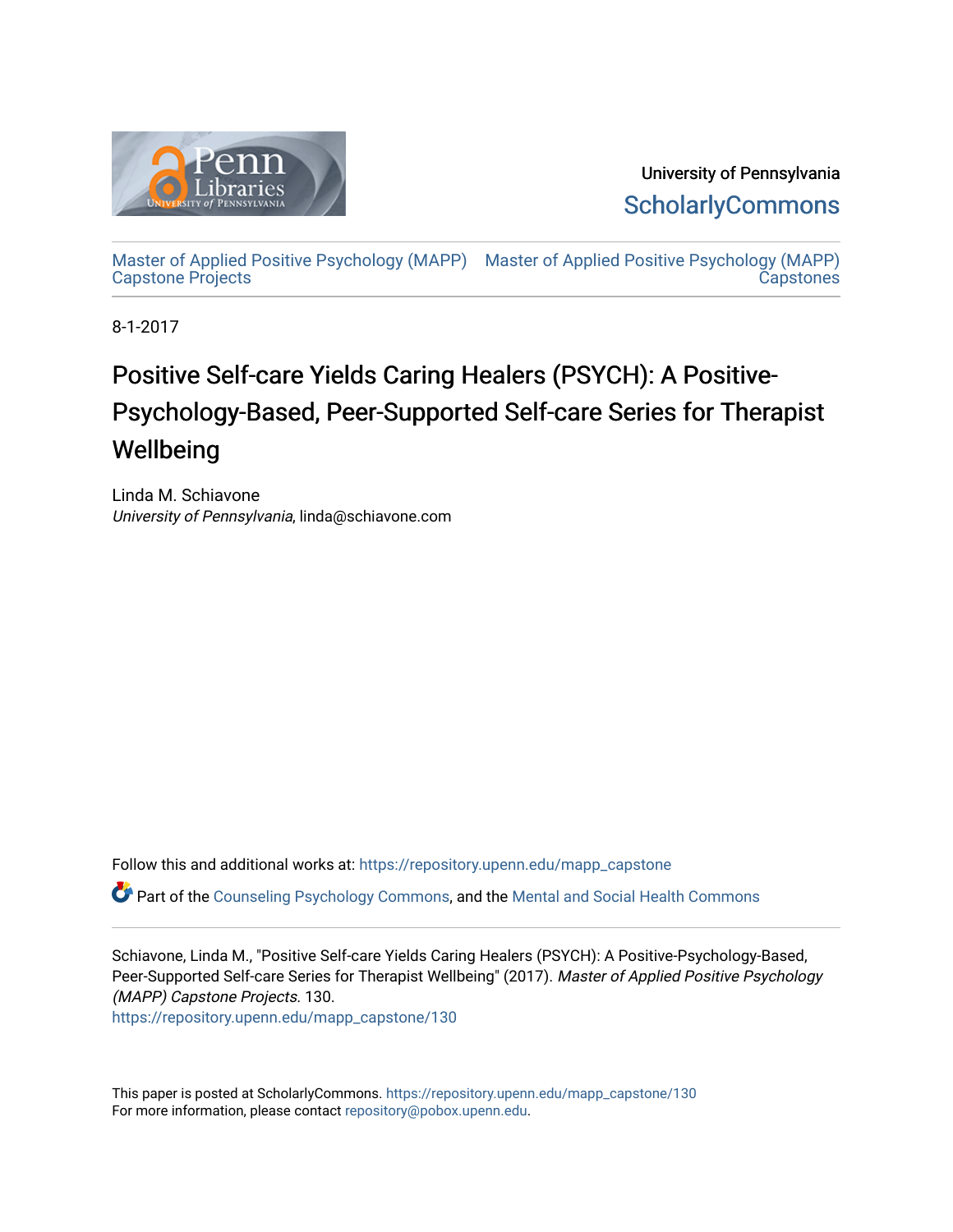# Positive Self-care Yields Caring Healers (PSYCH): A Positive-Psychology-Based, Peer-Supported Self-care Series for Therapist Wellbeing

# Abstract

Therapist self-care is mandated by counseling and psychological associations' codes of ethics in order to maintain professional competencies. Current emphasis in therapist self-care is primarily negatively oriented, with a focus on mitigating, ameliorating, and preventing negative outcomes, including negligence and other negative professional behaviors, which are associated with stress, distress, and burnout. Also, most recommendations are solitary endeavors, which can contribute to and exacerbate therapist isolation, and are not promoted within a structured or focused program. Evidence-based interventions derived from the study of positive psychology, a strengths-based approach to cultivating wellbeing, have the potential to fill these unmet needs in therapist self-care. PSYCH is a formalized sevencomponent program of positive-psychology-based activities that incorporates positive-psychology interventions and is designed to be engaged within a facilitator-led, peer-supported group environment. The goal of this self-care program is to cultivate flourishing, thriving, and enhanced wellbeing in order that the therapist can sustain the personal and professional vitality necessary for his/her life-giving work.

# Keywords

positive psychology, therapist wellbeing, self-care

# **Disciplines**

Counseling Psychology | Medicine and Health Sciences | Mental and Social Health | Psychology | Social and Behavioral Sciences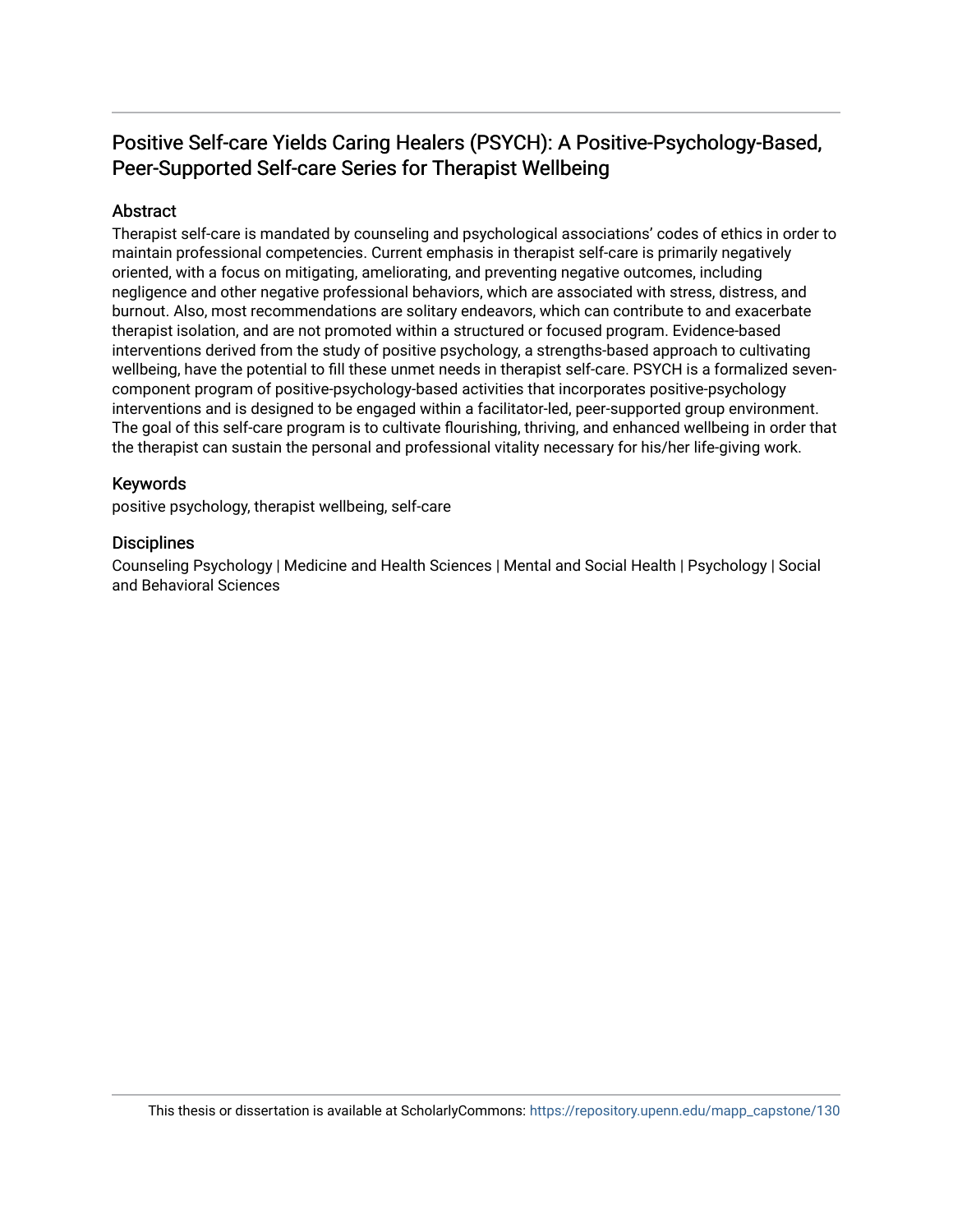# Running Head: PSYCH: A POSITIVE THERAPIST SELF-CARE SERIES

1

Positive Self-care Yields Caring Healers (PSYCH):

A Positive-Psychology-Based, Peer-Supported Self-care Series for Therapist Wellbeing

Linda Mattucci Schiavone, M.S.

University of Pennsylvania

A Capstone Project Submitted

In Partial Fulfillment of the Requirements for the Degree of

Master of Applied Positive Psychology

Advisor: Judith Saltzberg-Levick, PhD

August 1, 2017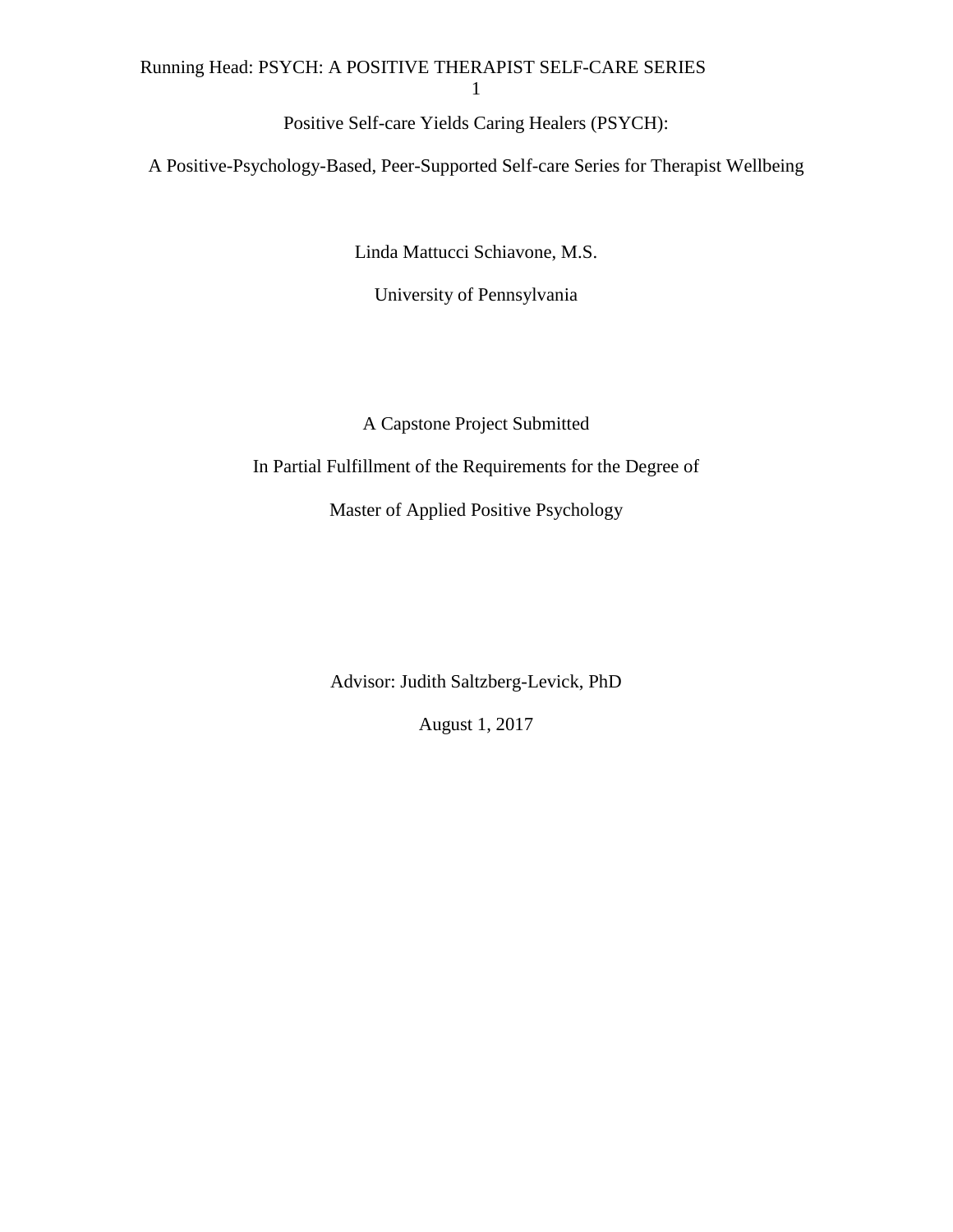Positive Self-care Yields Caring Healers (PSYCH):

A Positive-Psychology-Based, Peer-Supported Self-care Series for Therapist Wellbeing

Linda Mattucci Schiavone, M.S.

Capstone Project

Master of Applied Positive Psychology

University of Pennsylvania

Advisor: Judith Saltzberg-Levick, PhD

August 1, 2017

#### Abstract

Therapist self-care is mandated by counseling and psychological associations' code of ethics in order to maintain professional competencies. Current emphasis in therapist self-care is primarily negatively oriented, with a focus on mitigating, ameliorating, and preventing negative outcomes, including negligence and other negative professional behaviors, that are associated with stress, distress, and burnout. Also, most recommendations are solitary endeavors, which can contribute to and exacerbate therapist isolation, and are not promoted within a structured or focused program. Evidence-based interventions derived from the study of positive psychology, a strengths-based approach to cultivating wellbeing, have the potential to fill these unmet needs in therapist self-care. PSYCH is a formalized seven-component program of positive-psychologybased activities that incorporates positive-psychology interventions and is designed to be engaged with in a facilitator-led, peer-supported group environment. The goal of this self-care program is to cultivate flourishing, thriving, and enhanced wellbeing in order that the therapist can sustain the personal and professional vitality necessary for their life-giving work.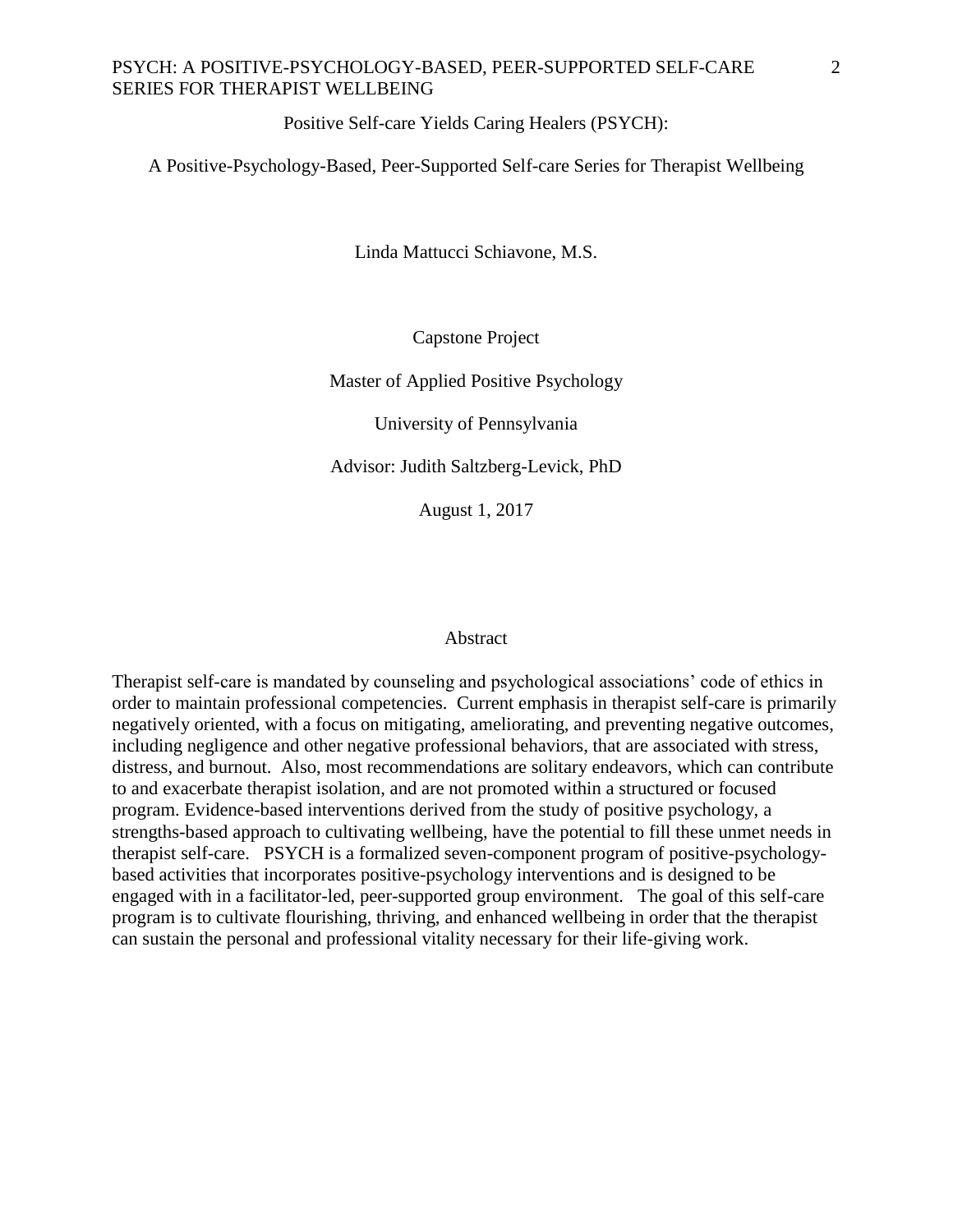The clinical mental health counseling profession may very well be one of the most rewarding of all professions, while also being one of the most challenging. Norcross and Guy (2007) assert that "psychotherapy is often a grueling and demanding calling" (p. 57). There is a duality of reward and risk that exists that cannot be overlooked: that a personally, professionally, emotionally, and spiritually uplifting profession also presents significant personal, professional, emotional, and spiritual demands and challenges. In *On Being a Therapist,* Kottler (2010) states that the mental health helping professions are "… among the most spiritually fulfilling as well as the most emotionally draining human endeavors" (p. ix), ones in which therapists continually experience emotions brought about by the intimacy of the counseling relationship. Processing these emotions within an atmosphere of care and support is a necessity. In *Riding the Dragon*, Wicks (2012) advises that those in the healing professions who provide compassionate care to others must focus on kindness and reverence for their own inner selves. If they absorb the anxieties, fears, suffering, and hopelessness of those who seek us out professionally, we cannot continue to help. Thus, learning to "ride the dragon" of one's feelings through introspection and collective sharing is vital to the continued ability to meet one's professional challenges.

Compassion fatigue and burnout are documented realities associated with the psychological and emotional challenges so eloquently articulated by Kottler (2010) and Wicks (2012) (Baker, 2003; Barnett & Cooper, 2009; Skovholt & Trotter-Mathison, 2016). Compassion fatigue, "a function of bearing witness to the suffering of others" (Figley, 2002, p. 1435), and burnout, emotional exhaustion and depersonalization rooted in environmental factors (Maslach, 2003), impact the practitioner's interest in, ability to connect with, empathize with, and professionally meet the needs of his/her clients (Skovholt & Trotter-Mathison, 2016). Just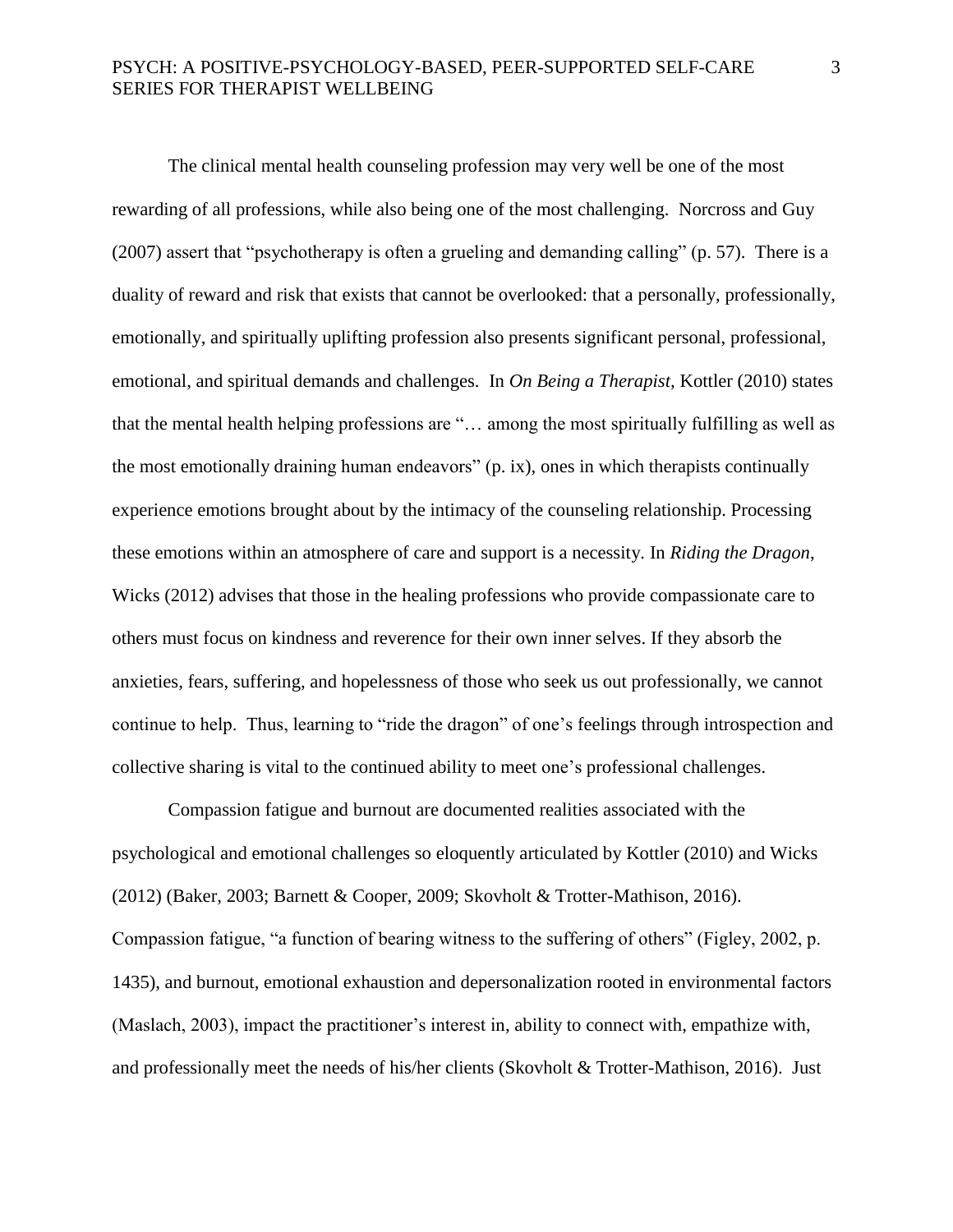as important, however, is the continuum of psychological, emotional, and physical stress, distress, and impairment that exists even before burnout becomes evident and manifests in professional behavior. This stress-distress-impairment continuum causes hazards of practice to good clinical decision making that significantly impact therapists' wellbeing, and their ability to be effective, competent counselors (Linley & Joseph, 2007; Skovholt & Trotter-Mathison, 2016; Smith & Moss, 2009; Wise, Hersh, & Gibson, 2012). Thus, while caring for oneself is a valid and valuable autotelic goal, it is crucial to remember that self-care is mandated by our professional ethics boards and associations as a means by which therapists are to maintain professional competence and to effectively serve their clients. The professional code of ethics adopted by the American Counseling Association (ACA), for example, requires that "counselors engage in self-care activities to maintain and promote their own emotional, physical, mental, and spiritual well-being to best meet their professional responsibilities" (ACA, 2014, p. 8). The American Psychological Association (APA) also requires psychologists to manage their wellness in order to maintain professional competence (APA, 2002).

Wellness, therefore, is one of the critical factors in being a healthy counselor. Consequently, mitigating the effects of the stress of the profession is an ethical imperative (Barnett & Cooper, 2009; Wise et al., 2012), and not doing so can set one up for legal liability. Committing to self-care, therefore, is a right and responsibility of the profession in order to provide high-quality care, not an indulgent self-pre-occupation (Baker, 2003). "Self-care," Norcross and Guy (2007) assert, "is a critical prerequisite for patient care (p. 161).

There are three practical considerations associated with the clinical counseling profession that present challenges to therapists' ability to engage in effective self-care and wellness practices. First is that though self-care is mandated for the profession, there is not widespread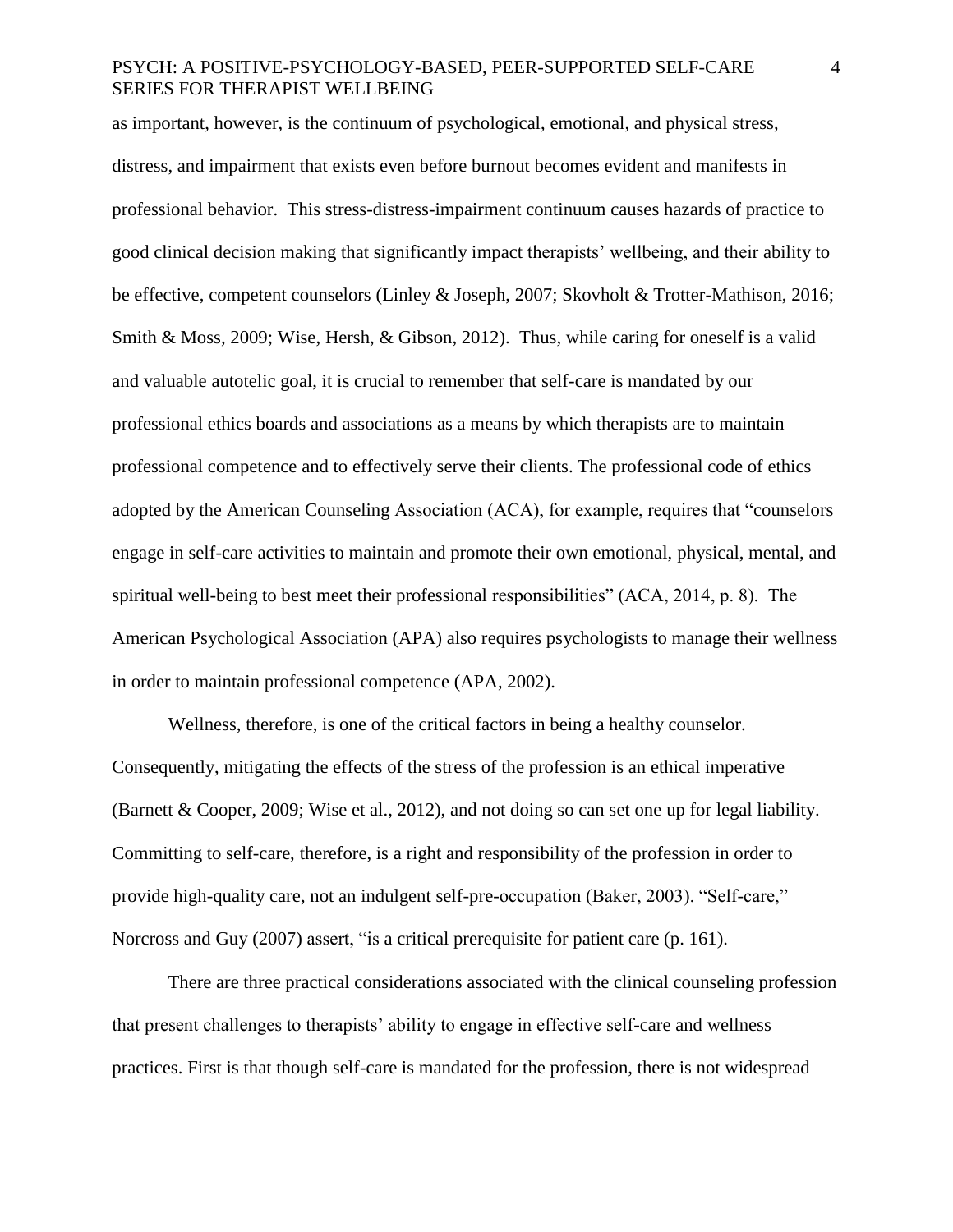agreement about practical and effective ways by which this should be done (Barnett & Cooper, 2009). A common complaint in the helping professions is that self-care is more conceptualized than substantive, more thought about, talked about, and wished for than practiced and applied, and more requested and required of our clients than expected of ourselves (Perry, 2017; Shallcross, 2011). It is also broadly promoted as a highly-individualized practice, which can take an infinite number of forms and variations. One danger in accepting this approach is that if left to the individual to choose the activity(ies) of and the time spent in self-care, good intentions often do not translate into regular practice.

The second challenge is that a therapist works alone, which can be physically, psychologically, and emotionally isolating (Norcross & Guy, 2007). This paradox of aloneness – of engaging in a solitary task within the context of the most intimate of interpersonal relationships – is an often-overlooked hazard of the therapy profession that can spill out into one's personal life and relationships. The usual clinical practice settings offer few opportunities for collaborating, communicating, or simply having casual conversations with colleagues and coworkers, even when one works in a group practice, agency, or community mental health setting. When combined with restrictions associated with maintaining patient confidentiality, the practical nature of scheduling constraints, and often demanding workloads, the counseling profession can be an isolating and overwhelming experience (Barnett & Cooper, 2009; Barnett, Johnston, & Hillard, 2006; Perry, 2017; Skovholt & Trotter-Mathison, 2016). Feelings of being isolated and alone and loss of peer contact and support are risk factors for professional impairment (Smith & Moss, 2009), while conversely, peers and colleagues can be significant sources of professional competency (Skovholt & Trotter-Mathison, 2016). Professional isolation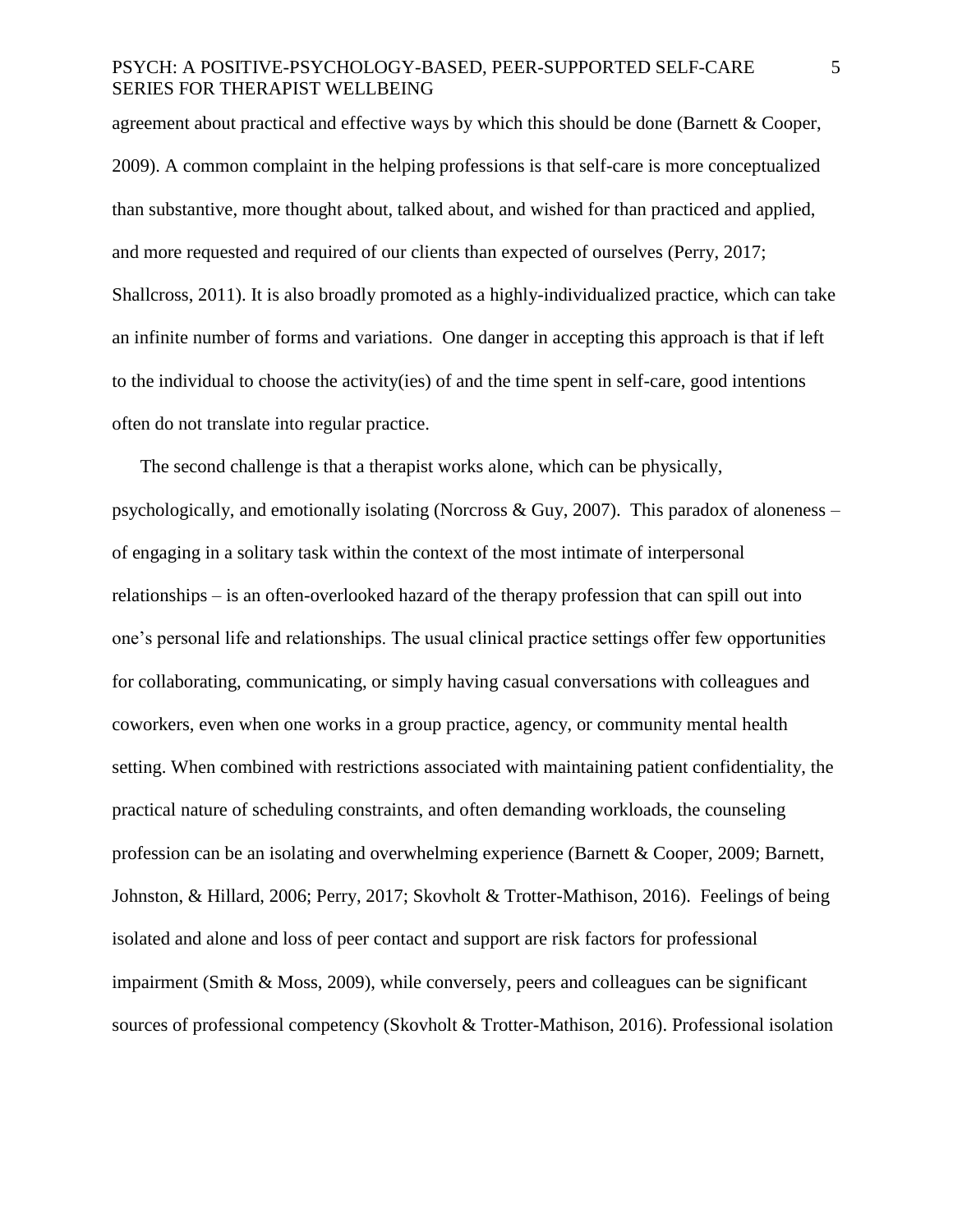also has the potential to carry over into personal relationships, with resulting stress on therapists' private lives (Norcross & Guy, 2007).

The third, and perhaps most important, consideration is that the predominant focus of much of the existing literature on therapist self-care is on ameliorating the negative. Specifically, the predominant self-care regimens emphasize mitigating, minimizing, avoiding, counteracting, and preventing the negative effects of the counseling hazards on therapists' personal and professional functioning, compassion fatigue, burnout, and professional impairment, with much of the focus on mindfulness, mindfulness-based stress reduction (MBSR), and resilience (Christopher, Chrisman, & Trotter, 2009; Christopher & Maris, 2010; Grepmair et al., 2007; Kottler, 2012; Norcross & Guy, 2007; Shapiro, Brown, & Biegel, 2007; Skovholt & Trotter-Mathison, 2016). Thus, the mainstay of traditional therapist self-care measures has been focused on reducing negative emotional, psychological, and physical outcomes associated with the therapy profession and remediation of burnout and professional impairment if and when it occurs.

Developing and instituting formalized strategies that address these specific challenges to therapist's ability to engage in self-care within these constraints have been inconsistently studied, supported, and monitored, and thus represent a significant unmet need within the mental health profession. Therapists, then, are left with no clear direction on the why's, how's, and when's of meeting the demands and resolving the struggles of such a demanding profession through selfcare within a supportive environment.

Given these three broad areas of unmet need, how can the science of positive psychology contribute to the theory and practice of therapist self-care? In this Capstone, I propose that there is a point of intersection between intervention strategies developed through the study of positive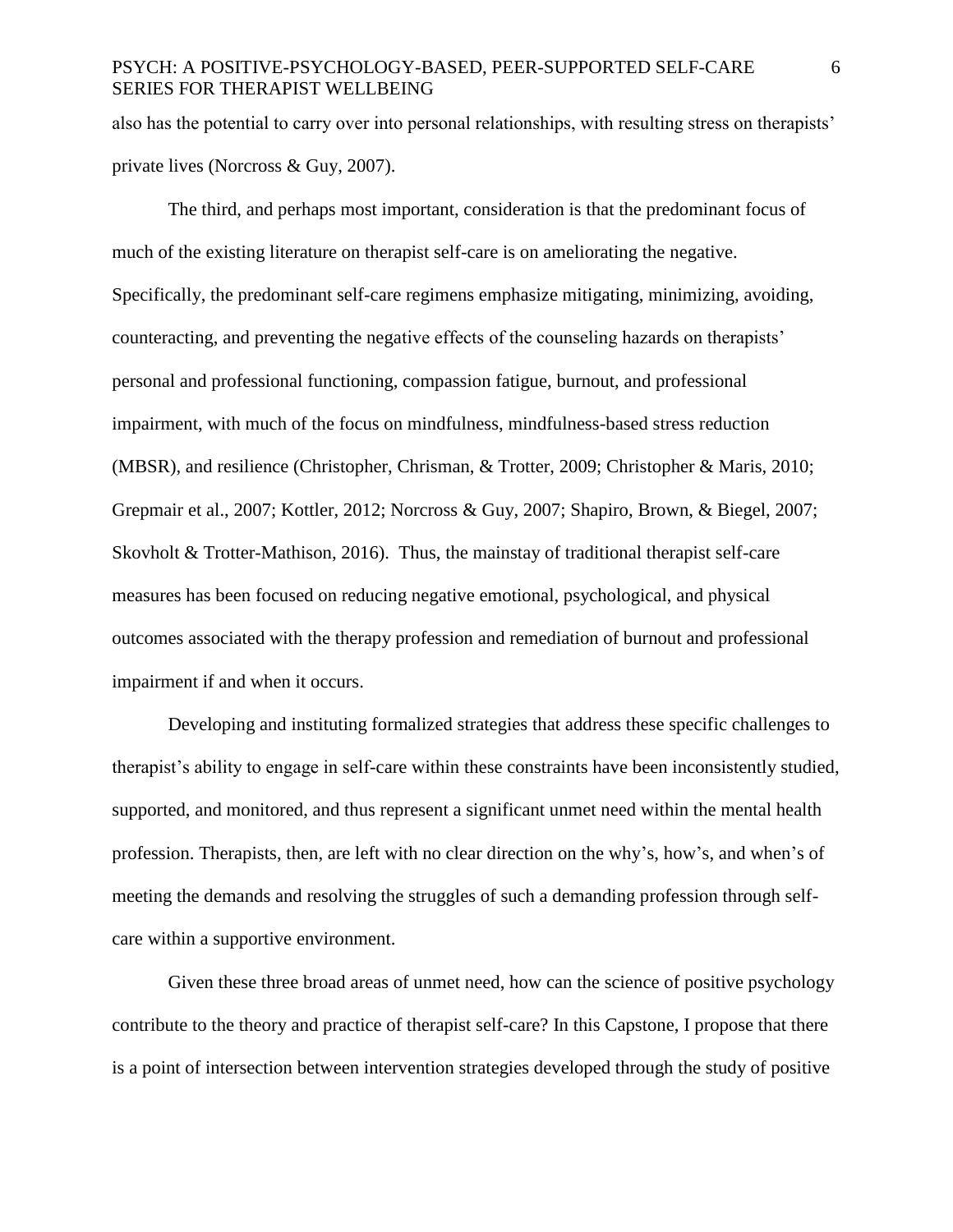psychology and the unmet needs in therapist self-care, and that employing positive interventions within a formalized, peer-supported therapist self-care program represents a unique application of this science. Founded in the late 1990s by psychologists Martin E. P. Seligman and Mihaly Csikszentmihalyi, the field of positive psychology re-oriented the traditional framework of psychology and psychotherapy from a disease-model to a model of wellbeing and human flourishing (Seligman & Csikszentmihalyi, 2000). This represented a foundational shift from a pathology-, symptom amelioration-, and survival-based orientation of traditional psychology to an orientation toward conditions that lead to positive experiences, wellbeing, thriving, and human flourishing (Peterson, 2006; Seligman & Csikszentmihalyi, 2000; Seligman, 2011). As will be summarized in a later section, over this last quarter century, the discipline of positive psychology has burgeoned through rigorous, controlled scientific study, providing a broad range of interventions and applications in psychotherapy, but also in fields as diverse as education, military training, organizations, institutions, and governments, physical health and medicine, politics and economics, sports performance, the humanities, and much more (Linley, Joseph, Maltby, Harrington, & Wood, 2009).

Positive psychology has already turned its attention to patient care in the area of psychotherapy through a new therapeutic approach that utilizes the principles of positive psychology and a wellbeing strategy based on identification and cultivation of character strengths (Peterson, 2006; Rashid, 2015; Seligman, Rashid, & Parks, 2006). It balances the foundational areas of traditional psychotherapeutic focus, such as establishment of a therapeutic relationship and a working alliance, attention to mood regulation, and abatement of symptoms, with positive resources that cultivate wellbeing, such as strengths utilization, expanding positive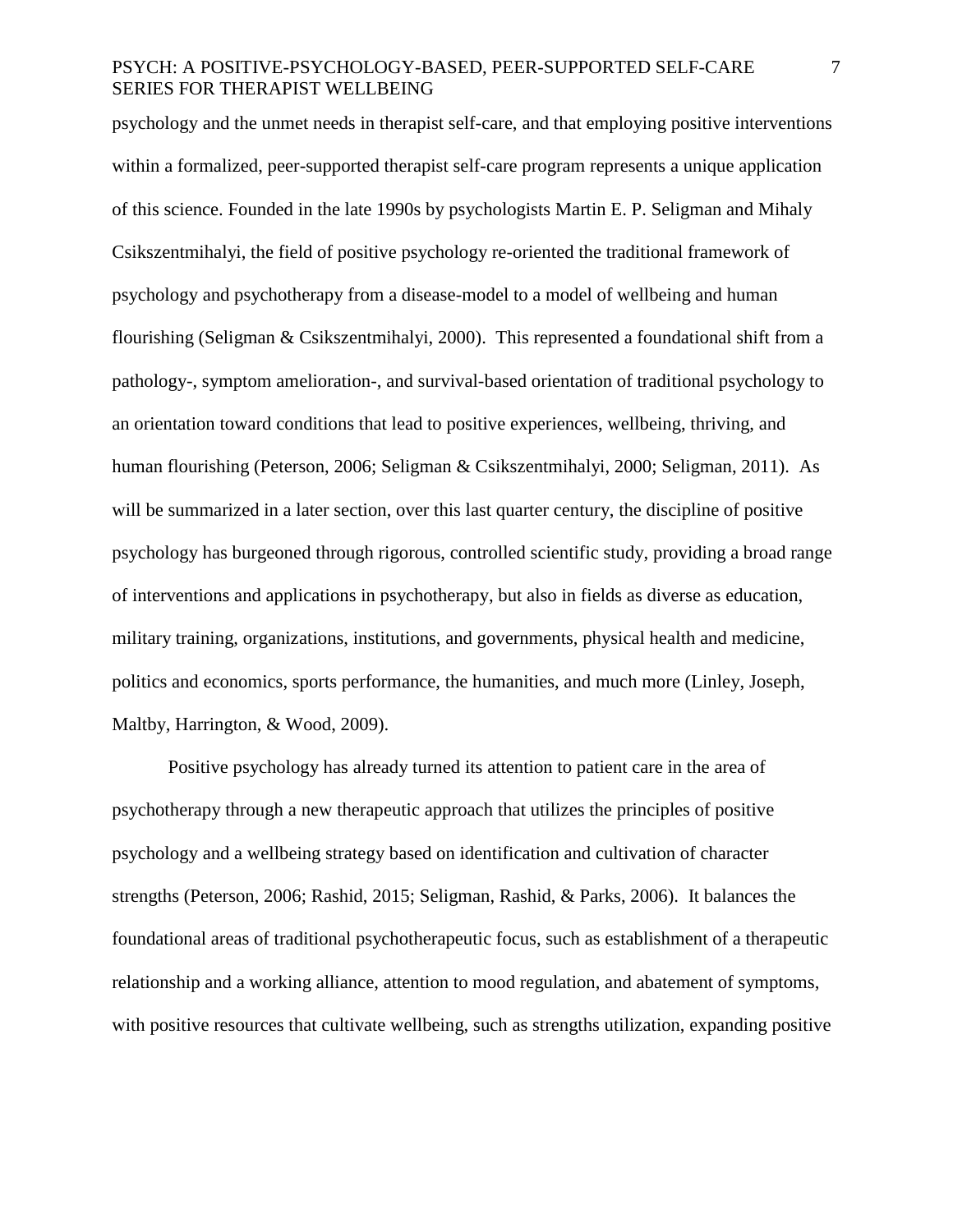emotions, improving interpersonal relationships, exploring meaning and life purpose, and promoting achievement and accomplishment (Rashid, 2015; Seligman et al., 2006).

Recognizing the critical role that positive psychology has played in refocusing psychotherapy toward a strengths-based approach, I propose that positive psychology can similarly refocus and reshape therapist self-care strategies in two critical areas. First, positive psychology can offer an approach to therapist self-care oriented toward wellbeing in order to support and maintain practitioners' ability to personally and professionally thrive and flourish. Utilizing evidence-based interventions derived from the study of positive psychology can offer an alternative approach to therapist self-care that contrasts with the traditional approach of ameliorating or reducing negative consequences of clinical practice. This orientation is supported by Wise et al. (2012) who state that self-care that supports and sustains well-being through positive principles and practice has the potential to spiral-up practitioners' wellbeing to one that promotes flourishing over simply meeting professional obligations. Likewise, Barnett and Cooper (2009) propose actively focusing on creating an ongoing "culture of self-care," emphasizing the integration of psychological wellness into "the very fiber of our professional identities" as well as in all aspects of our personal lives (p. 16). In perhaps the most positive and proactive of therapist self-care theories, Maynard and Wicks (2014) maintain that self-renewal, not remediation or repair, is the bedrock from which the therapist supports and sustains their very self, and allows one to engage in lifelong growth so that he/she may personally thrive.

What does a flourishing therapist, one who is thriving and has an enhanced sense of wellbeing, look like professionally and personally? Wise et al. (2012) describe a thriving and flourishing therapist as one who manifests resilience, has a broad array of possibilities in one's life, has an overarching psychological and interpersonal positive orientation in his/her ways of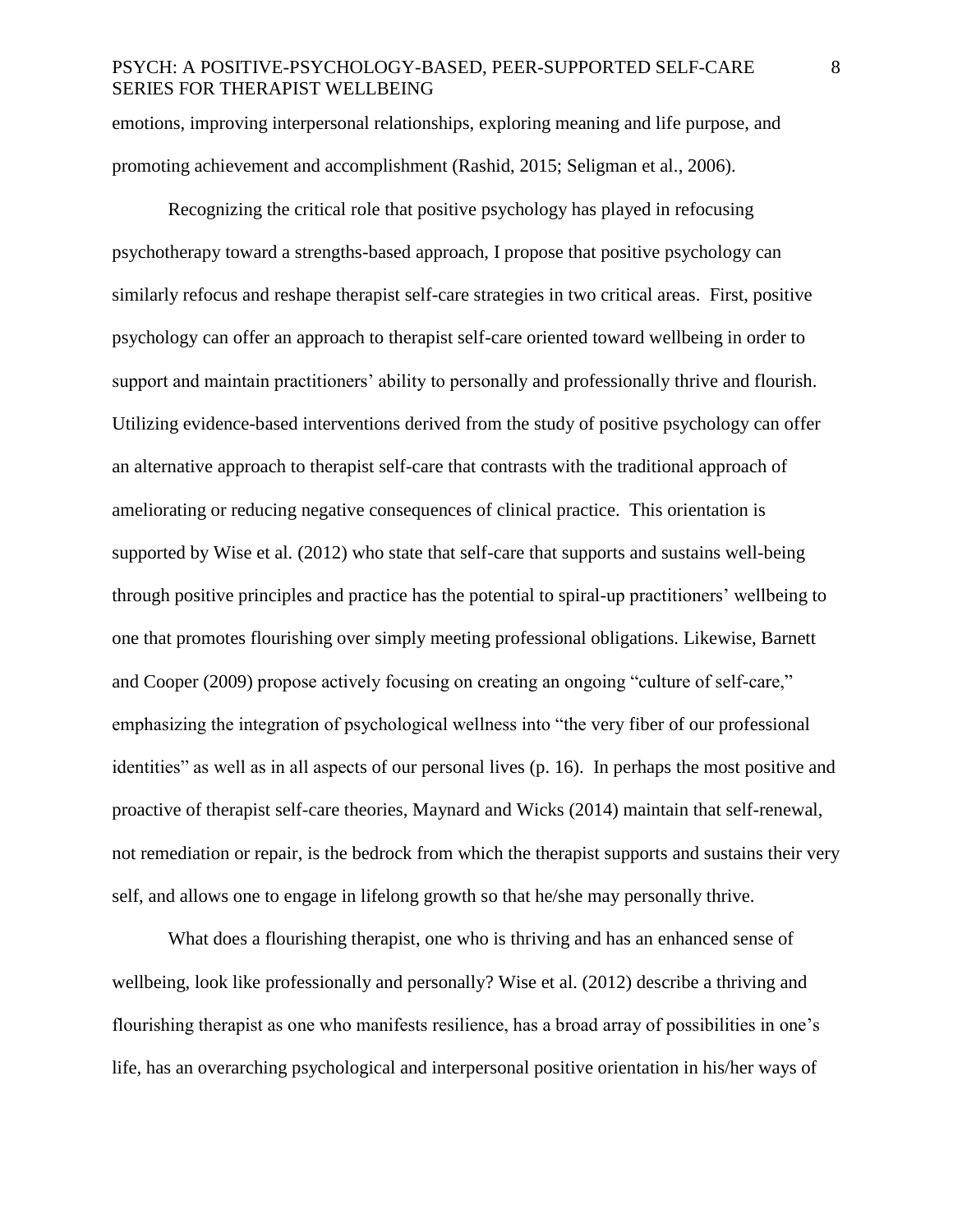thinking, doing, and being, has more experiences of joy, and has more meaning and purpose in life. The flourishing practitioner is described by Skovholt & Trotter-Mathison (2016) as one who is resilient, who constantly invests in personal self-renewal, and who manifests personal and professional vitality as reflected in feelings of zest, peace, euphoria, excitement, happiness, and pleasure. Others describe positive wellbeing in therapists as manifested by experiencing personal growth, demonstrating positive psychological changes, and having compassion satisfaction (Linley & Joseph, 2007), in addition to engaging in lifelong personal and professional growth (Maynard & Wicks, 2014). Norcross and Guy (2007) continue their vision of a flourishing therapist as one in whom creativity and growth, that is having a future orientation to his/her hoped-for possible selves, is paramount, who is passionately committed, and is diversified.

The second way that positive psychology can contribute to therapist self-care is through the creation of a formalized program within a peer-group setting, which addresses a significant challenge of the counseling profession - that of having little opportunity to initiate and maintain social connection– and incorporates a critical underpinning of various theories of wellbeing, which is that positive interpersonal relationships, social connectedness, and community are foundational to wellbeing in general (Fredrickson, 2013; Peterson, 2006; Ryff, 1989; Seligman, 2011) and specifically to therapists' wellbeing (Shallcross, 2011).

In summary, developing a formalized program of positive interventions offered within a group setting that provides peer support and opportunities for social connection addresses these challenges, and therefore has the potential to uniquely satisfy current unmet needs within the profession and to do this on a foundation of wellbeing.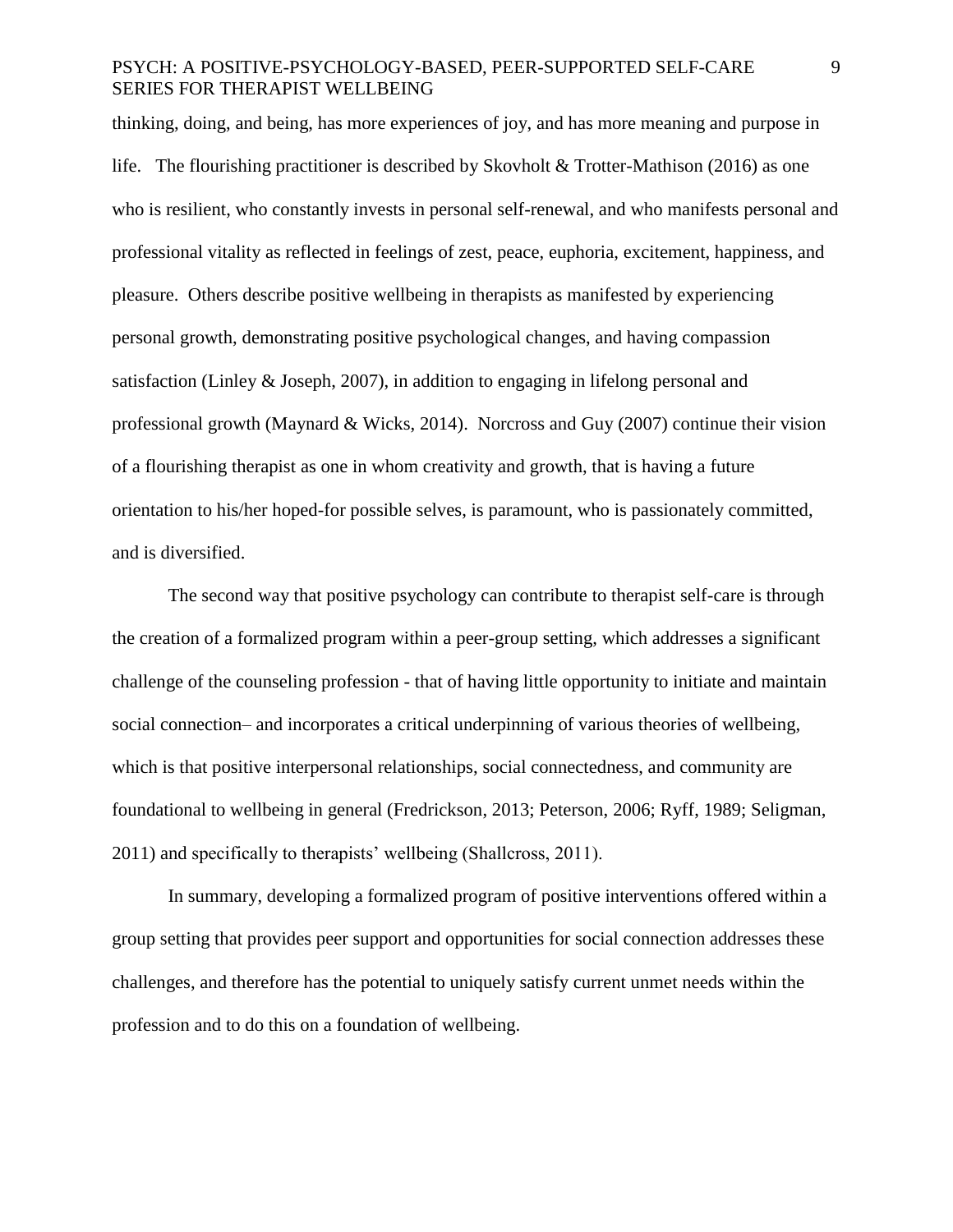The aim of this Capstone is to:

- Describe the challenges to psychotherapists' professional competence and personal wellbeing and the reasons why self-care is ethically and legally mandated;
- Summarize the theories, strategies, and resources currently available for therapist selfcare and define the unmet need for more formalized interventions that offer self-care within a construct of social connectedness and peer support;
- Identify the potential benefits of providing therapist support and self-care within a framework of the principles and practice of positive psychology;
- Propose a seven-element model of wellbeing and a seven-session positive-psychologybased therapist self-care series, PSYCH, that provides regular opportunities in which to garner peer support through formalized programming designed to enhance wellbeing. Series components and activities specifically designed for the seven proposed areas of therapist wellbeing will be presented.

# **Challenges of the Psychotherapy Profession to Therapist Wellbeing and Self-care The Nature of the Therapeutic Relationship**

Caring and compassion are at the core of the helping professions, which comprise a diverse range of practitioners that includes the medical and healthcare fields, educators, law enforcement and legal professionals, clergy, and the field that is the subject of this Capstone, that of clinical mental health counselors and psychologists (Skovholt & Trotter-Mathison, 2016), hereafter which will be referred to as therapists. There is no doubt about the existence of the joys, rewards, gifts, satisfaction, stimulation, meaningfulness, and joy of helping, which therapists often state as being foundational to initially choosing the profession and central to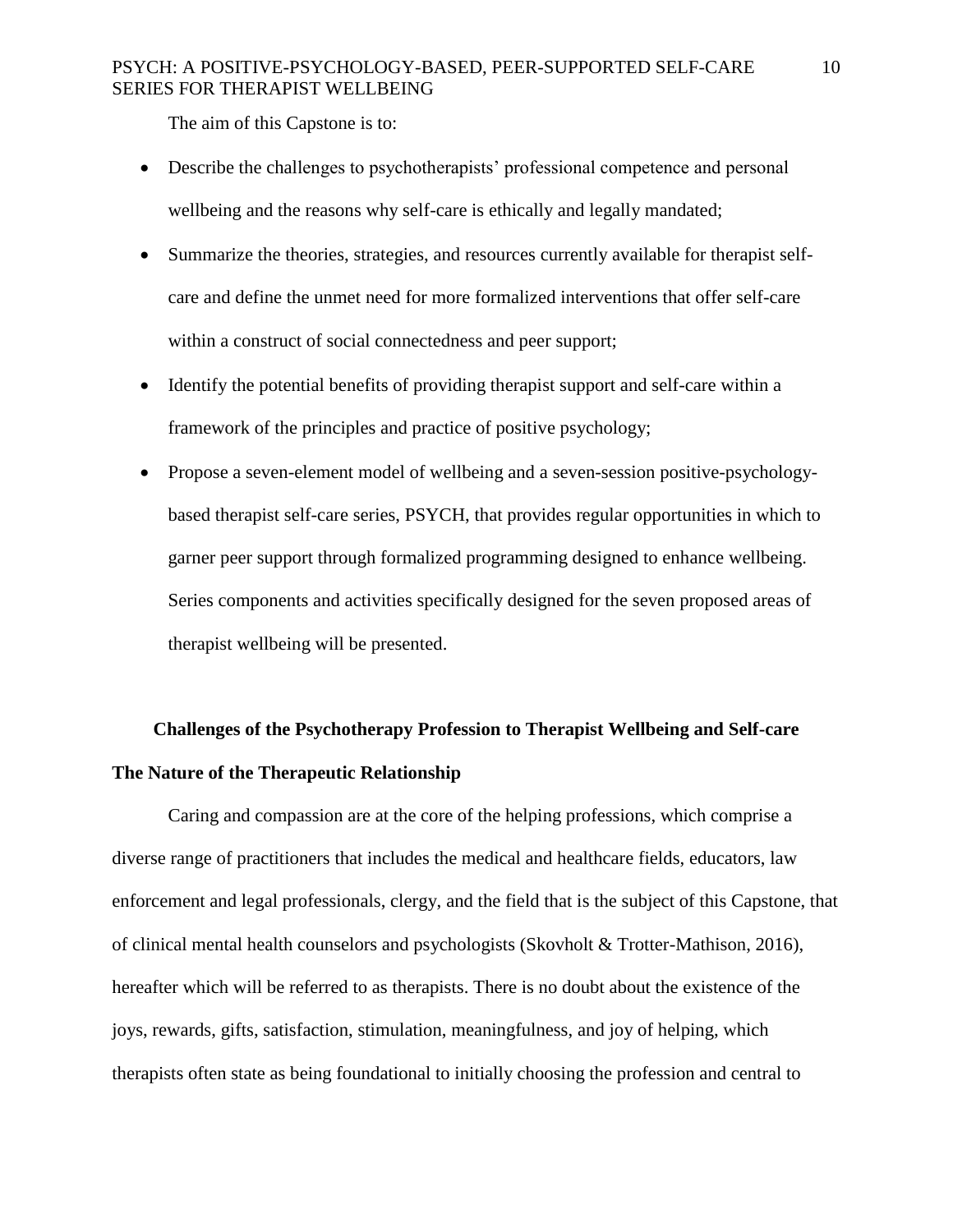continuing to re-commit to it over time (Norcross & Guy, 2007; Skovholt & Trotter-Mathison, 2016). For example, therapists report significant positive effects of their profession on personal growth and psychological, relational, and spiritual wellbeing (Skovholt & Trotter-Mathison, 2016), with the bond from the therapeutic alliance having been shown as the best predictor of therapist wellbeing, including positive psychological changes and compassion satisfaction (Linley  $&$  Joseph, 2007). Overarching spiritual and humanistic rewards such as connecting to the ongoing human stage and the feeling of being a form of spiritual service are also common (Skovholt & Trotter-Mathison, 2016). Post-traumatic growth and positive change have also been recognized as positive outcomes in disaster work and trauma therapy (Linley & Joseph, 2007; Tedeschi & Calhoun, 2004).

Yet it is also necessary to acknowledge the tension that exists in the caring professions– other - care versus self-care, giving versus pulling back, self-sacrifice versus self-renewal – that requires ongoing vigilance and perspective taking to maintain the level of personal and professional vitality necessary for competence in a profession that subtly can move one toward depletion (Skovholt & Trotter-Mathison, 2016). Maintaining this delicate balance of being emotionally available and attuned to clients' pain and suffering while maintaining a connection to one's own pain and suffering is imperative to effective counseling (Elizabeth Venart as cited in Shallcross, 2011).

The specific challenges and stresses that the mental health professional experiences arise, in part, precisely because of the distinct nature of the therapist-client relationship. The therapeutic relationship has been called many things: a holding environment (Winnicott, 1965), a re-enactment of Bowlby's secure attachment theory (Pistole & Fitch, 2008), a cradler of secrets (Yalom, 2002), the "indispensable soil of treatment" (Norcross & Guy, 2007, p. 2), and a bearing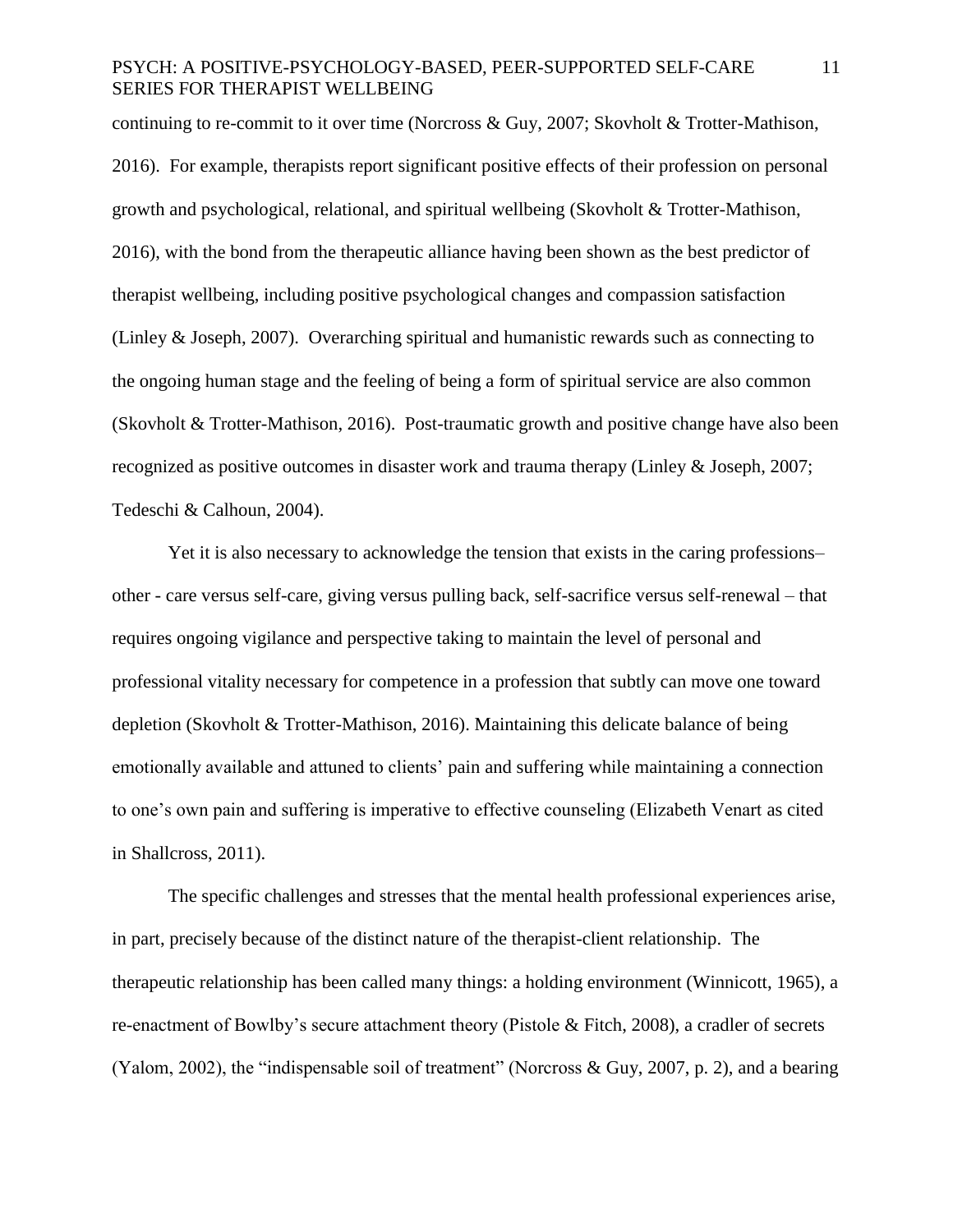witness (Wicks & Maynard, 2014). Though just a few descriptors, these examples particularly reflect the life-giving role that therapists enact within the therapeutic alliance. The essential role of therapist to therapeutic outcome has been consistently documented. The most important common factor to effective, successful therapy is the working alliance or empathic attachment between therapist and client (Pistole, 2003; Pistole & Fitch, 2008; Skovholt & Trotter-Mathison, 2016). This is true regardless of treatment modality and other therapeutic and clinical factors. The better able a therapist is in establishing this alliance or attachment across the broadest range of clients, the more effective the therapist and the therapy will be (Tracey, Wampold, Lichtenberg, & Goodyear, 2014). This ability must be considered within the context that a therapist finds him/herself. That is, the therapist is exposed to whatever unfolds in the intimacy and privacy of each therapy session, be they stories of depravity, suffering, and man's inhumanity to man, or stories of spiritual transcendence, inspiration, and hope. Kottler (2012) poetically describes this ongoing challenge, how he has "lived ten thousand lives through the stories of my clients. I have visited heaven with some of them; also, hell" (p. 20).

The key role of therapist to outcome underscores the need to intentionally preserve the vitality of the therapist, the key change agent, through self-care. This need is summarized by Norcross and Guy (2007) in the following way:

". . . science and practice impressively converge on the conclusion that the person of the clinician is the locus of successful psychotherapy. It is neither grandiosity nor selfpreoccupation that leads us to psychotherapist self-care; it is the incontrovertible science and practice that demands we pursue self-care". (p. 3)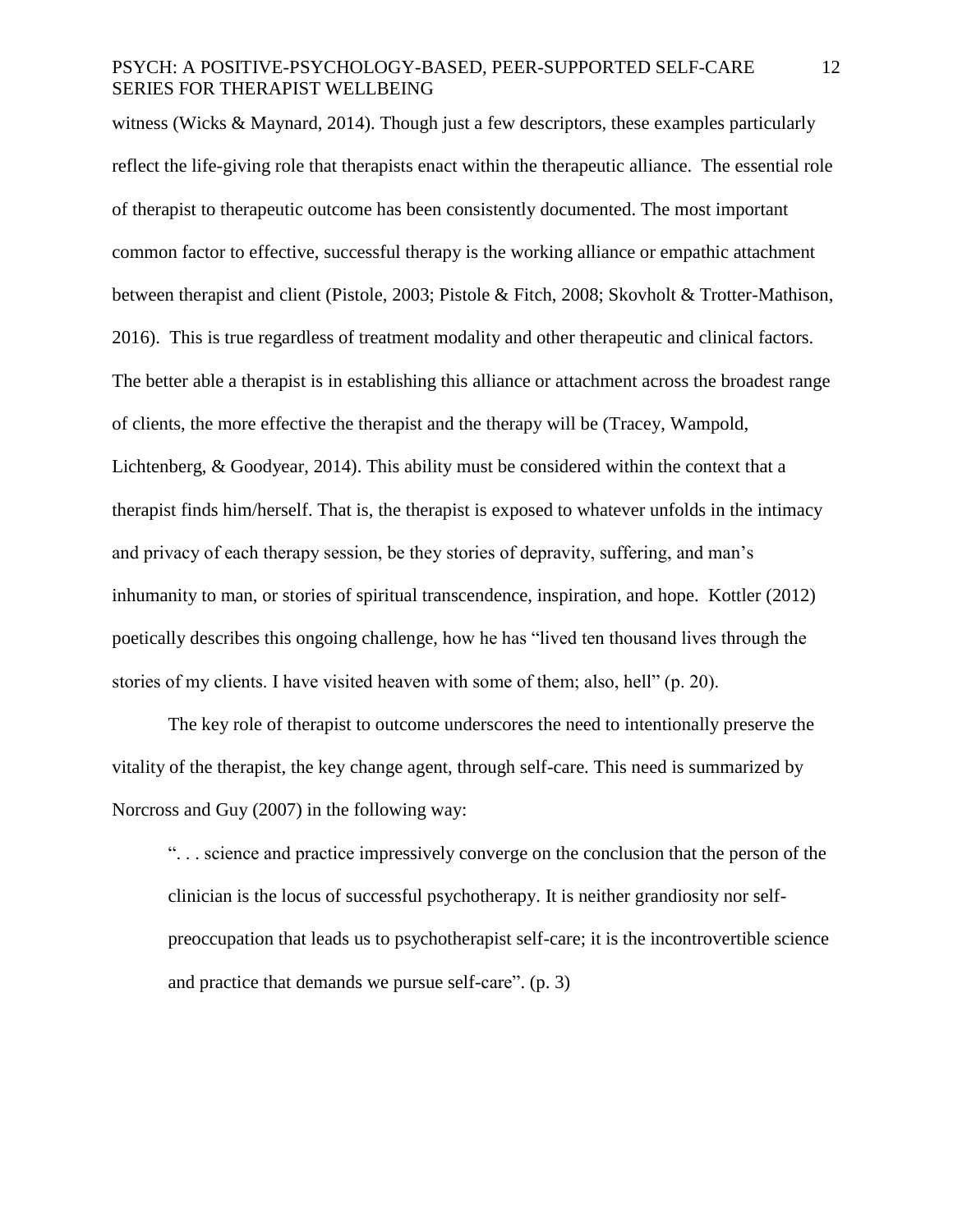## **The Nature of the Therapist's Working Environment**

Therapists face unique circumstances that present challenges to self-care and support. Perhaps the most overlooked is that a therapist works alone. With the exception of monthly staff meetings, ad hoc update meetings, and annual holiday parties (if the therapist works in a group or agency setting), there are few opportunities to engage with other therapists formally or informally, even in a group or agency setting (Barnett, 2014b). While client consultations, psycho-education, supervision, and discussion about regulations and good practice guidelines may take precedence, making time for small-talk is not prioritized. With each therapist scheduling clients at hourly intervals, combined with the responsibilities of maintaining paperwork, making follow-up phone calls, and consultations, "water-cooler" socialization is uncommon. For the therapist in private practice, financial practicalities also hinder personal down-time, particularly because as income is only generated during session time, any time spent outside of session is uncompensated time. The need to maintain client confidentiality also contributes to little sharing between and among therapists (Skovholt & Trotter-Mathison, 2016).

# **The Impact of These Challenges on the Stress-Distress-Impairment Continuum**

It is well recognized that compassion fatigue, emotional exhaustion, and burnout are hazards of the helping professions in general, and the therapy-related professions specifically. Citing specific statistics on prevalence rates, contributing factors, and associated outcomes, however, is difficult, in part because of the inconsistent means by which these terms are defined, identified, and reported. A thorough review of burnout, given the common interchangeable and overlapping use of this term with compassion fatigue, emotional exhaustion, and secondary or vicarious traumatization, is beyond the scope of this Capstone. Two definitions of burnout,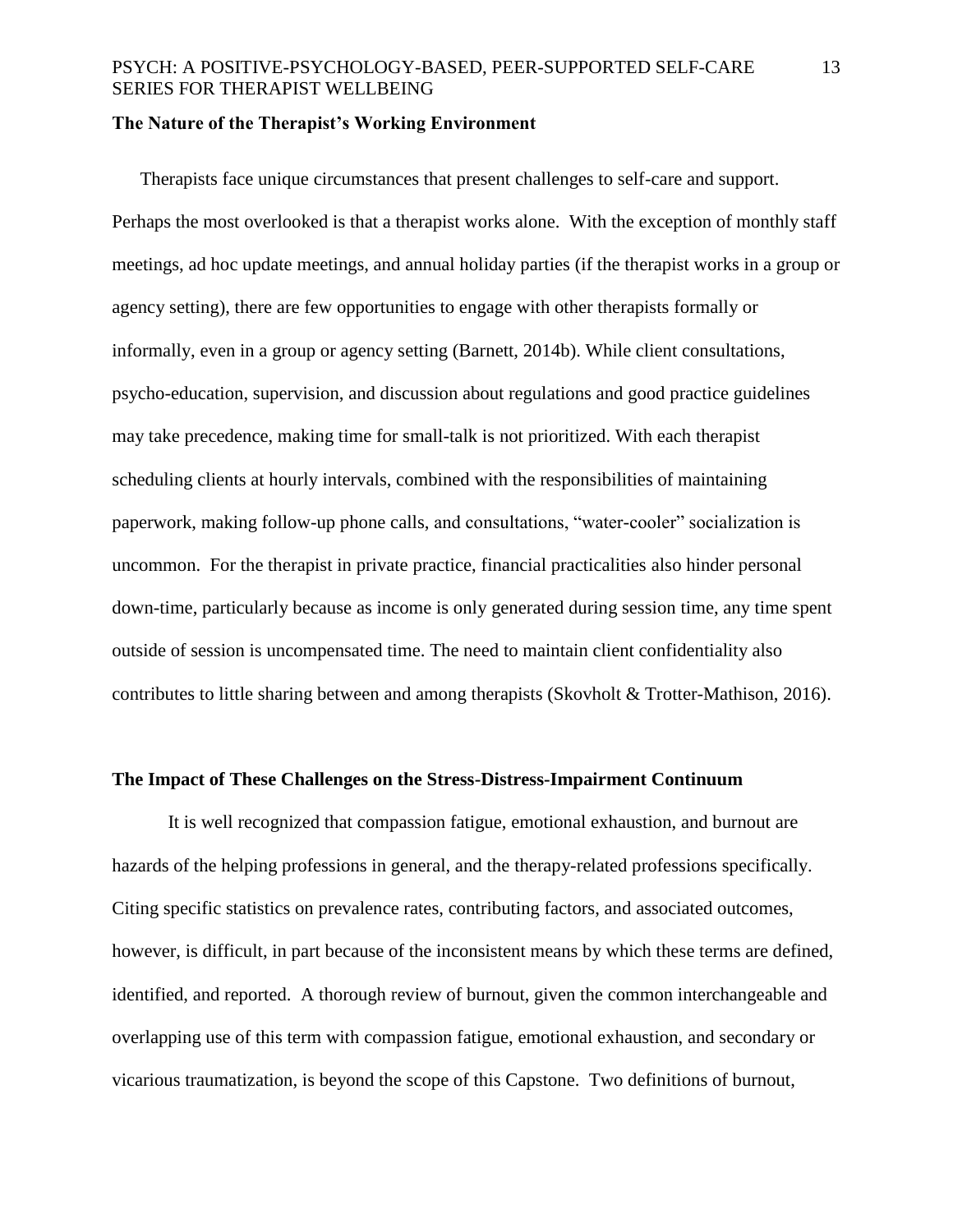however, that are particularly relevant to the discussion of therapist self-care are "meaning burnout" and "caring burnout" (Skovholt & Trotter-Mathison, 2016). The former occurs when the calling to care and give to others no longer provides meaning and purpose in life sufficient to meet the emotional needs of others or when the practitioner no longer feels his/her work is helpful. In caring burnout, the practitioner can no longer sustain the repeated cycle of attachment, engagement, and separation that is foundational for effective therapeutic work. In both of these conditions, losses exceed gains, depletion replaces energy, and impairment replaces functioning for the therapist.

It is important to recognize that "burnout," however defined or whatever terminology is used across time and across professions, exists at one end of the impairment continuum, with interim stages of stress, distress, and behavioral impact preceding it (Wise et al., 2012). Consistent with the goals and intentions of positive psychotherapy, it is more relevant to this Capstone to acknowledge the impact of stress and distress of the counseling practice on therapists' mental and physical health and on professional functioning and competency rather than on the traditional area of pathological dysfunction and stages of burnout. There is a continuum of functioning that ranges between optimal (wellness, thriving and flourishing) and impaired (any behavior, attitude or quality that compromises personal or professional effectiveness [Kottler, 2012]) (Wise et al., 2012), to which self-care and wellness practices are aimed.

In terms of stress and distress, many sources document that the nature of the therapeutic work incurs a significant toll on therapists' psychological and emotional health, personal behaviors, and professional behaviors. Table 1 summarizes these multidimensional effects.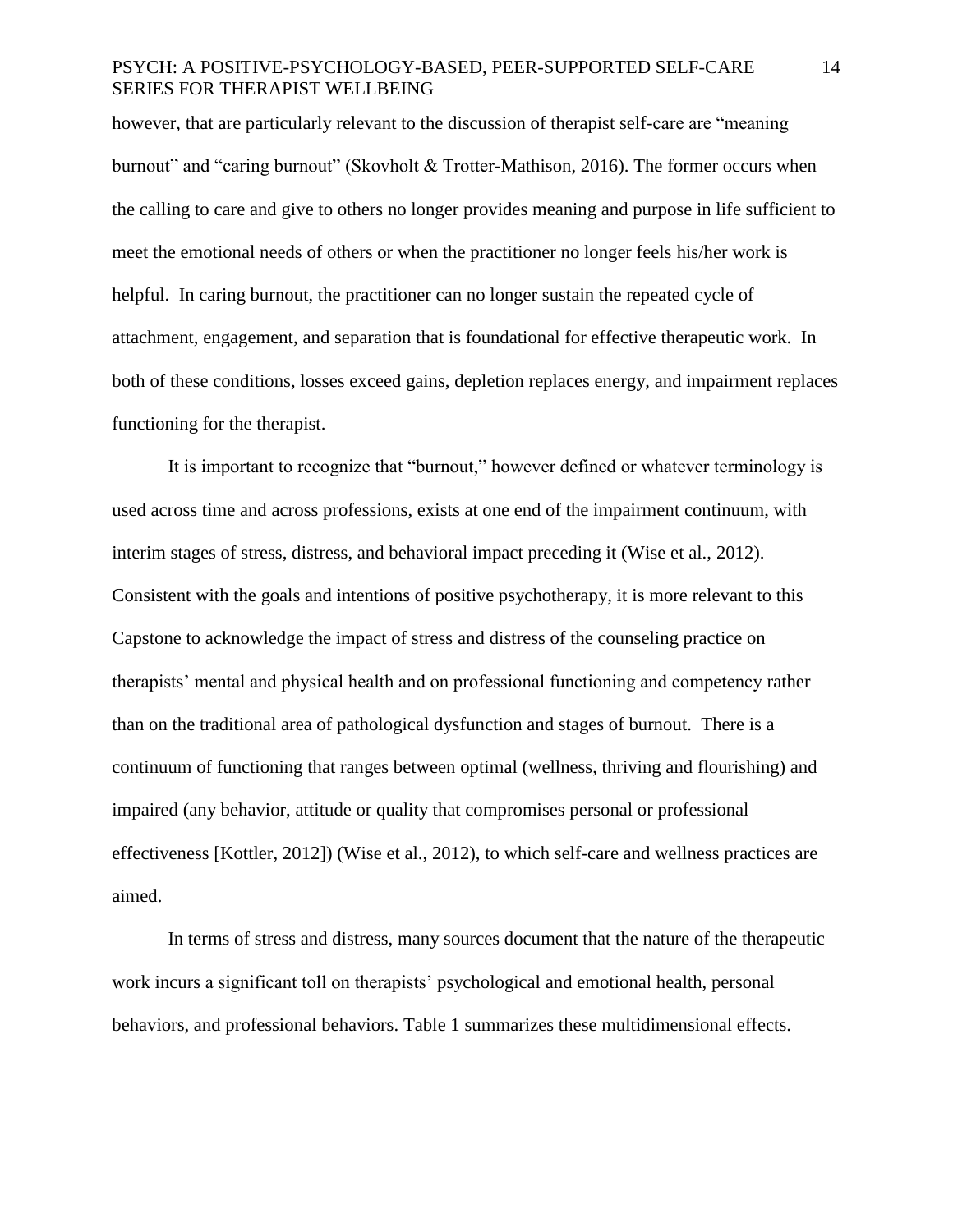# **Consideration of Ethical and Legal Consequences of Self-care**

Self-care is not optional in the counseling profession. It is mandated by professional associations including the ACA (2014) and the APA (2002; Advisory Committee on Colleague Assistance, n.d.), which clearly state that therapists must engage in ongoing efforts at self-care to develop and maintain mental and physical health, wellness, and professional responsibilities, to maintain professional competence, and to provide high-quality patient care. Consequently, there are legal risks to therapists' overlooking their health and wellness. Wheeler and Bertram (2015) summarize the ethical and legal risks of ignoring self-care by saying that licensed practitioners, registered interns, graduate counseling students, and counselors must adhere to state laws regulating the practice of mental health counseling as well as follow the ethical codes developed by their professional counseling associations. The ethical codes and standards of care created by these associations may be utilized in courts of law to determine liability for counselors facing legal complaints. Importantly, therapists who are unsuccessful in addressing burnout may be at risk for ethical and legal violations that could result in malpractice claims and termination of professional counseling licenses and memberships (Wheeler & Bertram, 2015). Though the frequency of real-life malpractice cases due to burnout are not known, the APA advises that one way to avoid the most common pitfalls of malpractice claims and licensing board complaints is to practice self-care (Novotney, 2016). Being able to recognize the stresses to the profession before they impact behavioral outcomes (including "unhealthy escapes" [Norcross & Guy, 2007, pp. 132-135]), or could be viewed as ethical violations, or erode one's professional competence (e.g., careless chart-keeping, inappropriate self-disclosure, breach of confidentiality) that can lead to malpractice lawsuits is critical (Barnett, 2014a; Novotney, 2016; S. Mayer, personal communication, June 2, 2017).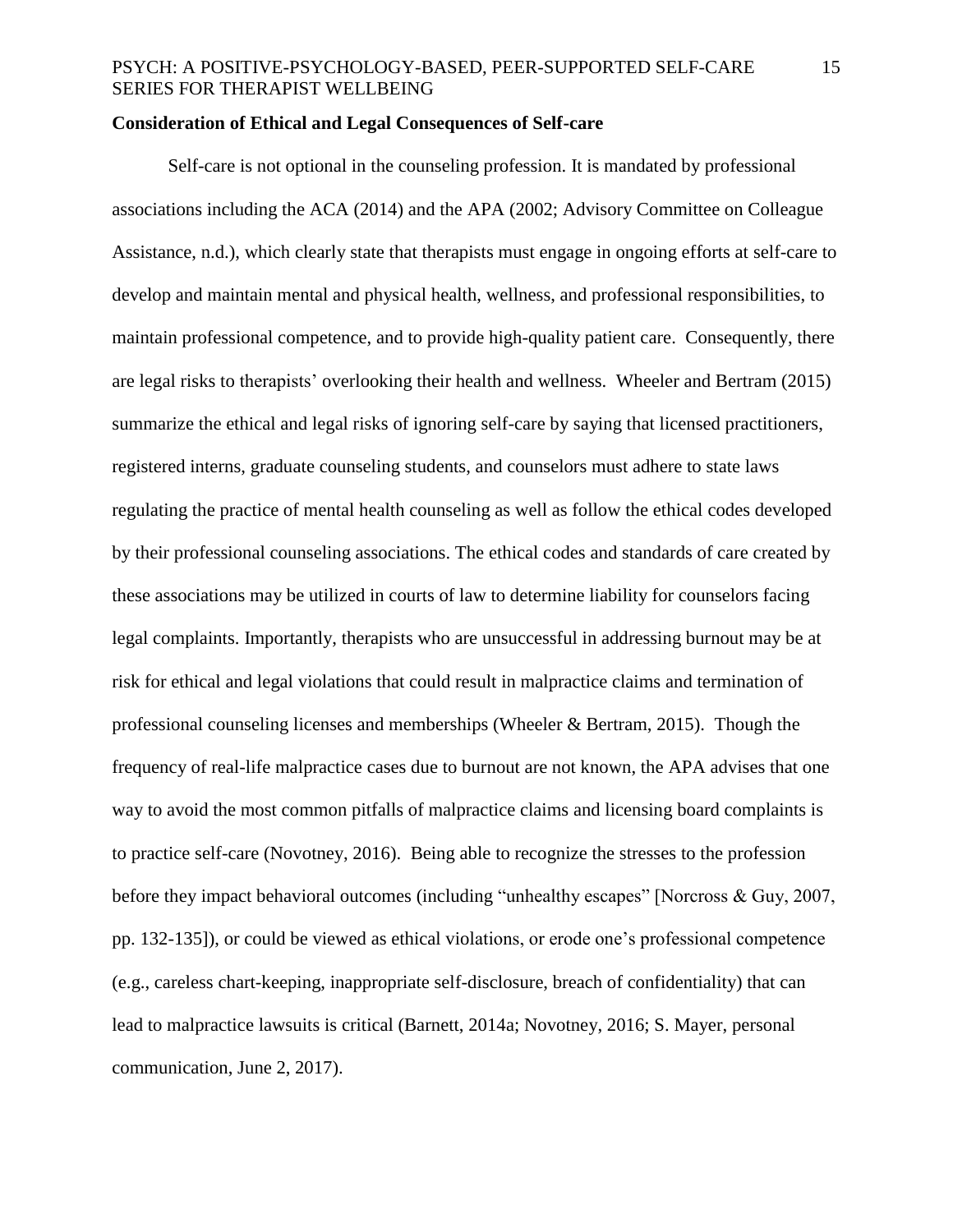This component of legal liability is often outside of the practitioner's focus to help, yet it requires that the practitioner be "self-protective" (Skovholt & Trotter-Mathison, 2016, p. 59) by being aware of rules and procedures of competent practice, especially those related to the welfare and wellness of the practitioner. Thus, self-care with the goal of maintaining professional competence is both an ethical imperative and a legal mandate.

#### **Meeting the Unmet Needs in Existing Therapist Self-Care**

#### **The Unmet Need of Formalizing Self-Care Strategies**

The literature on therapist self-care has burgeoned over the past three decades, a fact that in and of itself reveals what has traditionally been an unmet need for therapists. Less than 30 years ago, self-care was not even a mention in a comprehensive resource for counseling clinicians (Wicks, Parsons, & Capps, 1986), while the same co-author has recently produced a comprehensive resource focusing *only* on clinician self-care through self-renewal (Wicks & Maynard, 2014). Norcross and Guy (2007), who studied changes in therapist self-care over the past 25 years, also have documented a transition from the general assumption that a practitioner could simply follow the renowned adage and "heal thyself" without attention to the process of doing so, to the existence of a complex and diverse array of self-care strategies employed by psychotherapists that follow few patterns and do not align under a specific principle.

While self-care is mandated for the profession (ACA, 2014; APA, 2002; Advisory Committee on Colleague Assistance, n.d.), there is not widespread agreement about practical and effective ways to educate about it, practice it, or sustain it throughout one's career (Barnett  $\&$ Cooper, 2009). Broadly defined, self-care is the application of a range of activities with the goal of being well-functioning (Barnett & Cooper, 2009). Though the array of topics addressed over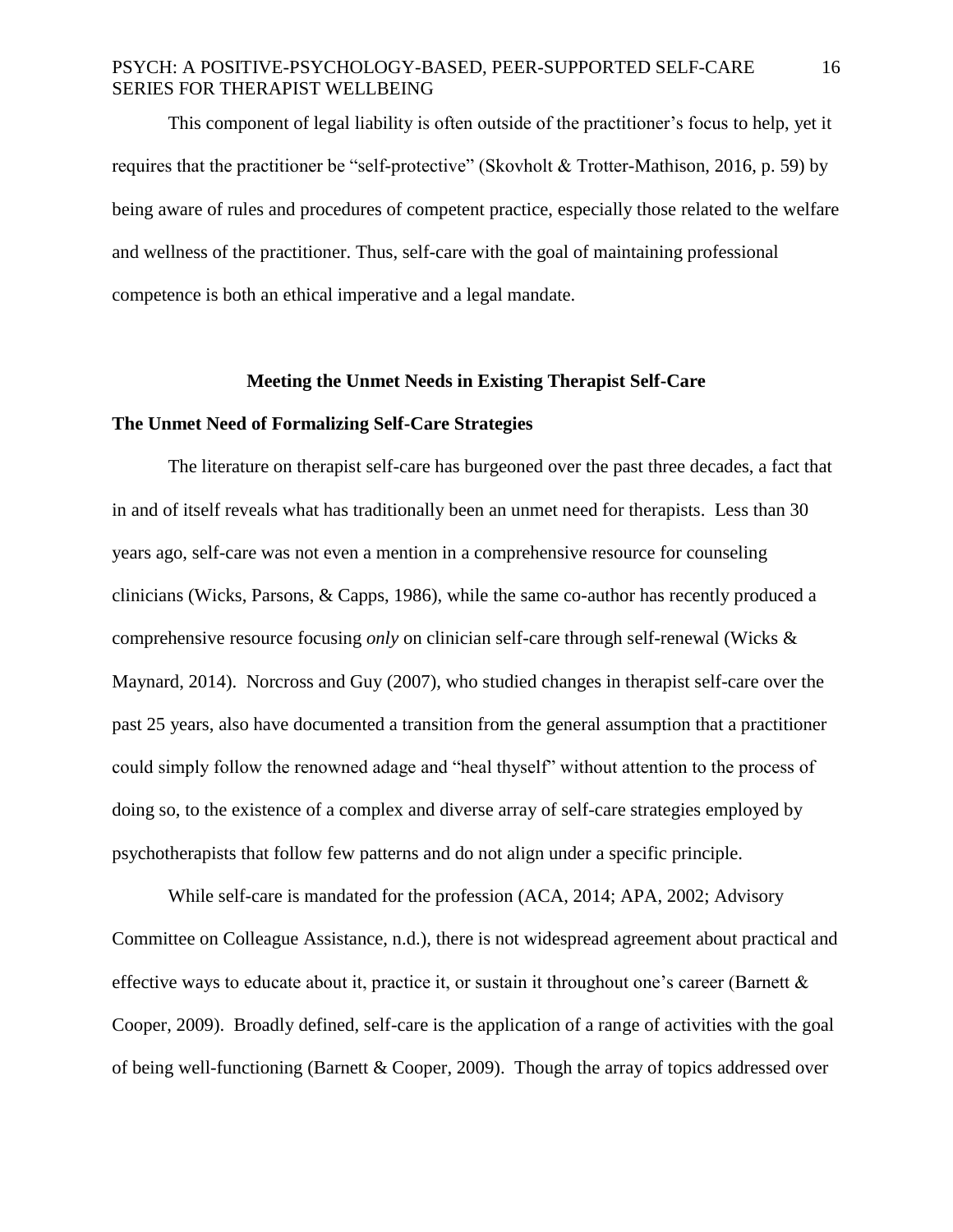these years under the general category of self-care has been wide-ranging, it would be possible to broadly categorize the orientation of these strategies into two general areas: (1) mitigation, prevention, detection and treatment of professional impairment with the ultimate goal of risk reduction, and (2) promotion of growth, self-improvement, self-renewal, and enhanced wellness with the ultimate goal of personal wellbeing and professional competence.

# **The Unmet Need of Positively-Oriented Interventions**

Incorporating a positive dimension into the stress-distress-impairment continuum (Wise et al., 2012) has been a more recent focus within the field of therapist self-care that coincides with the growing evidence-based literature on the impact of positive interventions on wellbeing. Wise and co-authors (2012) propose an integration of self-care-oriented activities, including mindfulness-based practices, acceptance-, and positive psychology-based practices embedded into one's existing healthy lifestyle so as to create a sustainable and intentional level of professional competence. Their vision is that self-care efforts that are wellness-enhancing would be so well integrated into daily life, there would be no demarcation between living in a fulfilling, meaningful, flourishing, and life-affirming manner and professional competence. Linley and Joseph (2007) also have expanded their vision of self-care to address ways in which factors that contribute to therapists' wellbeing could be positively exploited for personal growth and change. Similarly, Smith and Moss (2009), Skovholt and Trotter-Mathison (2016), and Norcross and Guy (2007) propose implementing positive behaviors that promote therapists' ongoing wellbeing with the goal of not simply surviving, but thriving in the practice as a therapist. Avoiding burnout, which is an avoidant-, negative-, and pathology-oriented strategy, is much better replaced with a growth- and living-well strategy (Norcross & Guy, 2007).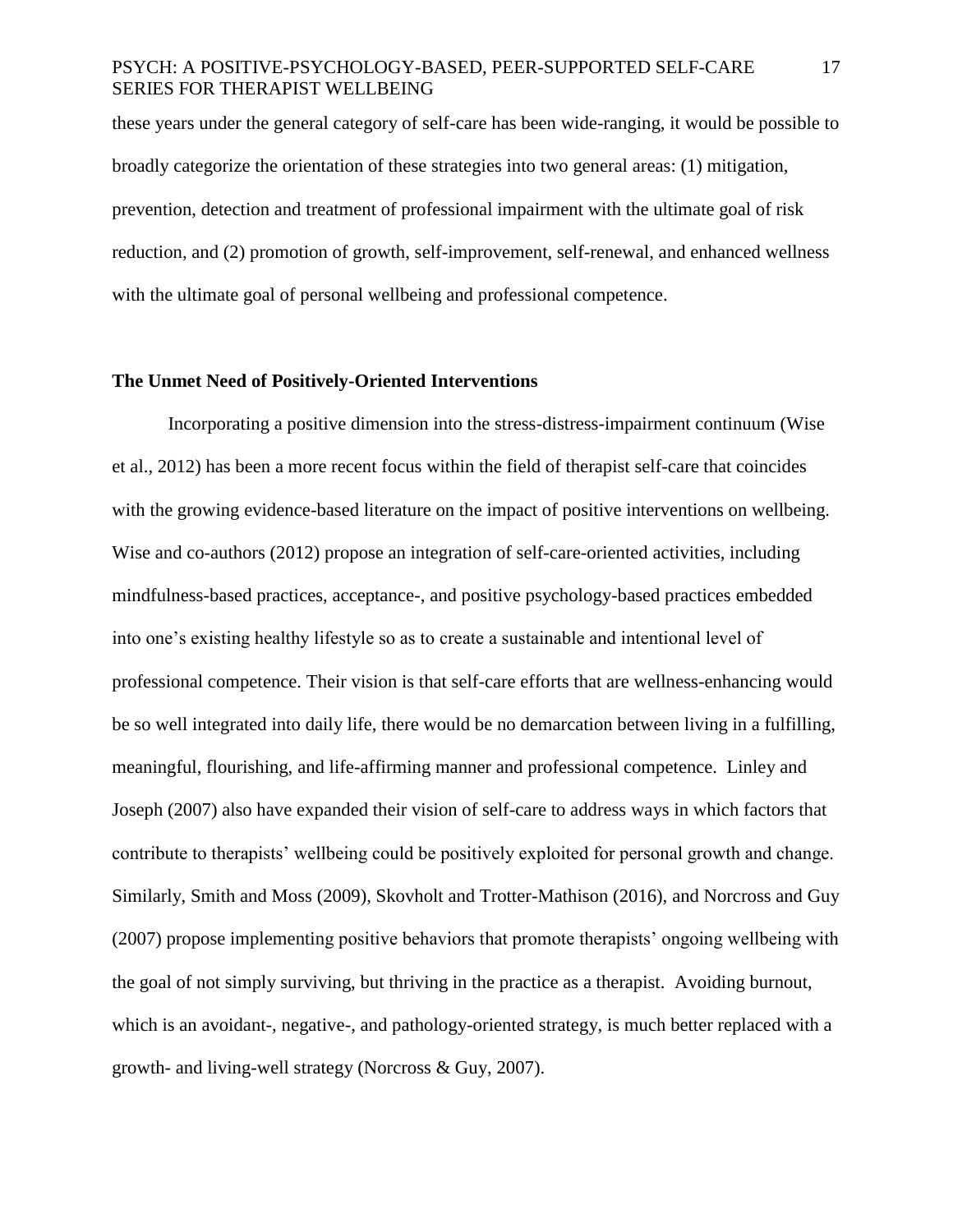# **The Unmet Need of Peer Support and Social Connectedness**

Through clinical studies, empirical data, and anecdotal evidence, nurturing connections and utilizing social connectedness and support through peer, mentor, colleague, clinical team, and supervisor relationships have shown to be healthy and beneficial self-care strategies for therapist wellbeing (Brabender & Slater, 2014; Linley & Joseph, 2007; Mullenbach & Skovholt, 2016; Norcross & Guy, 2007; Skovholt & Trotter-Mathison, 2016). Yet a common therapist admission still remains, "I realized that all my self-care was solitary" (Guy & Norcross, 2007, p. 89), and professional isolation continues to contribute greatly to the pressures, challenges, and demands of the therapy profession (Barnett, 2014b). Thus, the self-care literature may reveal little about practical ways in which one can engage in self-care practice within a group-support context, but it does show, and therapists would confirm, that social connection with others is a necessary antidote to the loneliness of the therapy profession (Skovholt & Trotter-Mathison, 2016).

Kottler (2012) asserts that recruiting colleagues, supervisors, and staff into the discussion of and practice of self-care can promote significant and enduring growth as a therapist. But he also advises that transforming the colleague climate from one of exchanging complaints, that reinforces a victim mentality, and that promotes circular rather than solution-focused interactions is important. Skovholt and Trotter-Mathison (2016) also underscore that "cynical, critical, and negative colleagues and managers are a danger!" Recognizing that the "disease of negativity [is] a highly infectious disease" and is "especially dangerous in the relationship-intense helping fields" (pp. 90-91), providing therapists opportunities for positive engagement is a critical unmet need. Similarly, developing and maintaining connections and relationships through which to promote wellness throughout the different phases of a therapist' career is deemed a valuable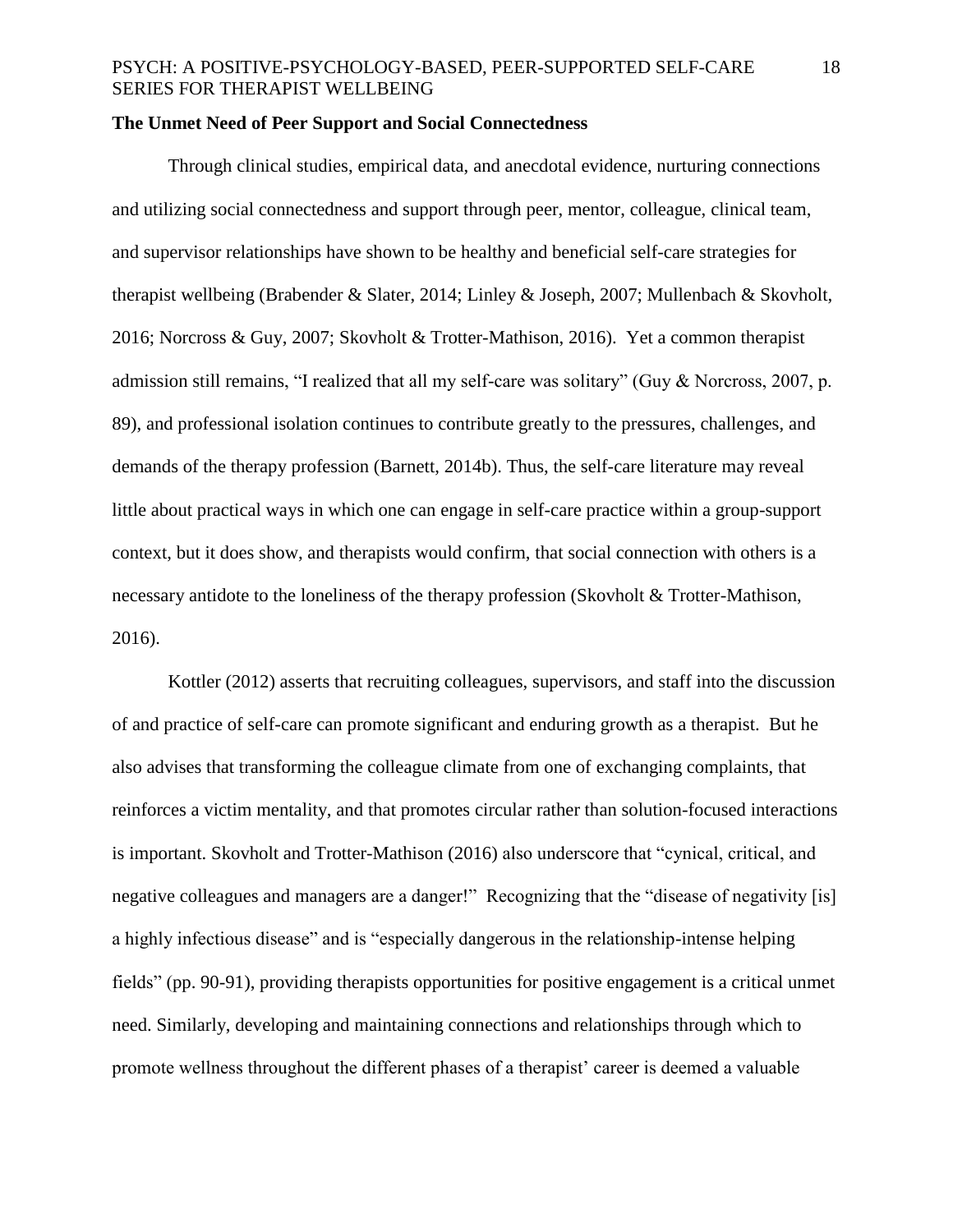focus for therapist self-care (Barnett & Cooper, 2009). Counselor educator Gerard Larson also asserts that a colleague-supportive environment can immensely improve counselor wellness and starting a community with even just two or three individuals is an important step to creating a culture of wellness (as cited in Shallcross, 2011).

Normalizing professional stresses and establishing a universality-of-experience effect, which underlies the effectiveness of group therapy (Yalom & Leszcz, 2005), represents a powerful source of professional support that can be engendered within a group atmosphere. In fact, Brabender and Slater (2014) advocate the group provides unique contributions to therapist renewal, acting as a medium for emotional and intellectual refueling, renewal, and growth that is untenable through individual effort alone.

#### **Principles of Positive Psychology**

Positive psychology, through its scientific foundation, implementation of evidence-based practice, and demonstrated applicability in a broad range of disciplines, has the potential to meet these unmet needs in therapist self-care. Following is a brief summary of the history of positive psychology and its specific relevance in this area.

# **Mission and History of Positive Psychology**

A common misconception about the field of positive psychology is that it is about the pursuit of happiness (Peterson, 2006). Establishing that positive psychology is the scientific study of wellbeing and human flourishing is critical to understanding its history, mission, and applicability across domains of living (Peterson, 2006; Seligman, 2011). Positive psychology uses the same rigorous standards of scientific research as traditional psychology in the study of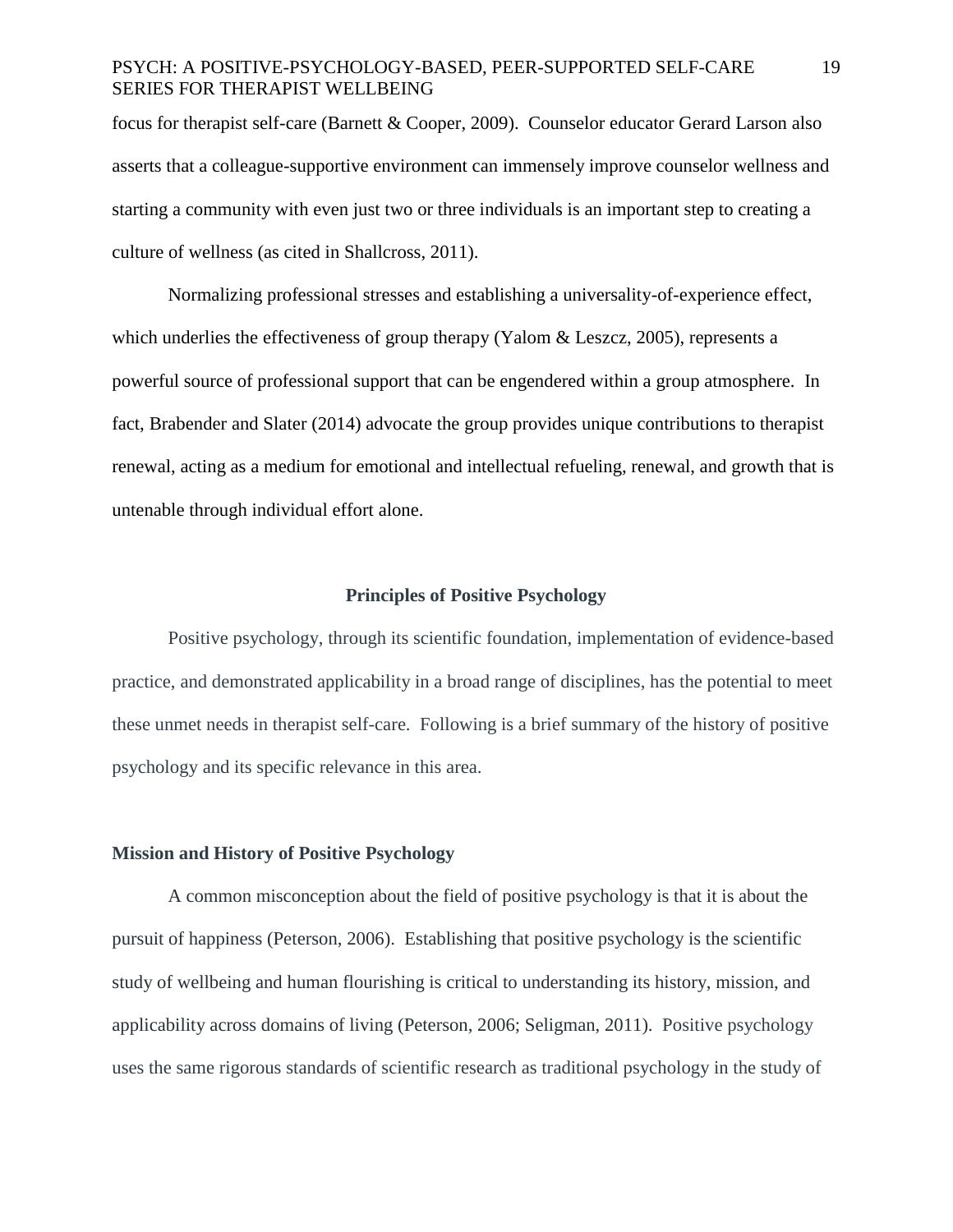cultivating and sustaining those elements of living that contribute to wellness and that support a flourishing and fulfilled life (Peterson, 2006). Thus, the science of positive psychology is really the study of wellbeing and human flourishing and the application of this research to creating the conditions in which wellbeing and human flourishing can be cultivated and sustained across a range of external conditions. Through this science, clinicians, organizations, educators, medical professionals, and members of any profession, and perhaps most importantly, individuals in any circumstance of life can access evidence-based theories and strategies of wellbeing to orient themselves toward and actively pursue a mindset of wellness, flourishing, and what makes life most worth living (Linley et al., 2009).

How does positive psychology differ from traditional, mainstream psychology? Historically, traditional psychology was based on a disease-centered model focused on treating illness, alleviating symptoms, reducing suffering, and restoring function. In contrast, positive psychology uses evidenced-based scientific methods to discover what helps people to cultivate, enhance, and sustain wellbeing (Seligman & Csikszentmihalyi, 2000). Thus, the focus of positive psychology represents a shift away from a pathology-based model rooted in ameliorating symptoms and curing disease, to one that capitalizes on an individual's strengths, values, achievements, hopes, and goals to craft wellbeing and a flourishing life for oneself (Seligman, 2002; Seligman & Csikszentmihalyi, 2000).

# **Wellbeing Theory and Definitions**

What is meant by "wellbeing" and why is it important to define? With the development of reliable and valid instruments to measure happiness, life satisfaction, and affect, various theories of wellbeing have been proposed by psychologists and researchers based on empirical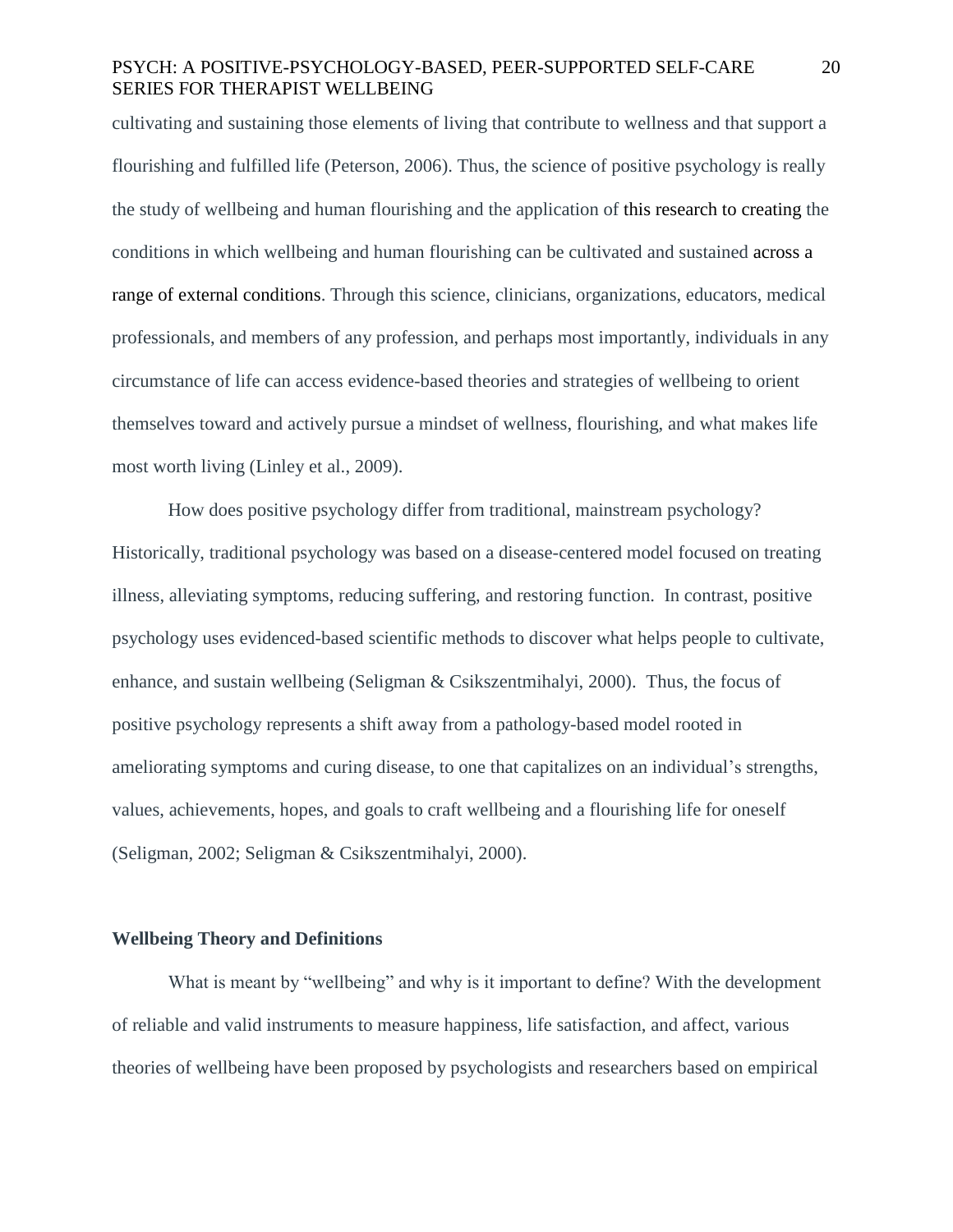evidence. Diener, Oishi, and Lucas (2009) define subjective wellbeing as a broad concept that is based on a person's cognitive and affective evaluation of his/her life as a whole and includes a high level of pleasant affect/mood, a low level of negative affect/mood, and high life satisfaction. Seligman (2011) asserts that "the topic of positive psychology is wellbeing" (p. 13), which he states is a construct of elements that contribute to, but do not define, wellbeing. Seligman's (2011) PERMA model of wellbeing incorporates positive emotion, engagement, positive relationships, meaning, and accomplishment/achievement.

Eight predominant theories of wellbeing are summarized in Table 2. Importantly, these theories of wellbeing and their identified constituents are not just theoretical constructs; rather, they are the products of critical thought and scientific evidence that can be utilized to create one's personal model of wellbeing. Once defined, one can implement specific strategies and interventions to cultivate wellbeing and live a flourishing life. Identifying the elements of wellbeing is important because it is critical to crafting the path and designing general strategies as well as specific skills, activities, and techniques that will help one to get there.

# **Proposed Wellbeing Model for Therapist Support and Self-Care**

The wellbeing model proposed in this Capstone incorporates elements that offer support and self-care specifically within the context of the therapists' personal and professional needs (see last entry in Table 2). It is based on existing theories of well-being in positive psychology but also incorporates the element of spirituality that is not explicitly included in these theories. This combination of elements also reflects the integrated foundation on which my own theoretical orientation as a pastoral clinical mental health counselor is based. The seven elements of wellbeing form the basis for PSYCH, Positive Self-care Yields Caring Healers, a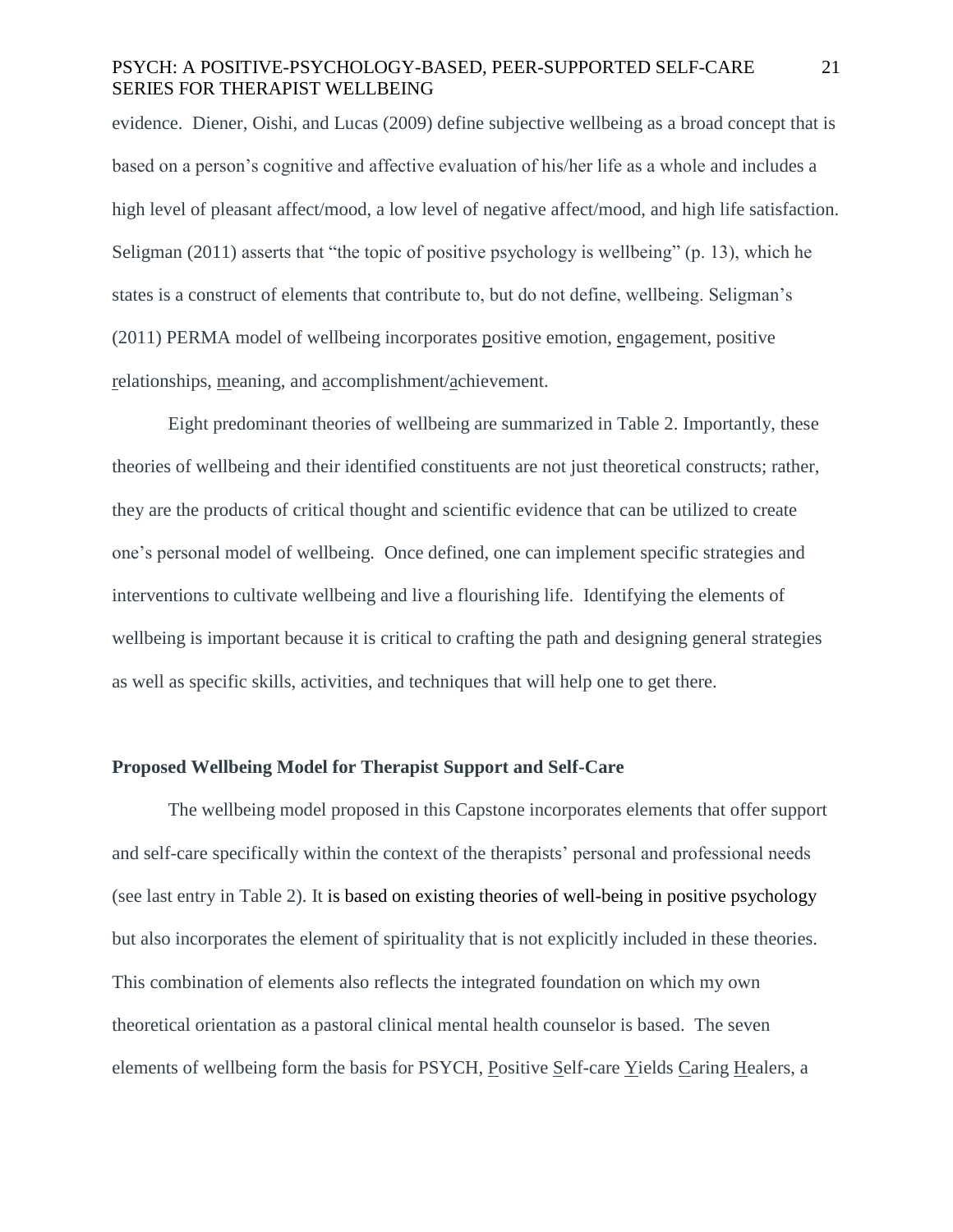positive-psychology-based, peer-supported therapist wellbeing series proposed in this Capstone. They are: 1) self-worth and self-value; 2) meaning; 3) positive relationships; 4) positive emotions and emotional perspective; 5) engagement and attention of mind; 6) social connectedness and community; and 7) spirituality, transcendence, and religion. Below is a brief description of each element and its foundational relevance to wellbeing. Each element will also be further detailed in the next section of this Capstone.

(1) The foundation of this model is **self-worth and self-value**, or acceptance of, love of, and compassion for the self. "Relationship with the self" is an element across existing theories of well-being (Jahoda, 1958; Ishizuka, 1988; Ryff, 1989; Huppert & So, 2013). Ryan, Huta, and Deci (2008) also assert that self-acceptance and personal growth are psychological measures that indicate one is living well. Self-compassion is also a powerful way to experience greater emotional wellbeing, help one recognize his/her connection with the common human experience, strengthen emotional resilience, and forge interconnectedness and belonging (Neff, 2011). While measures of self-love are not included in PERMA (Seligman, 2011), "loving and allowing yourself to be loved" is one of the 24 signature strengths in the VIA Survey of Character Strengths (authentichappiness.org, 2016; VIA Institute on Character, 2017). Seligman (2011) also quotes George Vaillant, renowned Harvard researcher, as stating "the master strength is the capacity to *be* loved" (p. 21). Self-love, or having a self-affirming stance, and believing oneself to be worthy of love and acceptance, is foundational to wellbeing, forms the basis for all other forms of love, and expands love's reach (Fredrickson, 2013; Ryan et al., 2008).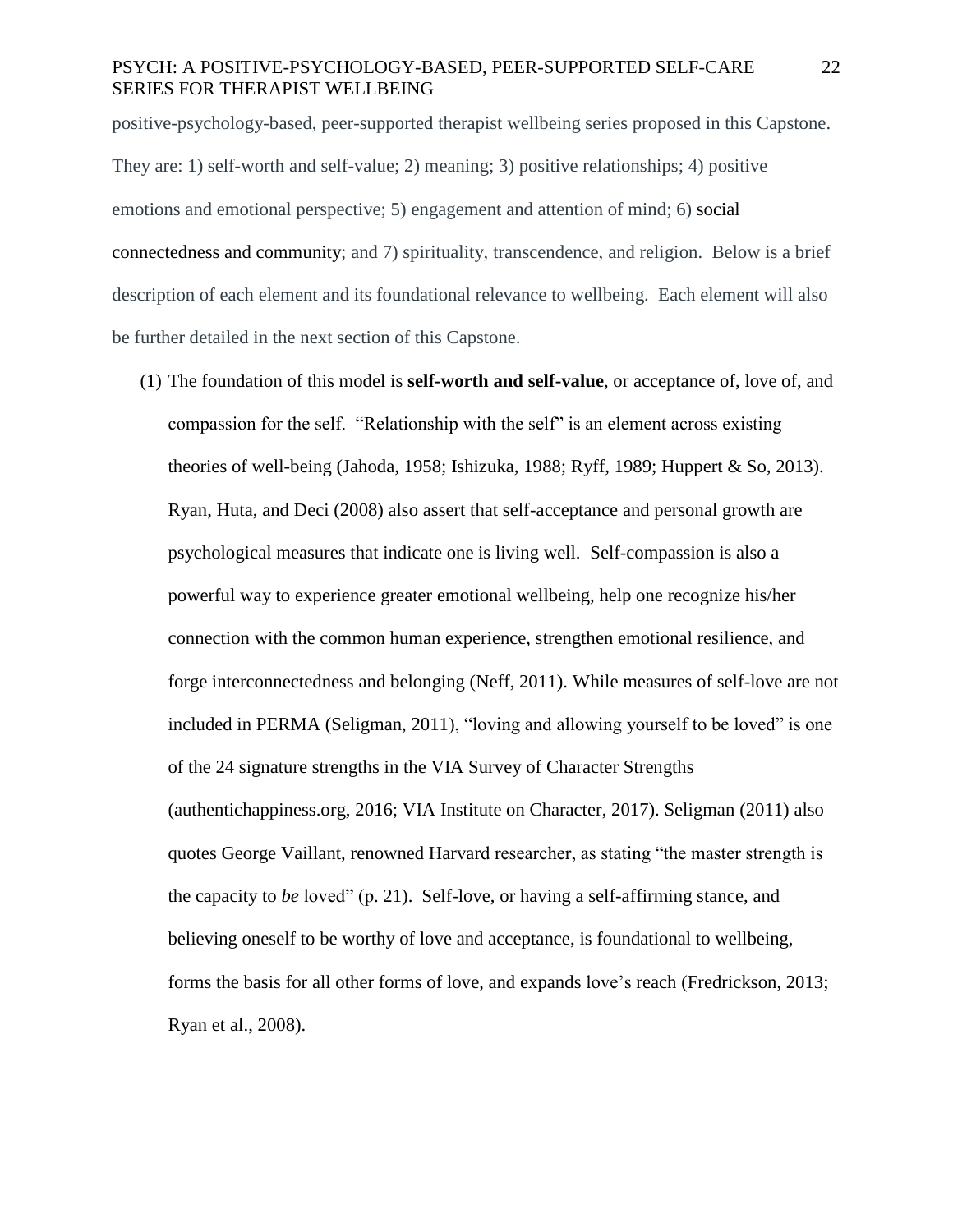- (2) **Meaning** can be broadly defined as belonging to and serving something larger than the self, which has both a subjective and objective component of judgment (Seligman, 2011). It also comprises an individual's comprehension of themselves and their place in the world within a unifying domain, one that combines purpose with achieving motivating, long-term goals about which one is passionate and committed (Steger, 2009). The pursuit of meaning in life makes us distinctively human. "Human beings are hardwired to seek meaning," state Baumeister and Vohs (2002, p. 613). The conferring of meaning that arises from making connections and relationships across time and goals is associated with life satisfaction, happiness, fulfillment, wellbeing, and physical and psychological health benefits (Baumeister & Vohs, 2002). Meaning in life is a consistent element in human wellbeing and optimal functioning (Steger, 2009). Studies demonstrate that those professing to have lives of meaning or purpose are happier, have greater overall wellbeing, life satisfaction, and work engagement, and greater control over their lives, while also reporting decreased negative life markers, such as negative affect, depression and anxiety, suicidality, and substance abuse (Steger, 2009). Creating purpose in life and devoting effort and resources toward meeting that purpose provides a "bedrock foundation" for a life well lived (Kashdan & McKnight, 2009, p. 303). The presence of meaning in life is associated with more positive human functioning (Steger, 2009).
- (3) Having **positive relationships**, or intimacy and relatedness and caring for and being cared about by others, is an element of wellbeing in most theories (Huppert  $\&$  So, 2013; Ishizuka, 1988; Ryan et al., 2008; Ryff, 1989; Seligman, 2011). The primal need for love, attachment, and close relationships has been evolutionarily, biologically, psychologically and developmentally established, but there is also evidence of a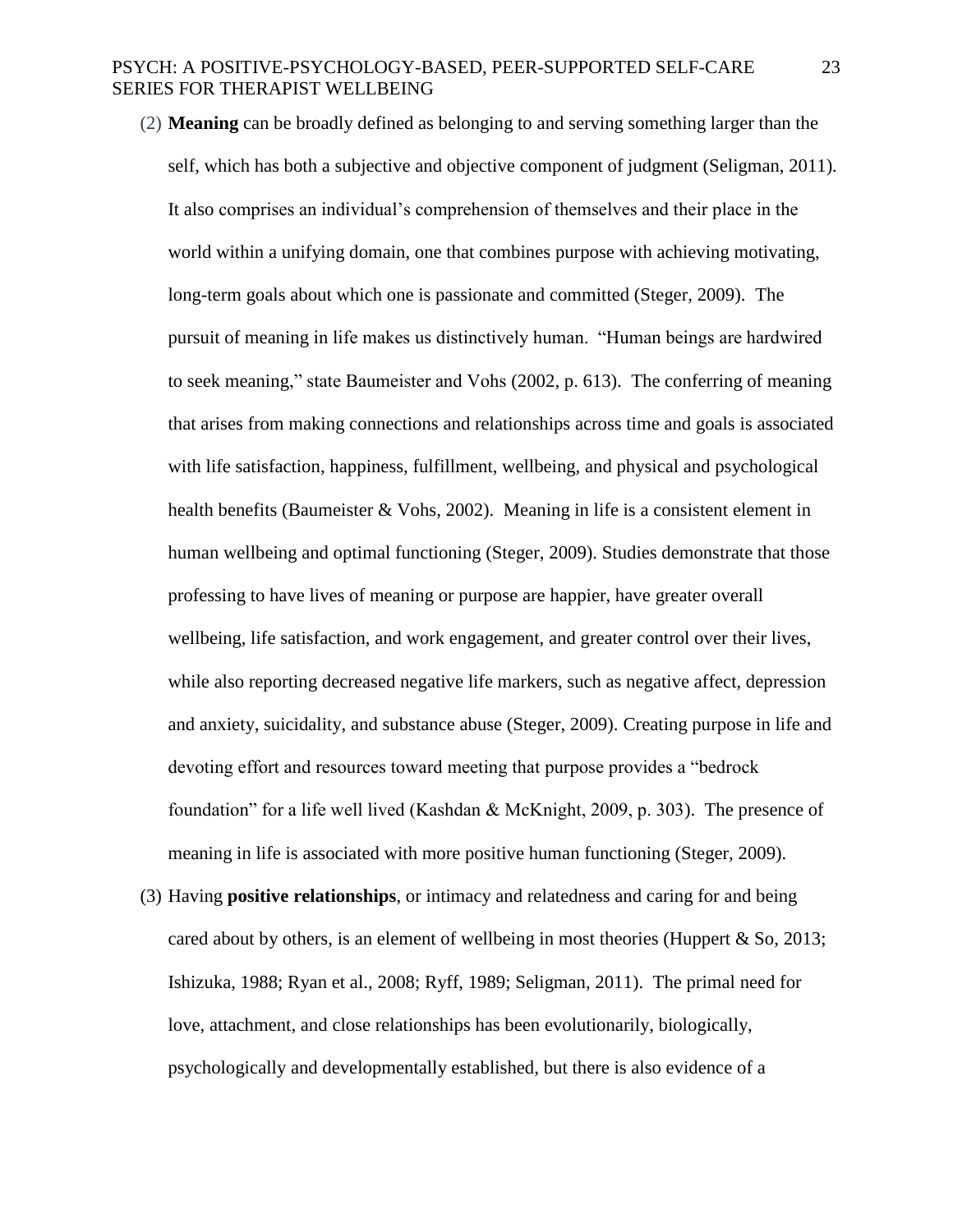correlation between relationships and love and physical and psychological health and wellbeing across the lifespan (Fredrickson, 2013; Haidt, 2006; Park, Peterson, & Seligman, 2004; Peterson, 2006). The quantity and quality of one's relationships and connections have enormous impact on and relevance to wellbeing, happiness, positive emotions, and work and life meaning (Fredrickson, 2009; Gable & Gosnell, 2011; Peterson, 2006; Rath, 2015; Seligman, 2011). The words of positive psychology's cofounder, Christopher Peterson, "other people matter" (2006, p. 249), are foundational to wellbeing.

(4) Theories by Diener, Suh, Lucas, and Smith (1999), Keyes (2002), Seligman (2011) and Huppert and So (2013) include positive emotions and/or emotional regulation (emotional stability, resilience, optimism, and health) as an element of wellbeing. I include **positive emotions and emotional perspective** in this proposed model. Limiting this element to use of the descriptor "positive" does not reflect the value of emotions across a continuous spectrum that exists for humankind. While Fredrickson's (2009) broaden-and-build theory details the myriad benefits of positivity and its self-generated upward spiral toward flourishing, it also emphasizes the importance of relativity (ratio) of positive to negative emotions rather than absence of negative emotion, and it allows for the concept of positivity to "encompass the full range of human emotions" (p. 33). Fredrickson (2009) states, "Negativity is important. . . The beauty of the . . . positivity ratio is that it's large enough to encompass the full range of human emotions" (p. 33). Other research confirms that negative emotions can also cause cognitive broadening (Harmon-Jones, Gable,  $\&$  Price, 2013), result in personal and spiritual growth (Tedeschi  $\&$  Calhoun, 2004), and serve to develop strategies for coping (Lyubomirsky, 2007).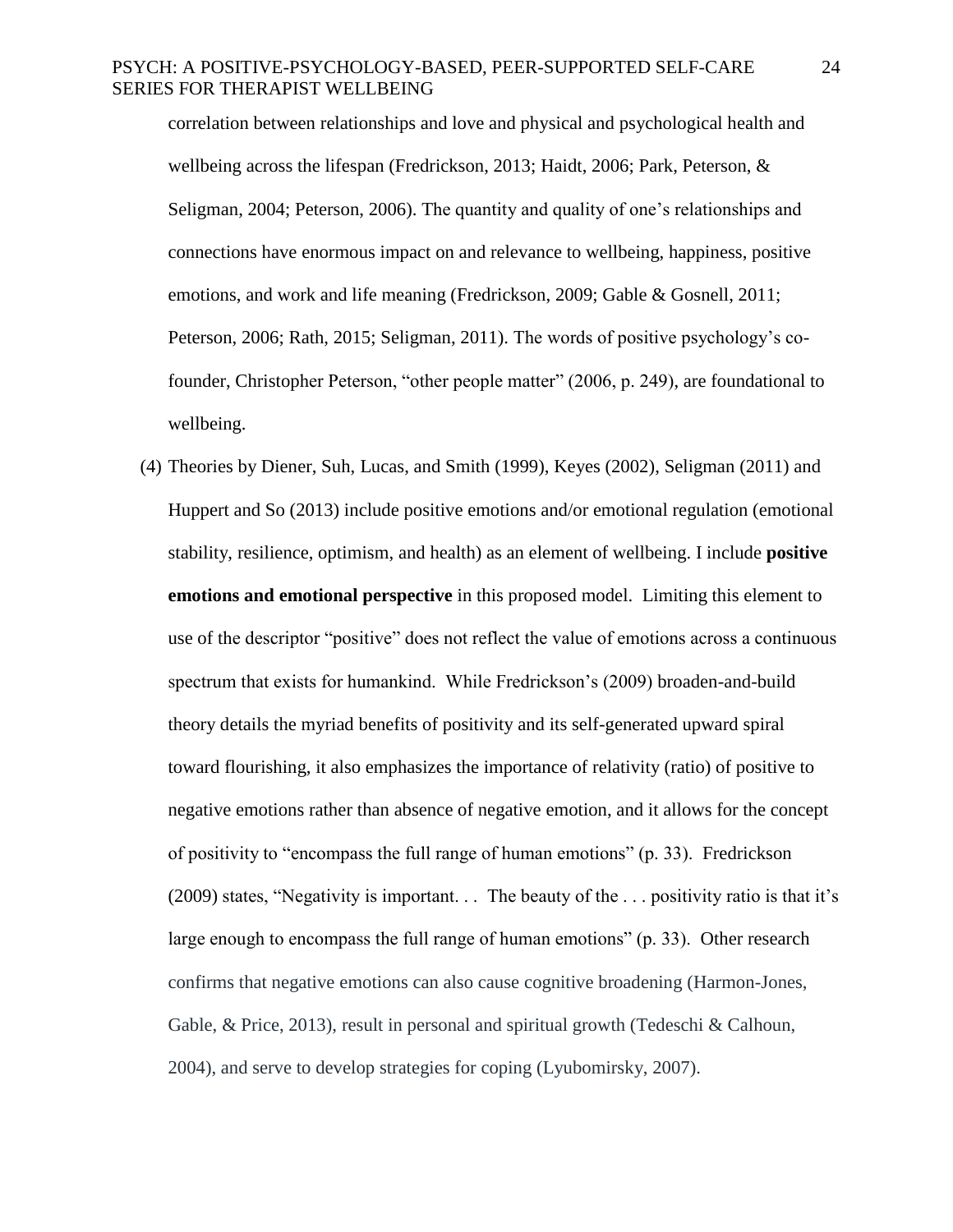That both positive and negative emotions serve a function in human experience and are integral to wellbeing is not inconsistent with Fredrickson's (2009) or Seligman's (2002, 2011) theories of wellbeing and flourishing. Nor does Seligman advocate abolishing negative emotions, finding no evidence of a reciprocal relationship between positive and negative emotions and stating that negative emotions do not preclude a joy-filled life (Seligman, 2011). Harmon-Jones et al. (2013) affirm that low-motivational intensity negative emotions (e.g., sadness, in contrast to high-motivational intensity, such as fear) can cause cognitive broadening. Whereas Fredrickson (2009) asserts that positivity inspires oneness with others and changes our interactions with others, I believe that negative emotions also expand relationships, provide meaning, produce awe, and strengthen virtues, all of which are hallmarks of wellbeing.

(5) **Engagement** is about flow, the experience that arises when the balance between skill and challenge are optimal, in which arises a state of total immersion or concentrated attention that is naturally associated with pleasure, enjoyment, fulfillment, and wellbeing (Csikszentmihalyi, 1990) and which can lead us to an involved life (Lyubomirsky, 2007). Engagement and personal growth are construct elements in existing wellbeing theories (Huppert & So, 2013; Jahoda, 1958; Ryff, 1989; Seligman, 2011). Subjective vitality, which Ryan et al. (2008) describe as brought about by investment of psychological and physical energy in intrinsic and extrinsic goals, can also be included in the definition of engagement. Related to focused engagement is **attention of mind**, or mindfulness, which is foundational to ordering of consciousness that determines the content and quality of one's being (Csikszentmihalyi, 1990). Without discipline of the mind, one cannot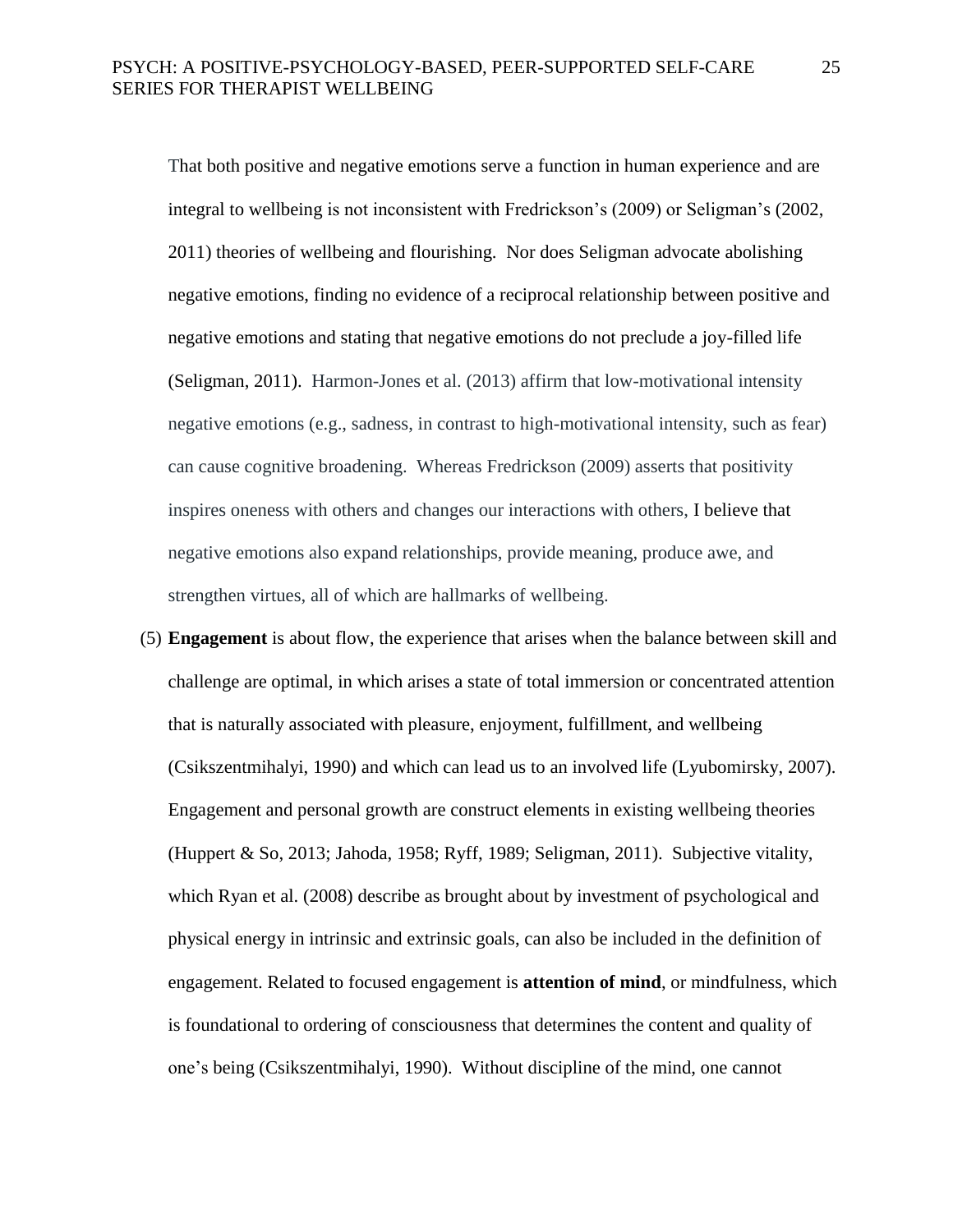become engaged, nor attend to the remaining elements of wellbeing. Ryan and colleagues (2008) affirm that mindfulness is related to autonomy, or "one's reflective and thoughtful endorsement of actions" (p. 158), and autonomy is an element in the wellbeing theories of Jahoda (1958) and Ryff (1989). The practice of mindfulness is an evidencebased intervention with demonstrated mental and physical health benefits including increased positivity, decreased negativity, emotional regulation, and interpersonal benefits (Davis & Hayes, 2011; Kabat-Zinn, 2003). Studies of mindfulness interventions in general have demonstrated positive wellbeing outcomes (Sin & Lyubomirsky, 2009).

(6) **Community and social connectedness** is the expansion from self and other to include a broader web of connections and social ties. Being members of a larger group and serving something larger than the self has effects on wellbeing and happiness (Haidt, 2012). Connecting to a community or social group provides meaning and significance and contributes to vital engagement with the world and to global promotion of virtues and well-being (Haidt, 2006; Peterson, 2006). Baumeister and Leary (1995) assert that social connection, or a sense of closeness that arises from a relationship with another person within a group or community, engenders belonging, a sense of fitting in with people, and a positive sense of self. Even micro-moments (short durations) of connectivity that arise from intentional awareness of momentary experiences of connection generate positive resonance that has long-range effects on social relationships, biochemical processes, cognition, resilience, and overall physical health (Fredrickson, 2013).

The need for bonding, social connection, and belonging with another person as well as within a group or community is a core human trait that cannot be ignored within the workplace (Baumeister & Leary, 1995; Cameron & Spreitzer, 2013; Dutton, 2003;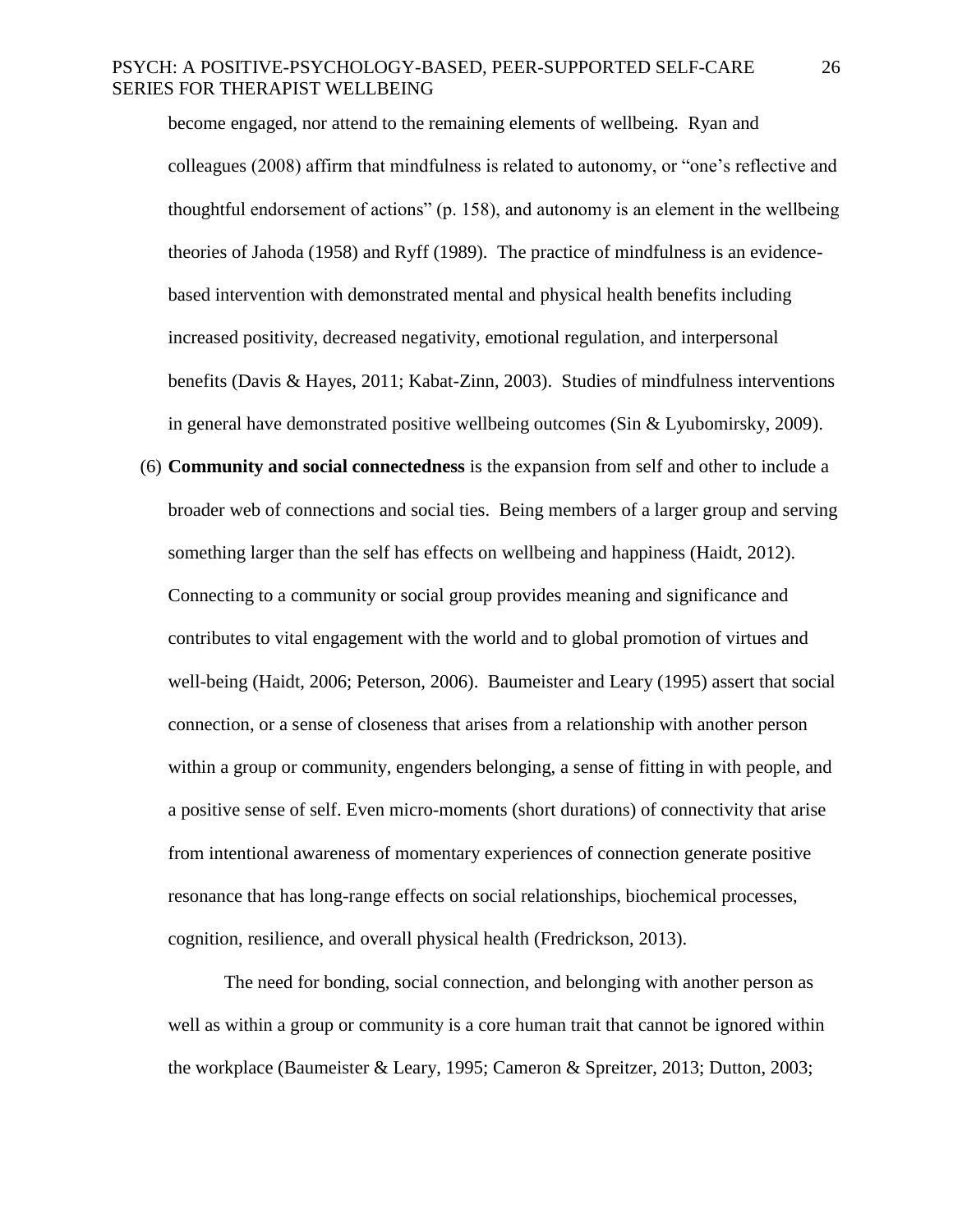Ratey & Manning, 2014; Stephens, Heaphy, & Dutton, 2012). Furthermore, focusing on work relationships can help transform one's work into a more meaningful effort or calling (Wrzesniewski, Berg, & Dutton, 2010). Connecting can also engender trust, and trust creates positive energy that renews and builds on itself (Dutton, 2003). It is interesting to reflect on the idea that broad social constructs and group belonging evolutionarily provided survival benefits (Wilson & Wilson, 2007). Haidt (2012) maintains that humans are conditional hive creatures and are genetically hardwired to function as a unit under the right conditions ("the hive switch"), which allows the individual to become "simply a part of a whole" (pp. 2-4). It is also important to note here the results of a landmark social-contagion study demonstrating that happiness spread from person-to-person within a group or cluster of individuals within social networks and with diverse social ties (Fowler & Christakis, 2008). The authors conclude that one's happiness depends on the happiness of others with whom one is connected. Finally, citizenship, defined as responsibility towards one's community, is one of the character strengths within the virtue of justice (VIAcharacter.org, 2017).

(7) **Spirituality, transcendence, and religion**. Transcendence is one of the six virtues and spirituality is one of the 24 signature strengths (VIAcharacter.org, 2017). Transcendence and spirituality are as inherent in humanness as our physical dimension, and has been termed the third moral vertical dimension (Haidt, 2006). Spirituality, defined as the search for the sacred (Pargament & Mahoney, 2009) "is the amalgam of the positive emotions that bind us to other human beings and to our experience of 'God' as we may understand Her/Him" (Vaillant, 2008, pp. 4-5). It comprises positive emotions, social connection, and love of the other. If we are hardwired for spirituality (Vaillant, 2008), a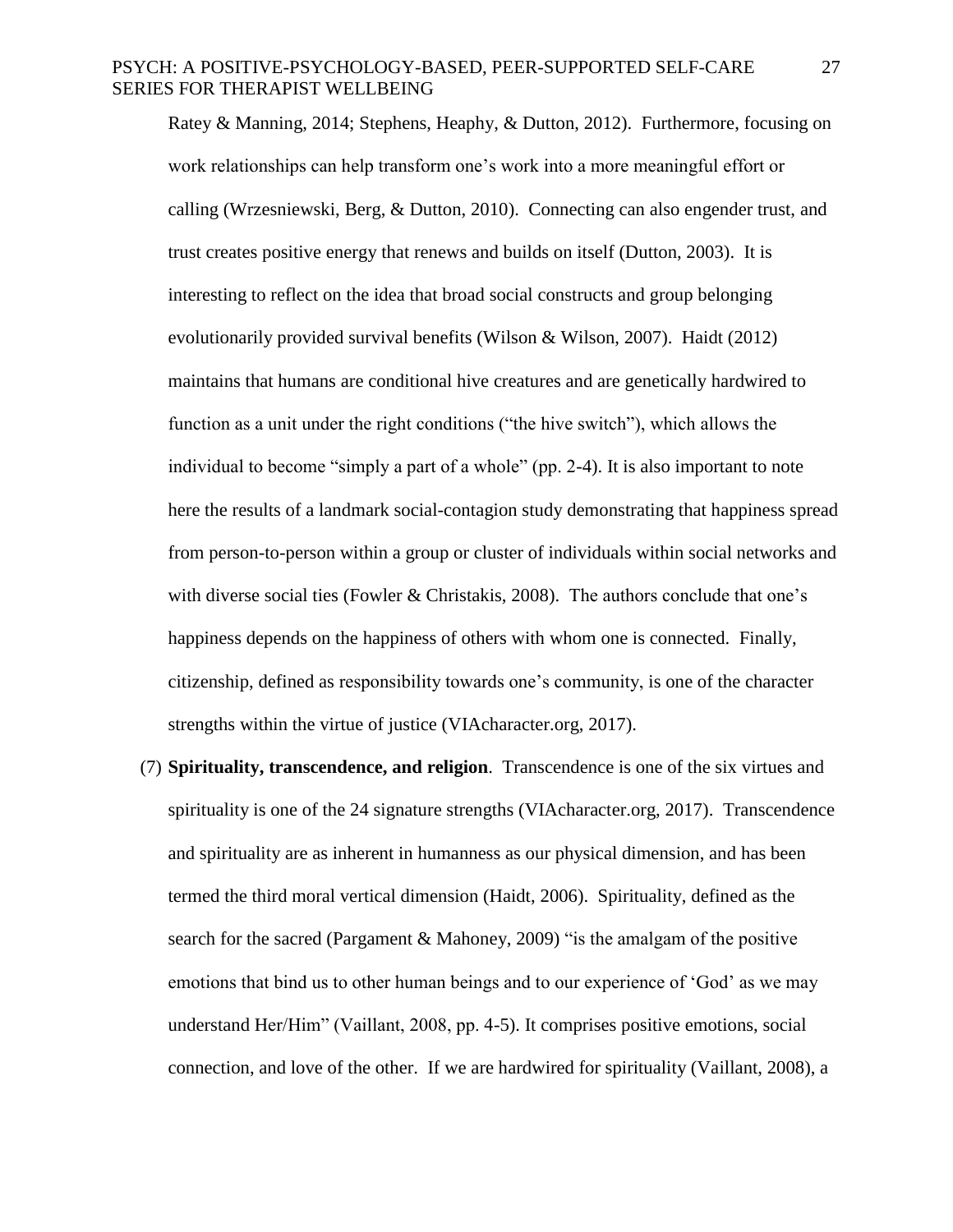theory of wellbeing could not exclude this element; however, it is not an element in any of the current wellbeing theories.

There is much literature about the value of transcendent/peak/religious experiences and the commonly reported after-effects, which include a desire to serve others, commitment to relationships, changes in careers and lifestyles, changes in values, belief systems, habits, and behaviors, new understanding of religion and the afterlife, and a desire for more meaning in life (J. Haidt, personal communication, December 10, 2016; Maslow, 1964; Newberg & Waldman, 2016; Yaden, McCall, & Ellens, 2016). A recent survey has also shown that highly religious Americans are happier, more engaged with family, more involved in their communities, and more likely to volunteer (Pew Research Center, 2016). Thus, the impact of spirituality, transcendence, and religion on wellbeing cannot be ignored or dismissed, and therefore is one of the components of wellbeing in this proposed theory.

#### **Proposal for PSYCH:**

# **A Positive-Psychology-Based, Peer-Supported Therapist Wellbeing Series General Description of Program**

PSYCH is grounded in the science of positive psychology and meets three distinct needs of therapists: 1) it is a formalized program of self-care; 2) it incorporates evidence-based positive psychology interventions to enhance and sustain wellbeing; and 3) it is conducted within a peer group setting. It is a seven-session series in which each session addresses one of the elements of the proposed wellbeing model for therapist support and self-care (see Principles of Positive Psychology). Each series session is facilitated by a trained leader who guides the activity.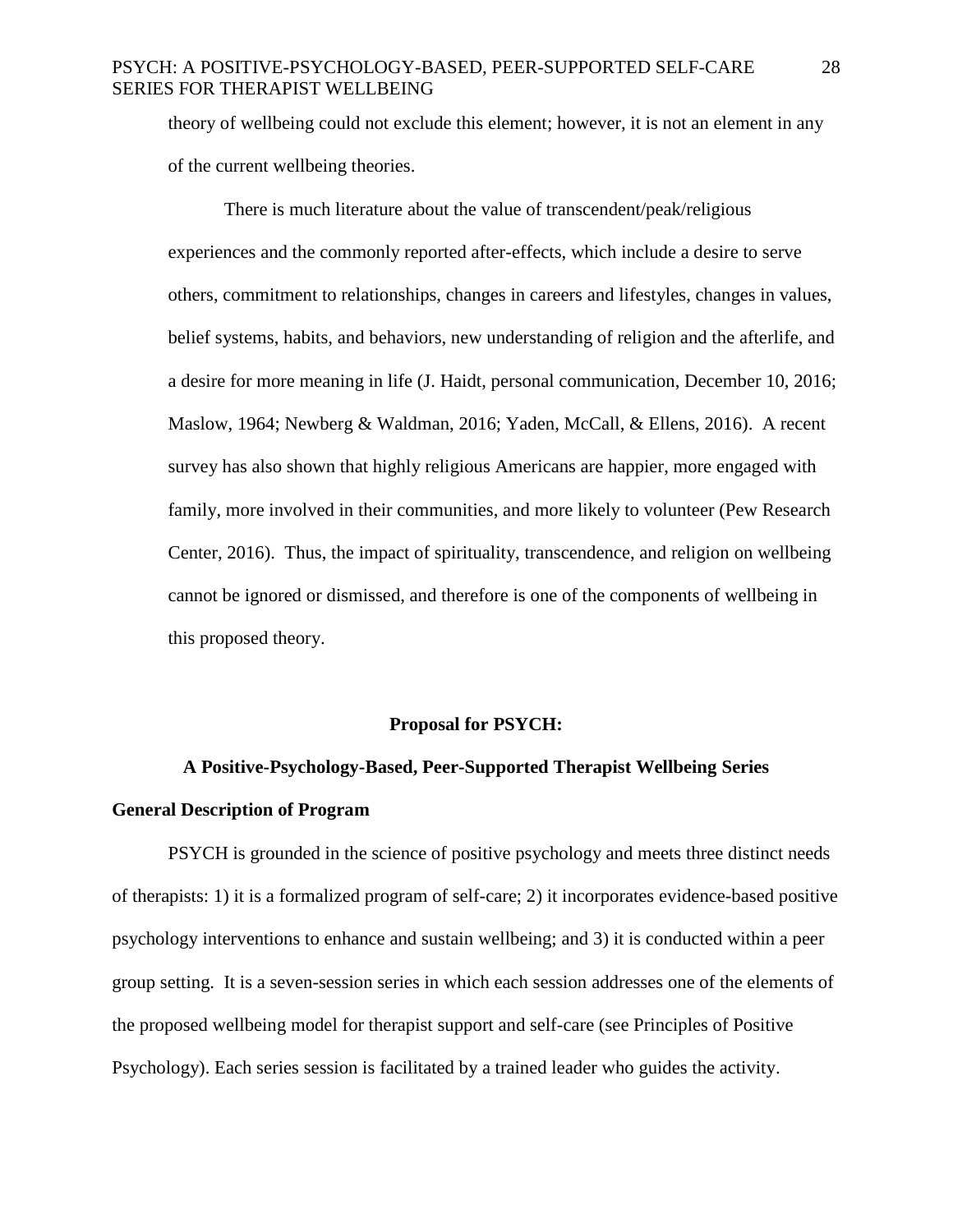Components of the PSYCH series are summarized in Table 3. Components are independent of one another and can be mixed and matched to create an individualized therapist self-care toolbox. It is not necessary that the components be conducted in the order presented in this Capstone, except for Series Components 1 and 2, which should be conducted as the first and second sessions in the series, respectively, because of their foundational nature to establishing interpersonal bonds, social connection, support, and trust within the group.

An important aspect of PSYCH is that it was designed with the intent of providing therapist support and self-care; thus, none of the components in the series reflect or are intended to directly build professional competencies. Nor are they intended for use in a therapeutic setting, though therapists may be familiar with some activities from their therapeutic work with clients. Each component in this series is presented as a personal wellbeing activity that is foundational to professional competence because "maintaining oneself personally is necessary to function effectively in a professional role" (Skovholt & Trotter-Mathison, 2016, p. 161).

#### **PSYCH Components**

#### **Component 1: Positive Introductions. Wellbeing theory element: Self-worth and self-value.**

*Background and Foundational Theory.* The Positive Introduction activity demonstrates "the principles of positive psychology in action" (Peterson, 2006, p. 28). This component is introduced at the opening session of the series because it forms a crucial foundation for generating positive emotions, forming social bonds, and engendering an atmosphere of trust, authentic connection, and support among group members (Fredrickson, 2009; Rashid, 2015) and is also a listening skill that can help foster curiosity (Skovholt & Trevor-Mathison, 2016). Its importance is highlighted by its inclusion as Session 1 in the 14-session Positive Psychotherapy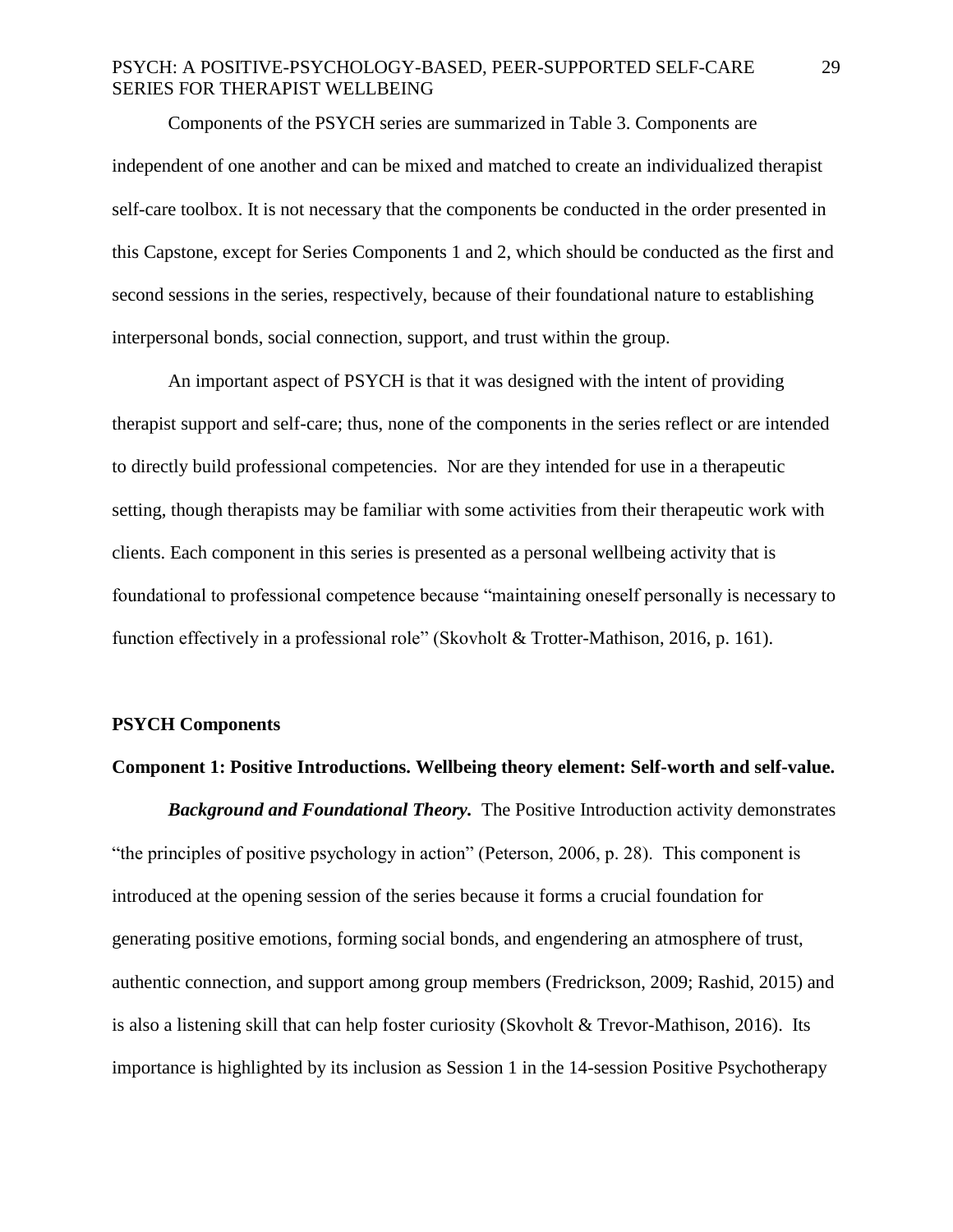treatment series for depression (Rashid, 2015; Seligman, 2011) and as the initial activity for students in the Penn Resilience Program in positive education (Seligman, 2011).

Various components of the activity support its effectiveness in these areas. The process of preparing and presenting a Positive Introduction incorporates positive cognition, in which the organizing principles of thought are around positive views of the self by being asked to identify, reflect on, articulate, write about, and share positive content of thought about oneself with another (Peterson, 2006). The listener, in turn, is asked to listen with appreciation and reflection within the organizing principle of selective attention to the positive. The process of writing in and of itself has positive emotional and mood benefits and longer-term benefits to physical and psychological wellbeing (Baikie & Wilhelm, 2005; Pennebaker, 1997; Pennebaker & Seagal, 1999; Rebele, 2010). Sharing the content of a Positive Introduction with another creates an atmosphere of positivity, a proven means of broadening and building the upward and expansive spiral of impact that positive emotions evoke as well as building social support, connections, and relationships (Fredrickson, 2009). Positive Introductions employ such forms of positivity as: pride in one's socially valued skills, successes, and ways of being and doing that are praiseworthy; interest in our own and another's story; curiosity about exploring new ideas and possibilities; and inspiration through being uplifted or elevated by the goodness, excellence, or virtue of another (Fredrickson, 2009). Recalling the positive aspects of a past experience that helped one attain ideals and goals can help reinforce one's sense of identity, recognize continuity with the past, gain personal insight, appreciate one's uniqueness, and boost one's self-esteem and positive self-image (Lyubomirsky, 2007). Positive Introductions are also motivating for others (Rashid, 2015). Finally, by disclosing our vulnerabilities through a Positive Introduction and subsequently finding that it was safe to do so, we begin to develop trust (Dutton, 2003).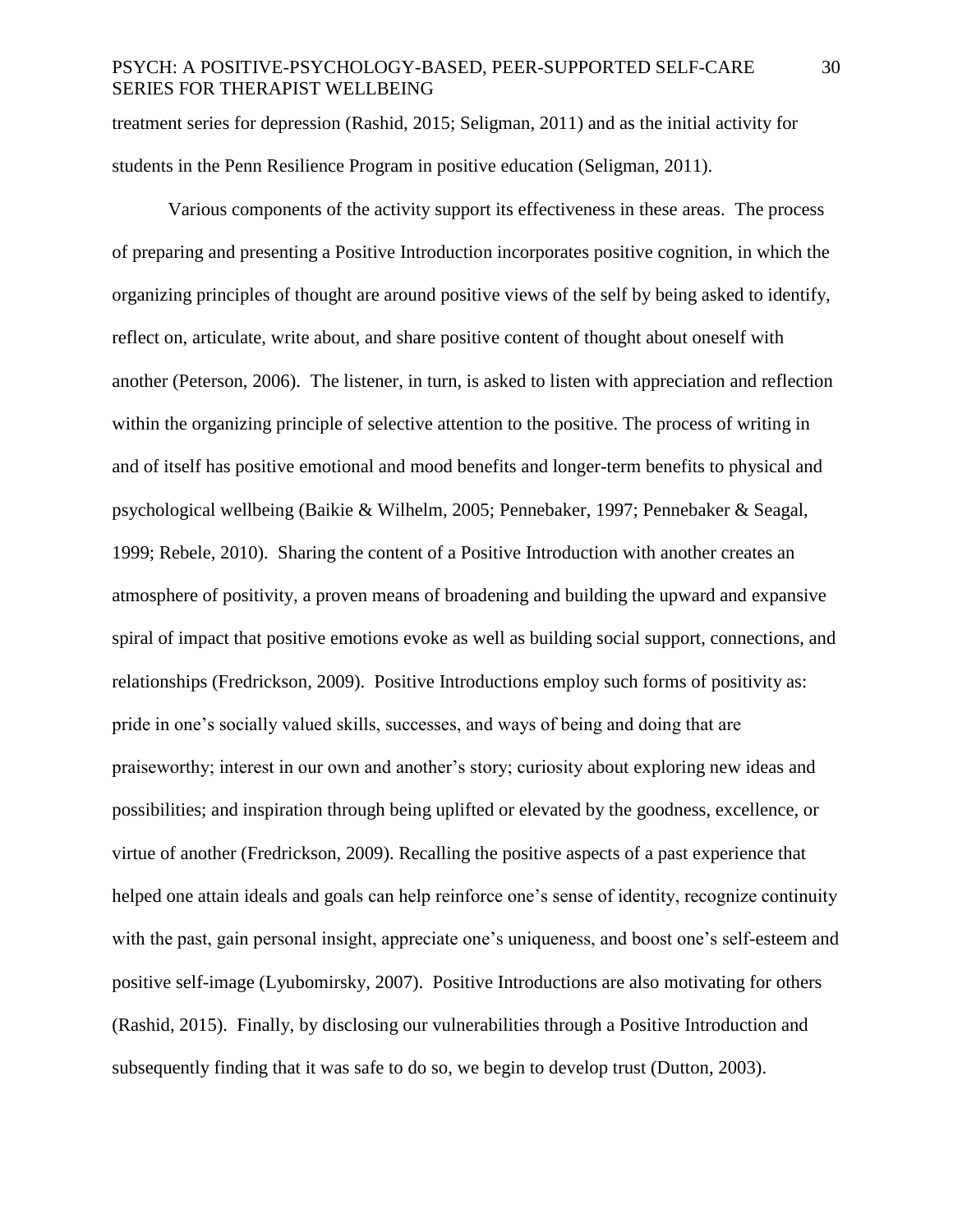Recall of positive memories involved in writing one's Positive Introduction also facilitates savoring of positive emotions from past events. Past-focused savoring interventions that increase one's awareness of an earlier positive experience are effective strategies for producing positive benefits for weeks after the intervention (Smith, Harrison, Kurtz, & Bryant, 2014). Positive Introductions also cultivate an environment of savoring in which one can notice and appreciate another's positive experiences (Bryant & Veroff, 2007; Fredrickson, 2009; Lyubomirsky, 2007).

Wise et al. (2012) describe the potential benefit of self-compassion to therapists that can be gained from exploring what is good and virtuous and positive about oneself as reflected in the Positive Introduction. They include enhancing one's compassion for clients, especially difficult clients, and cushioning against stress. Additionally, identifying one's core values helps to reaffirm and recommit to what is most meaningful in life, which contributes to less ruminating and greater psychological flexibility in therapists. Honing one's listening skills and observing the other's story as a cultural anthropologist might, attuned to the interesting details of the stories, can also be beneficial to therapists. One hazard of the therapist profession that impacts the ability to connect and engage is cognitive deprivation and boredom (Skovholt & Trotter-Mathison, 2016). Cultivating curiosity through this activity is one way to help to maintain interest in the stories one's clients tell.

*Executing the activity.* In this first activity, participants will introduce themselves to one another in a way that begins a relationship in the most positive of ways: describing oneself at one's very best. It is from this perspective – a story of how someone used their highest character strengths, the best parts of themselves, in a particular circumstance – that others will frame subsequent interactions and will form the basis for how they think about one another (Peterson,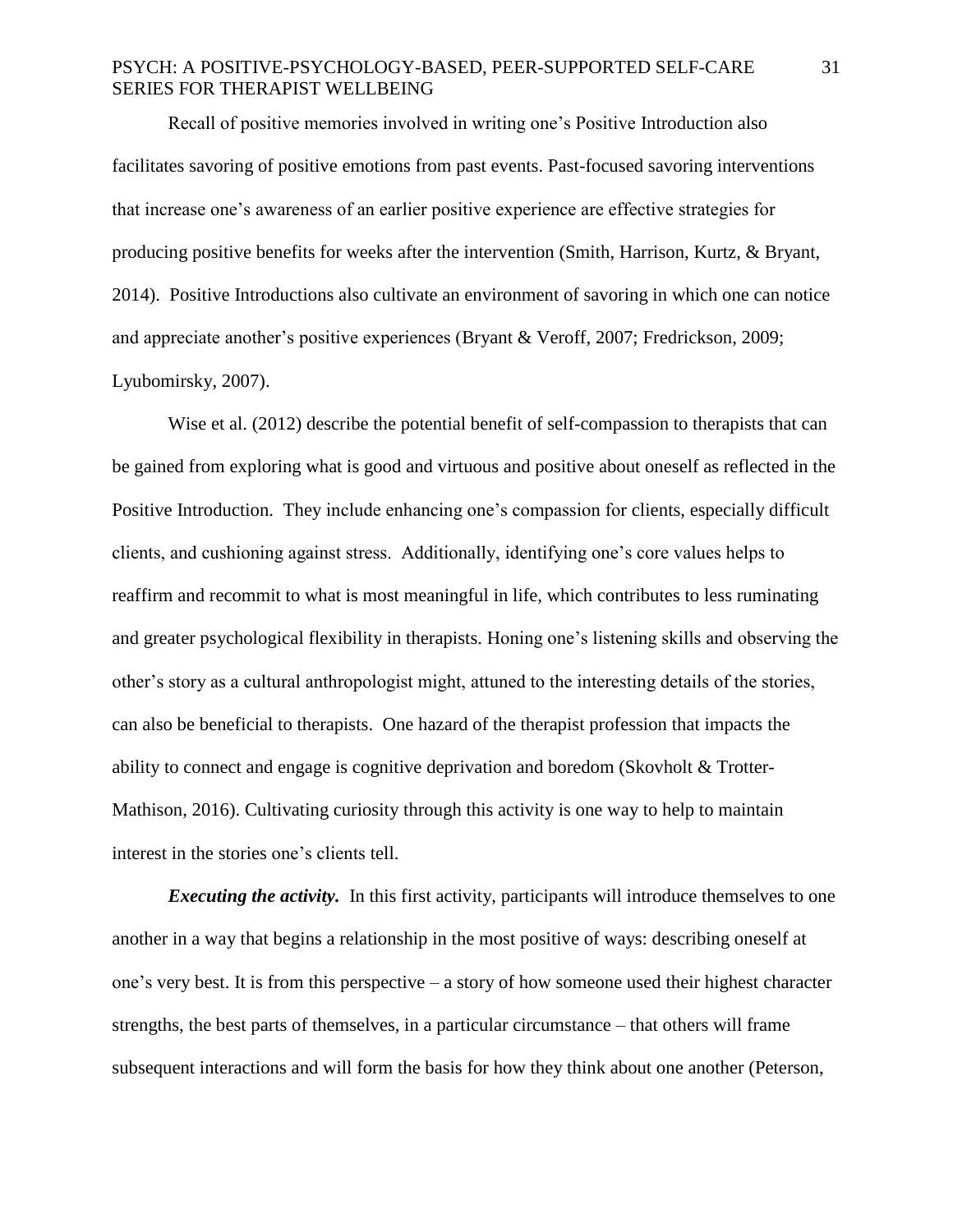2006). To do this activity, participants are asked to recall a specific event in their lives that showed themselves at their very best, not in terms of achievements or skills, but in terms of strength of character that allowed them to accomplish something personally meaningful or overcome a significant challenge or adversity. The event for the Positive Introduction can be either a major, life-changing occurrence or a minor, every-day event. "Small I-made-adifference victories" may be particularly helpful to relish, as they are important for empowering therapists engaging in long-term work with clients (Skovholt & Trotter-Mathison, 2016, p. 142). Whatever story participants choose to share, it should be emphasized that the event be one that shows oneself at his/her very best. Individuals are asked to write a one-page description of this experience prior to the session, in as physically- and emotionally-vivid detail as possible. They will introduce themselves to a group of two to five individuals through this real-life story.

The facilitator will debrief at the end of the session, focusing on the experience of both introducing oneself in this way and listening to the introductions. Participants will be asked to bring their Positive Introductions to the next session in which Component 2, Character Strengths, will be presented.

Note: The topics of Character Strengths and Active Constructive Responding will be described in more detail as Components 2 and 3, respectively. For Component 1, however, the goal is for each participant to prepare their Positive Introduction prior to the session without attention to identifying specific characteristics, strengths, or values, while "listeners" will only be instructed to actively listen with attention to the narratives of those presenting the Positive Introduction.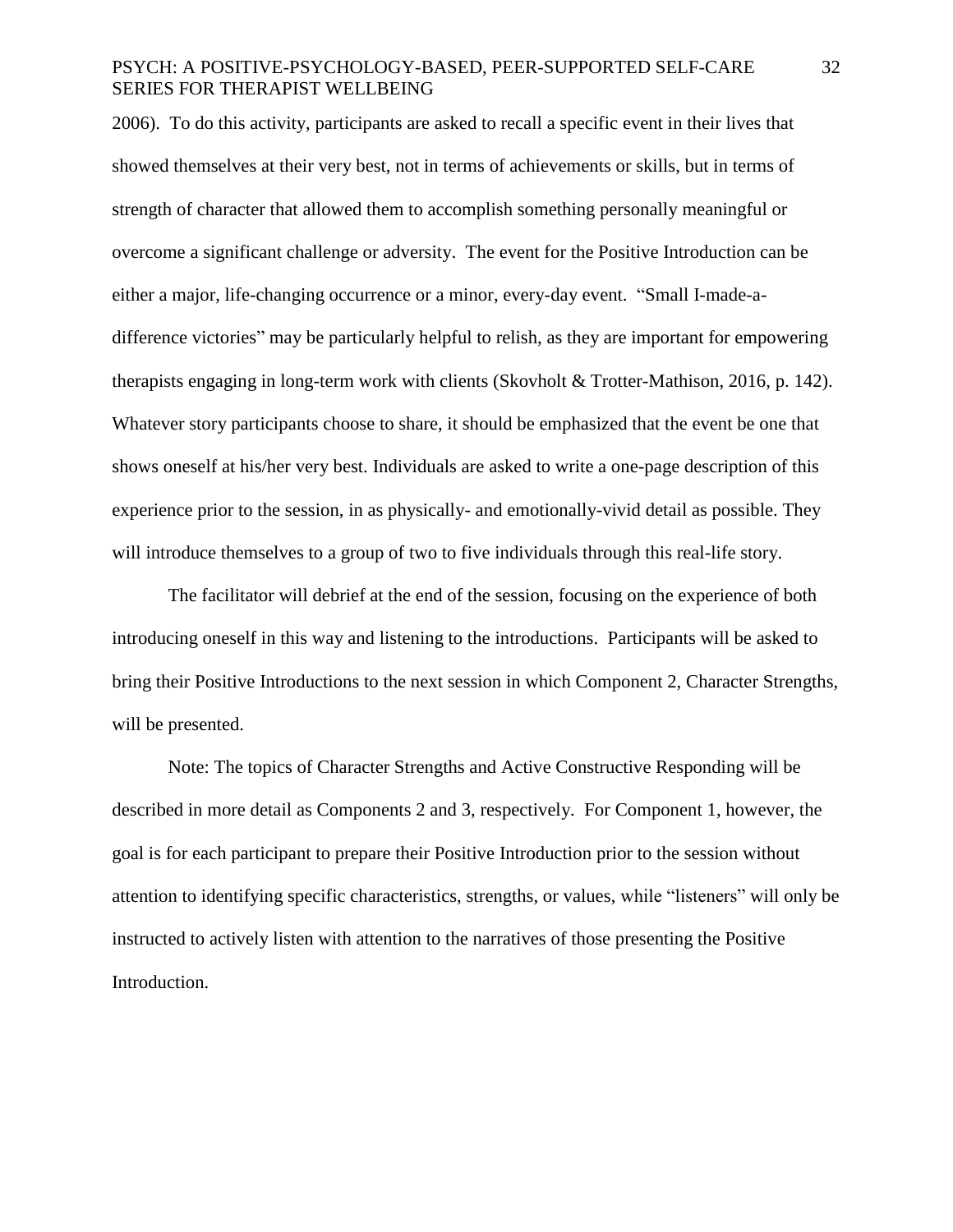# **Component 2: Character strengths. Wellbeing theory element: Meaning.**

# *Background and Foundational Theory.* Christopher Peterson and Martin E. P.

Seligman, founders of the science of positive psychology, identified 24 character strengths and categorized them within six core virtues (Peterson & Seligman, 2004). Criteria for identifying a component as a character strength include that it: is cross-culturally ubiquitous; is fulfilling; is morally valued; is elevating to others; has a negative opposite; is trait-like, measurable, and distinct; is manifest in paragons; has prodigies; and is deliberately targeted as worth cultivating (Peterson, 2006). Character strengths are clustered within six core virtues that define a coherent family of character strengths (Peterson, 2006). These categories of strengths and virtues provide a common cross-cultural index and vocabulary to identify attributes that are excellent, desirable, and moral in humankind. Each of us has an individualized combination of greater (more prominent) and lesser (less prominent) character strengths. No character strength is better than another, and each of us demonstrates them in a unique combination.

The six core virtues and 24 character strengths are:

**Wisdom –** 1) creativity, 2) curiosity, 3) love of learning, 4) open-mindedness, 5) perspective

**Courage**  $-6$ ) bravery, 7) persistence, 8) integrity, 9) vitality

**Humanity**- 10) love, 11) kindness, 12) social intelligence

**Justice** – 13) citizenship, 14) fairness, 15) leadership

**Temperance** - 16) forgiveness/mercy, 17) humility/modesty, 18) prudence, 19) self-regulation **Transcendence** – 20) appreciation of beauty & excellence, 21) gratitude, 22) hope, 23) humor, 24) spirituality

More than 250 empirical studies have shown that using one's signature strengths is associated with benefits including increased happiness (Niemiec, 2013). Importantly, using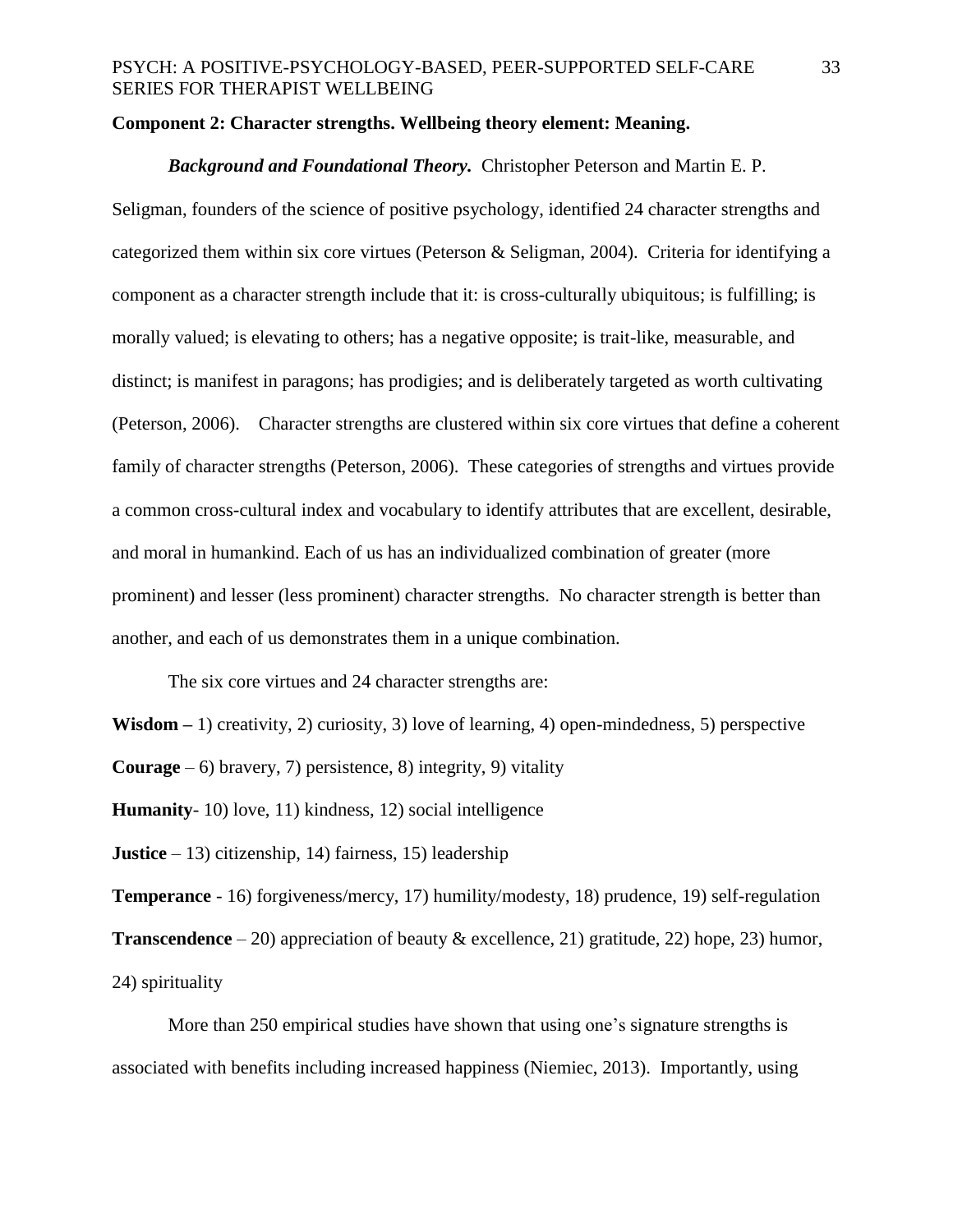one's signature strengths in new and varied ways, in contrast to strengthening lesser strengths, is an intervention that has been shown to significantly improve individuals' wellbeing and their likelihood to flourish, increase happiness and life satisfaction, and promote positive emotions (Niemiec, 2013, 2014b; Peterson & Park, 2009; Peterson & Seligman, 2004). In a broader and longer-term context, dedicating one's signature strengths in a purposeful way toward an entity greater than oneself is a way to fully and deeply experience meaning in life (Seligman, 2002). The enactment of one's values through utilization of signature strengths and pursuit of one's most important strivings also represents a manner by which one can fulfill their unique purpose in life in a manner of living that Frankl (1959) focused on as having meaning.

A relatively simple way to be happy is to utilize one's strengths consistently, but in new and varied ways so that one doesn't become acclimated to their benefits. Researchers and practitioners of positive psychology have formulated many ways that each strength can be practiced (Niemiec, 2014a, 2014b; Seligman, 2011). In fact, Rashid and Anjum (2015) developed a list of 340 different ways to use one's signature (most prominent) strengths. These guidelines can also be used in everyday life to not only enhance wellbeing, have better life satisfaction, and be happy, but to reshape one's daily personal life and recraft one's professional work so that one can expand the possibilities for meaning-making, fulfillment, and gratification (Fredrickson, 2009). Even just the activity of recognizing and labeling one's strengths - gaining this valuable bit of self-knowledge - has benefits, in addition to exploring how one might intentionally apply those strengths in ways that can affect our happiness, meaning, and accomplishments (Biswas-Diener, Kashdan, & Minhas, 2011; Niemiec, 2013). Developing personalized goals based on optimal utilization of one's signature strengths, as well as recognizing the hazards of both overuse and underuse, is foundational to positive psychotherapy,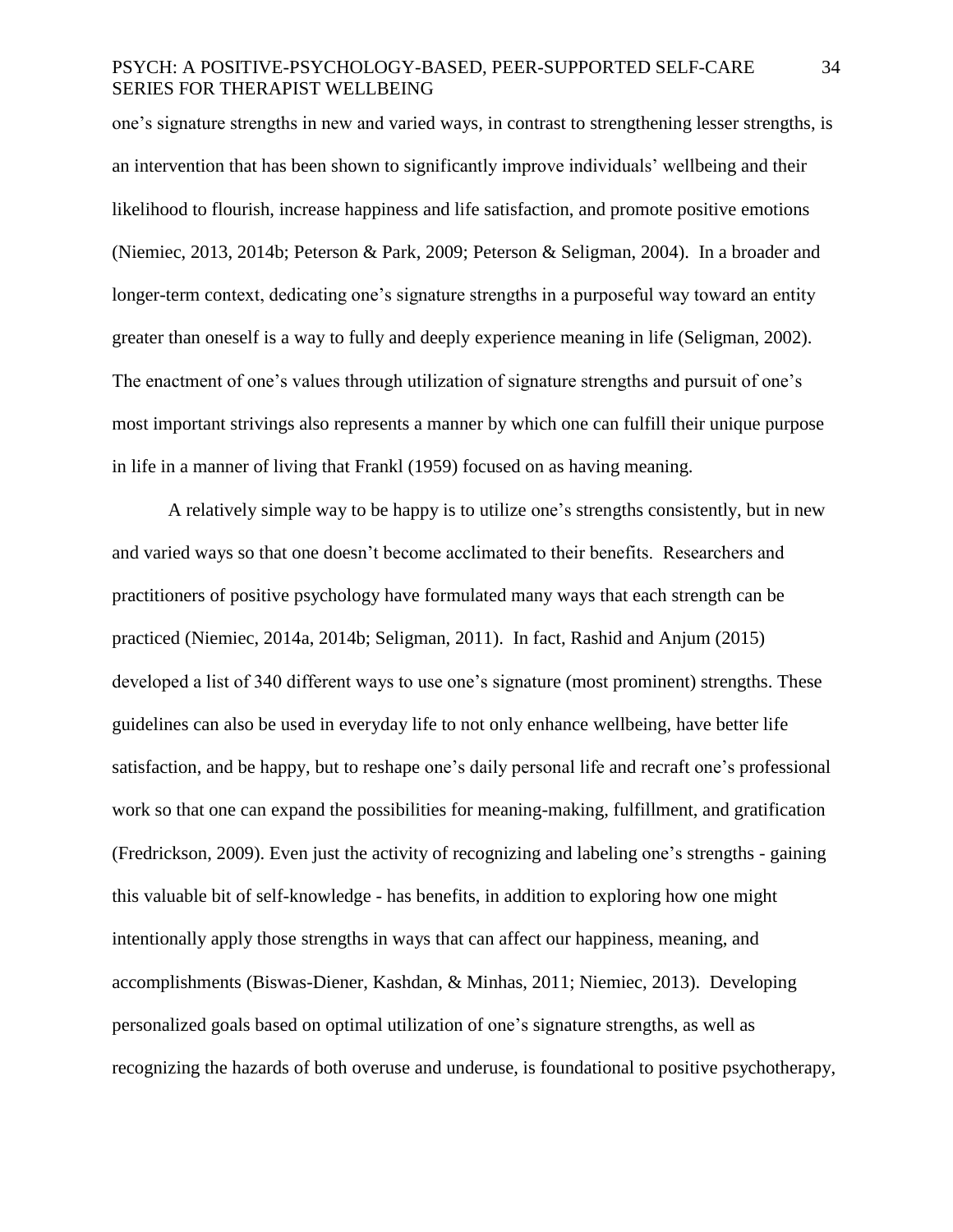a strength-based therapeutic approach that is complementary to symptom reduction in the clinical setting (Rashid, 2015).

Potential benefits specifically for therapists is that by identifying and intentionally cultivating one's strengths and life values, one builds capacity to move away from overidentifying with one's personal limitations as well as with clients' emotional lives (Wise et al., 2012). This kind of emotional reciprocity is common between therapist and client because by the very nature of our humanity we are interconnected. The authors also assert that incorporating a sense of gratitude along with identifying, appreciating, and building one's signature strengths may also be particularly meaningful for therapists, as it represents a unique, complex combination of intellectual conception with human relatedness. Therapists who have an understanding of one's life report having greater sense of meaning and of coherence, which is associated with therapist wellbeing (Linley & Joseph, 2007).

*Executing the Activity.* This activity can be executed in one of five ways (Niemiec, 2016). An individual's 24 character strengths can be identified and relationally quantified using the Values in Action (VIA) questionnaire (VIAcharacter.org, 2017). The VIA is a validated survey instrument developed by Peterson and Seligman (2004) consisting of 240 statements that one answers with one of five responses ranging from "Very much like me" to "not at all like me." One way to identify one's strengths would be by accessing this free online survey through the Values in Action Institute at www.VIACharacter.org or the University of Pennsylvania's Positive Psychology Center at www.authentichappiness.com. Each produces a comprehensive report rank-ordering the 24 strengths based on self-reported responses to these statements. Another method is the personal assessment, in which an individual self-identifies his/her own strengths using a list of uncategorized 24 strengths along with descriptions of each from which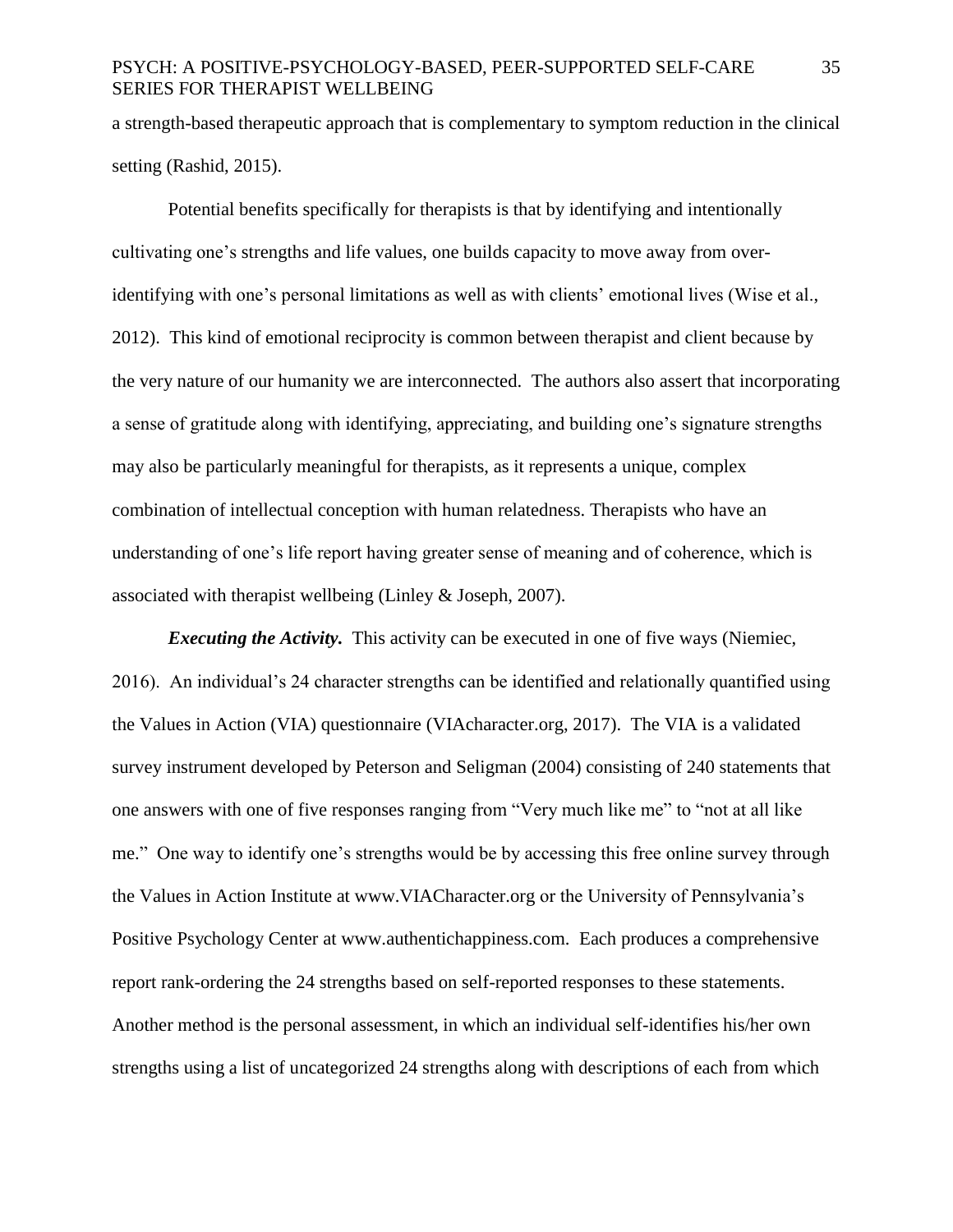he/she is asked to select the five that best describe their personality or that they use most in their daily lives (Niemiec, 2016; Rashid, 2015). Similarly, individuals can self-report using a daily log to record use of their strengths at set times throughout the day. Additionally, the Positive Introduction (prepared in Series Component 1) can be utilized to identify character strengths displayed when he/she was at his/her very best. Finally, the Reflected Best Self Exercise can be used to solicit strengths feedback from trusted significant others ranging from family members, friends, and colleagues (Roberts, Dutton, Spreitzer, Heaphy, & Quinn, 2005). In this exercise, which is also available online (Center for Positive Organizations, 2017), the identified others are asked to provide feedback through stories about times they have witnessed the individual at his/her very best. These can be identifiable or anonymous. The individual reads the collective narratives and identifies commonalities and themes across stories, which can then be combined in a Reflected Best-Self Portrait.

The facilitator will choose one or more of these activities and ask participants to prepare accordingly prior to the session. The facilitator will debrief at the end of the session, focusing on how to utilize strengths in new ways to enhance wellbeing, increase happiness and life satisfaction, and more deeply experience meaning and purpose in one's life.

# **Component 3: Capitalizing on positive relationships using Active Constructive Responding (ACR). Wellbeing theory element: Positive relationships.**

*Background and foundational theory.* Positive interpersonal relationships are the most important source of wellbeing, happiness, and life satisfaction, are the biggest predictors of life satisfaction in every country studied worldwide and, interestingly, have long-term beneficial effects on physical health as well (Diener & Seligman, 2002; Fredrickson, 2013; Gable &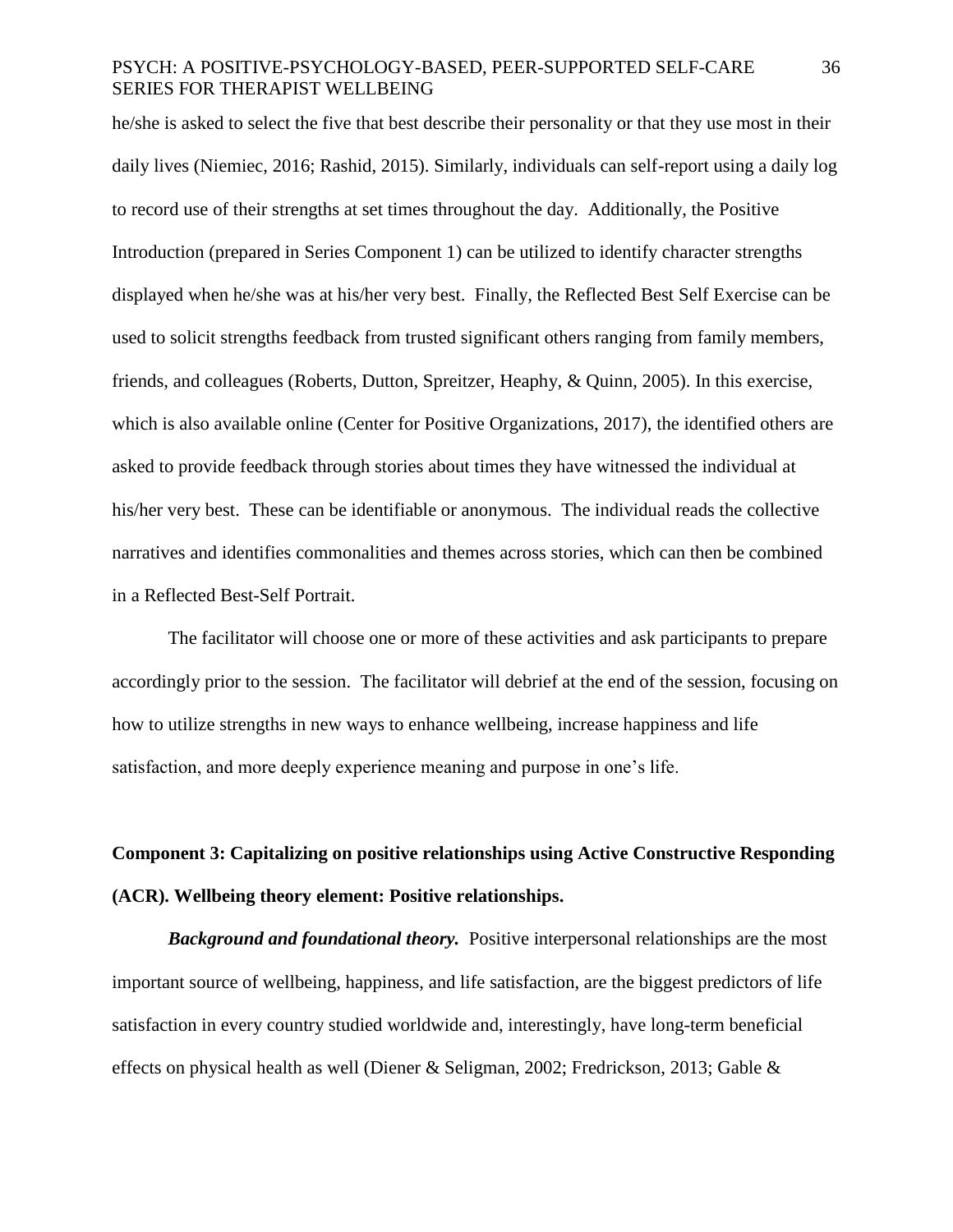Gosnell, 2011; Maisel & Gable, 2009; Peterson, 2006). The opposite is also true: poor, destructive relationships and chronic loneliness are the most common causes of distress and significantly affect both psychological and physical health (Fredrickson, 2013; Reis & Gable, 2003). Practicing the skill of actively and constructively responding to another's good news can significantly impact positive relationships. Supportively responding to another's good fortune has been found to be more important to relationship quality than responses in times of stress (Gable & Gosnell, 2011). Even a simple "turning toward" versus "turning away" response to an individual's expressive "bid" is an example of relationship engagement, interest, connection, and support, and is associated with healthy relationships and wellbeing (Smith, 2014).

The effect of the listener on the communication dynamics often goes unrecognized. Though it may appear obvious, noticing and recognizing another's good fortune are prerequisites, which must then be followed by meeting the news with positive emotion, support, celebratory love, and energy to build and strengthen relationships, create connection and positivity, and generate good feelings (Fredrickson, 2013). Interactions in which participants feel understood, validated, appreciated, and cared for are those that produce the strongest feelings of relatedness to the other (Reis & Gable, 2003). Importantly, positive relationship processes are not just the opposite of destructive processes; therefore, building positive relationships requires active engagement in constructive processes and positive interactions (Reis & Gable, 2003).

ACR is an exercise in which partners practice the principles of supportive responses to the other's telling of a positive event (Gable, Gonzaga, & Strachman, 2006). Becoming aware of our response style in relationships is the first step to responding in a way that builds healthy relationships rather than erodes them. ACR is a response style specifically used in positive interactions, and a skill that focuses on capitalizing on the positive rather than focusing on the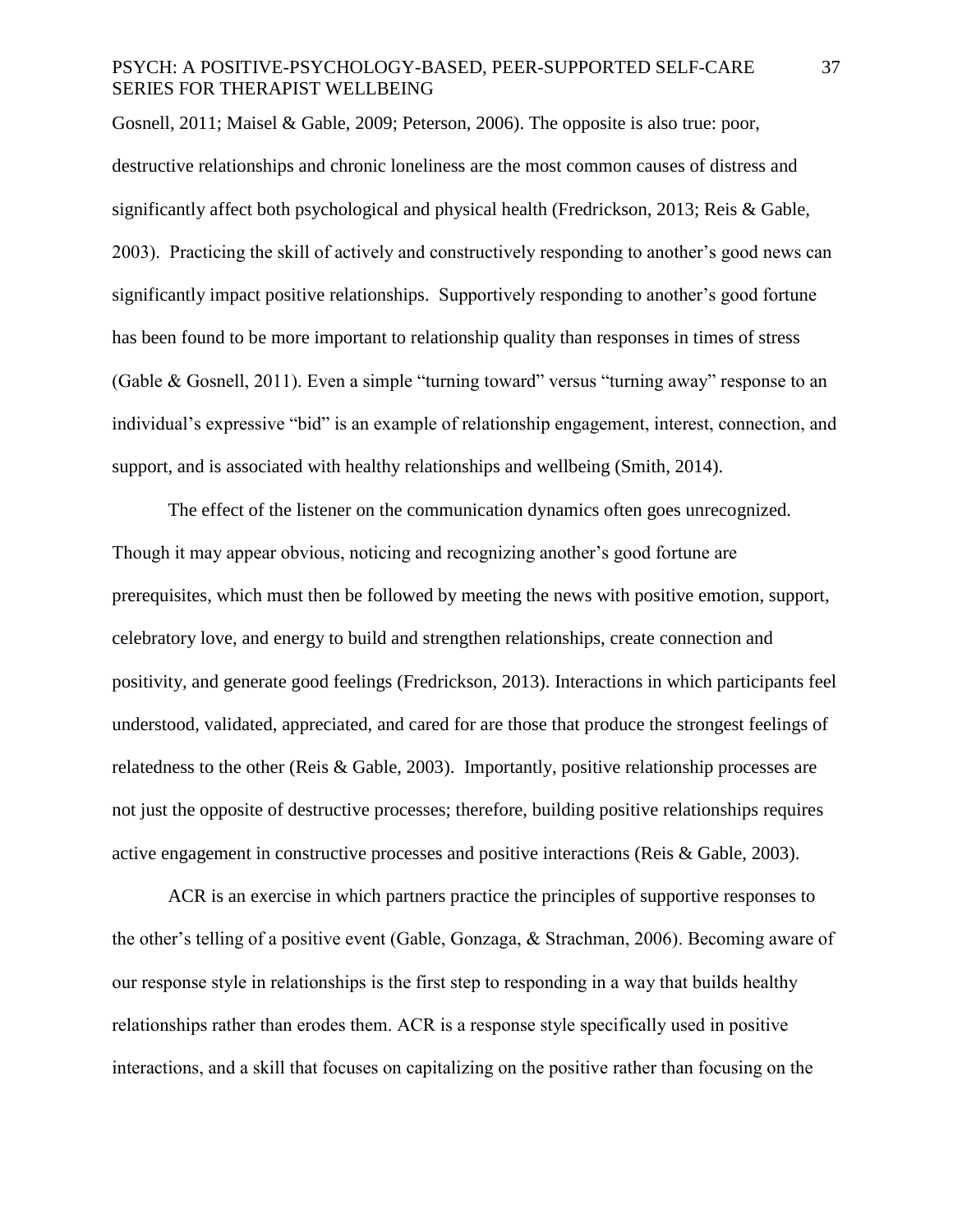more common negative areas of managing conflict or avoiding negative emotional exchanges (Gable et al., 2006). It is a supportive response that occurs in the moment when someone tells us about a positive event, and it relates to the bearer of the good news, "I am going to be happy with you in the moment you want me to be" (K. Reivich, personal communication, March 25, 2017). Supporting a partner when they are sharing their good fortune is an important component of building relationship and therefore wellbeing (Gable et al., 2006). It allows the teller to savor the joy of the event, as well as allows the pair to bond over the good news. Like monetary capital, it builds resources from which to draw in times of stress.

ACR is one of four possible response styles. The others are passive constructive, active destructive, and passive destructive. Only responses that are active and constructive are associated with wellbeing, higher relationship quality, and feeling understood, validated, and cared for (Gable et al., 2006). Understanding that one can choose one's response style, that this response style has a direct effect on his/her relationships, and that positive or high-quality relationships and connections are the greatest determinants of happiness, health, and wellbeing and vice versa (Gable & Gosnell, 2011; Peterson, 2006) adds even more reason to discuss and practice ACR within the context of fostering wellbeing.

Therapists' response style with colleagues is similarly important, particularly within a group setting. Kottler (2012) emphasizes that climates created within therapist groups that are not supportive and that promote complaint- and victim-mentality- atmospheres, which are common when therapists gather, are not climates of support and wellbeing. Also important is the extent to which the practice of ACR contributes to the capacity to build empathy for another, as therapists' empathic connection with their clients and formation of a therapeutic bond are positively associated with therapist wellbeing (Linley & Joseph, 2007).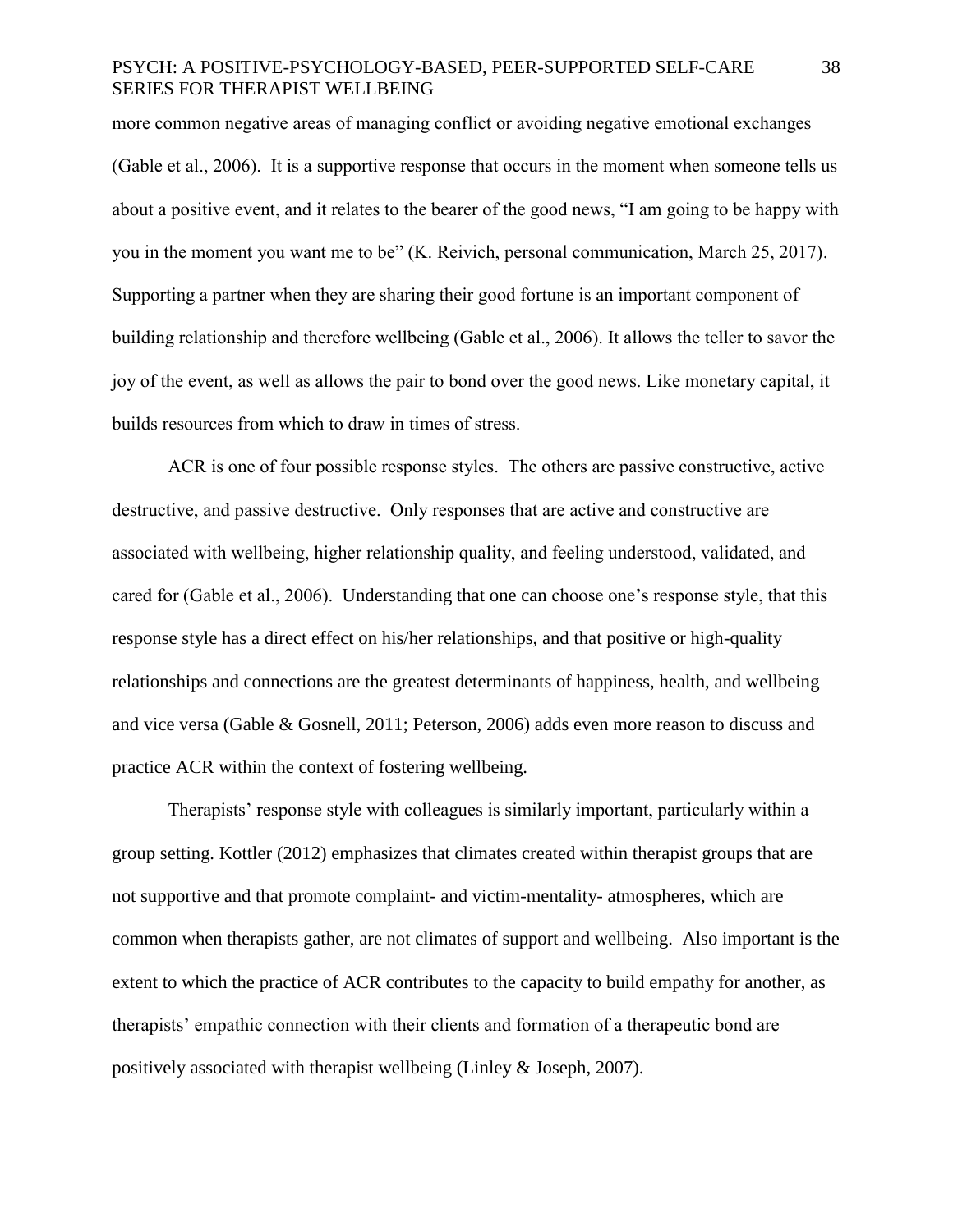*Executing the activity.* In this activity, partners practice the principles of supportive responding to the other's disclosure of a positive event or good news (Gable et al., 2006). This skill requires diligence to practice in everyday interactions that are positive in nature, which contrasts with learning ways to manage conflict or avoid negative interactions that are more commonly discussed and practiced in the therapeutic or coaching setting (Seligman, 2011).

Prior to this session, participants will be asked to view at least two of the following:

- Happier.TV. (2017). Active constructive responding. Retrieved from <https://www.youtube.com/watch?v=ZzVw-tB7xGQ>
- Lamb, G. (2012). Active constructive responding. Retrieved from <https://www.youtube.com/watch?v=qRORihbXMnA>
- LeadershipLifestyles. (2012). Responding well to others: How our response to someone's good news affects their happiness. Retrieved from

<https://www.youtube.com/watch?v=I8N3Og0HGwk>

It is important to remember that the defining characteristic of ACR is that the response is *both* active *and* constructive. They will also be asked to become familiar with the following descriptors of active, constructive responses:

| Enthusiastic and excited                                                                 | Supportive                  |
|------------------------------------------------------------------------------------------|-----------------------------|
| Authentic                                                                                | Following-up with questions |
| Reinforcing the positives of the story                                                   | Continuing the conversation |
| Body language (facial expression, eye contact, smiling, leaning forward, expressive body |                             |
| movement)                                                                                |                             |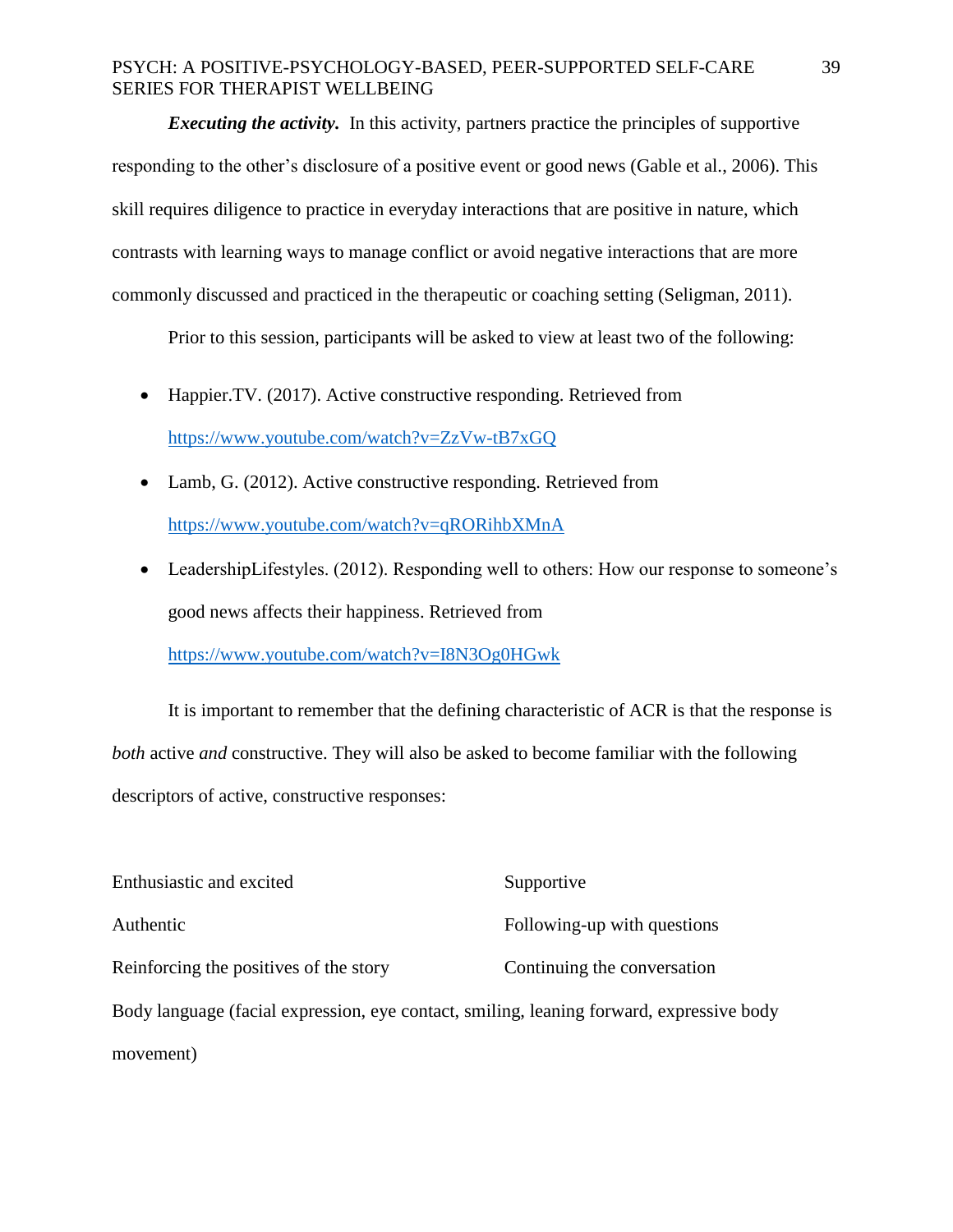Also prior to the session, participants are asked to reflect on and prepare a real-life telling of their own recent good news or positive event. This can either be a major life event or simply a minor occurrence of good fortune or that produced positive emotions. It should be a story they feel comfortable sharing. At the start of the session activity, participants will be divided randomly into pairs. Participants will alternately practice being both speaker and listener within the assigned pair so that each person can practice both roles. As speaker, the participant will share his/her good news or positive event with the listener in as positive a manner as he/she felt when the event happened. As listener, the participant will respond using the principles of ACR.

The facilitator will debrief at the end of the session, focusing on the experiences of both being teller and listener, and the role and function of one's response style in enhancing and supporting relationships.

**Component 4: Cultivating positive emotions and fostering emotional perspective through positive portfolios. Wellbeing theory element: Positive emotions and emotional perspective.**

*Background and foundational theory.* A primary path to wellbeing is through positive emotions. Fredrickson's broaden-and-build theory of positive emotions describes the myriad short- and long-term psychological, cognitive, physical, and social benefits of positivity and its self-generated upward spiral toward flourishing (Cohn & Fredrickson, 2009; Fredrickson, 2009). These include positive effects on broadening perception and attention, motivation, reasoning, and social cognition and behavior, which outlasts the temporary positive emotional state and contribute to building of resources that ensure longer-term success and survival. Positive emotions are also linked to longer-term wellbeing, psychological resilience, better response to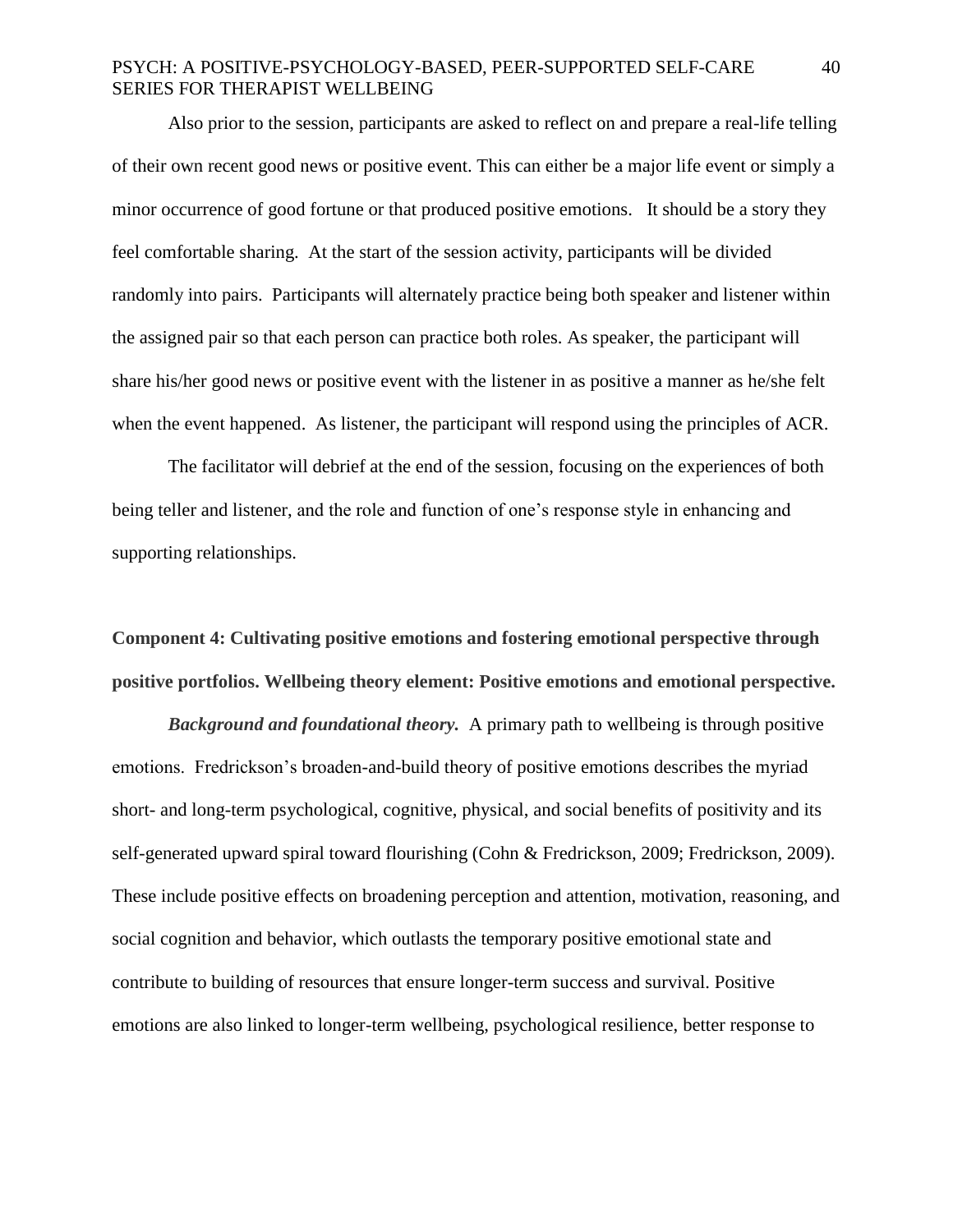stress, overall physical health, and an upward spiral of life resources, successes and overall fulfillment (Cohn & Fredrickson, 2009).

Both positive and negative emotions serve a function in human experience and thus are integral to wellbeing. Historically the field of psychology has focused on the negative emotions that are more prominent in pathology. Negative emotions served a critical survival function and are evolutionarily linked to life-or-death action tendencies in that they alerted early humans to danger, so that attention to these emotions was important (Cohn & Fredrickson, 2009). Thus, while they continue to have alerting and other safety-associated functions, negative emotions, if unchecked, unreflected upon, and/or unbalanced by positive emotions, can become exaggerated and need to be mitigated or eliminated. Fredrickson's (2009) and Seligman's (2002, 2011) theories of wellbeing and flourishing allow for a combination of positive and negative emotions, with the focus being the relativity of daily positive emotions to daily negative emotions, or the positivity ratio rather than the absence of negative emotions (Fredrickson, 2009, 2013). Says Fredrickson (2009), "The beauty of the ... positivity ratio is that it's large enough to encompass the full range of human emotions" (p. 33).

There are several concepts to take into account when considering emotional perspective as an element of wellbeing in addition to positive emotions. First, just as there are differences between positive emotions, positive thinking, and positivity (Fredrickson, 2009), the traditionally named negative emotions (anger, shame, contempt, disgust, embarrassment, guilt, hate, sadness, fear, and stress) differ from the process of negative thinking (selective attention to the negative, automatic negative thoughts, gratuitous and unnecessary rumination) and the affective state of negativity (combination of emotions, meanings, and pessimistic attitudes that trigger patterns of negative behaviors). This delineation is important when evaluating the role of negative emotions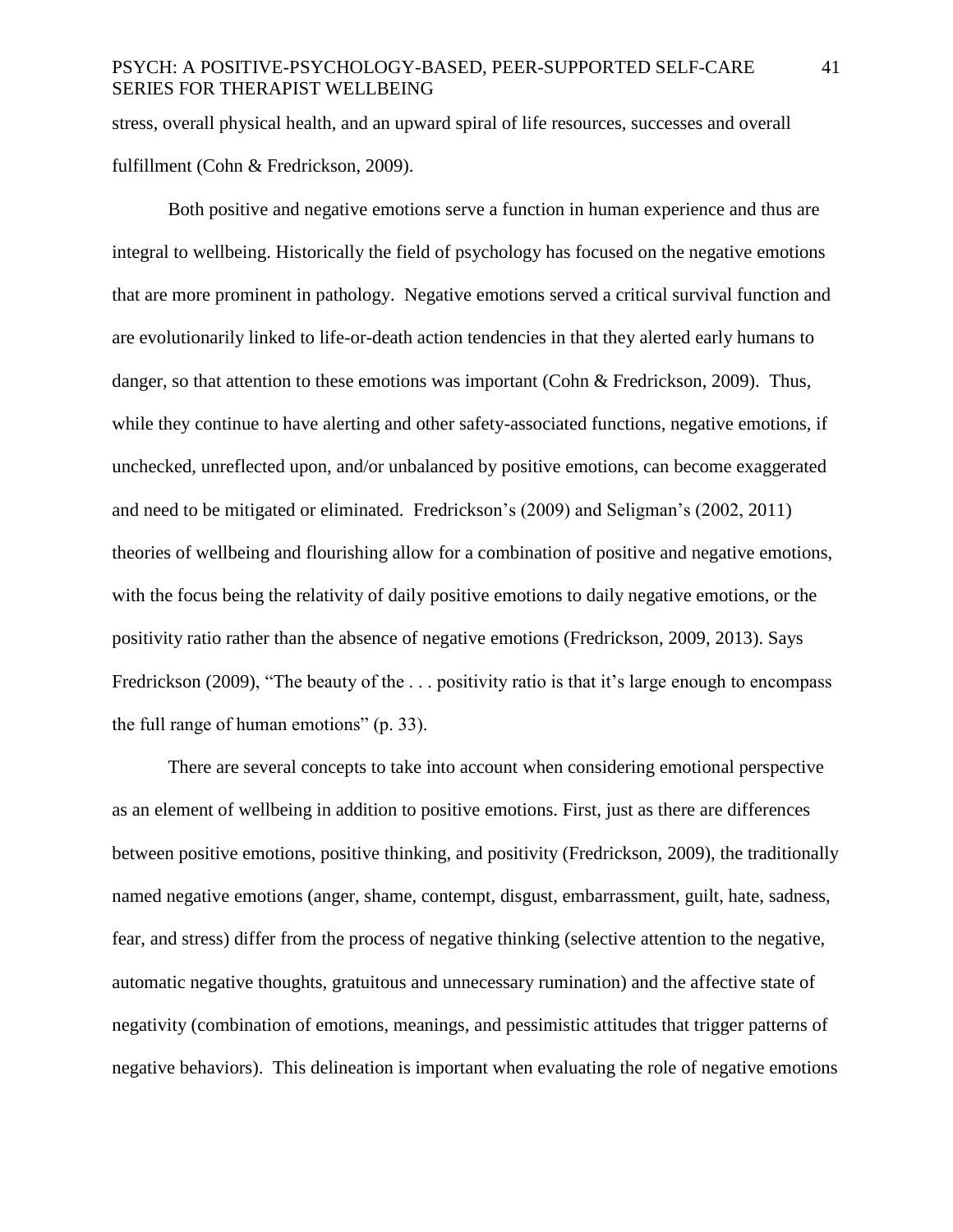in wellbeing because when separated from dysfunctional processes and affective states, all emotions can contribute to wellbeing. Fredrickson (2009) confirms that negative thinking and negative emotions are related but not the same thing. Furthermore, Seligman (2002, 2011) does not advocate abolishing negative emotions, saying there is no evidence of a reciprocal relationship between positive and negative emotions and that individuals with high negative emotion can indeed live a joy-filled life. Secondly the descriptors "positive" and "negative" themselves are relativistic and do not reflect the continuous spectrum of human emotions. This polarity sets up the need to label an emotion as one or the other, whereas context is critical. If not confined to labels, one again could assert that all emotions are integral to wellbeing. Thirdly, if through one's cognitive interpretation, which in addition to physiological arousal is part of how one experiences emotions (Myers, 2011), one appraises the experience in a way that the outcome broadens and builds, then the emotion has contributed to wellbeing. Thus, negative emotions can elicit the building up of strengths and virtues, build resources, broaden perceptions, allow for open-mindedness, expand relationships, provide meaning, produce awe, and connect one to another, all of which are hallmarks of flourishing, independent of conscious or subconscious valuation of their worth relative to positive emotion. Harmon-Jones et al. (2013) affirm that low-motivational intensity negative emotions (e.g., sadness, in contrast to fear, a high-motivational intensity negative emotion having a cognitive-narrowing effect) can have cognitive broadening effects.

Finally, particularly important for therapists is what theologian Henri Nouwen (1972) asserts, which is that those in helping ministries need to be familiar with the dark corners of their inner lives before they can help another articulate their own inner events. He states, "For a compassionate person, nothing human is alien: no joy and no sorrow, no way of living and no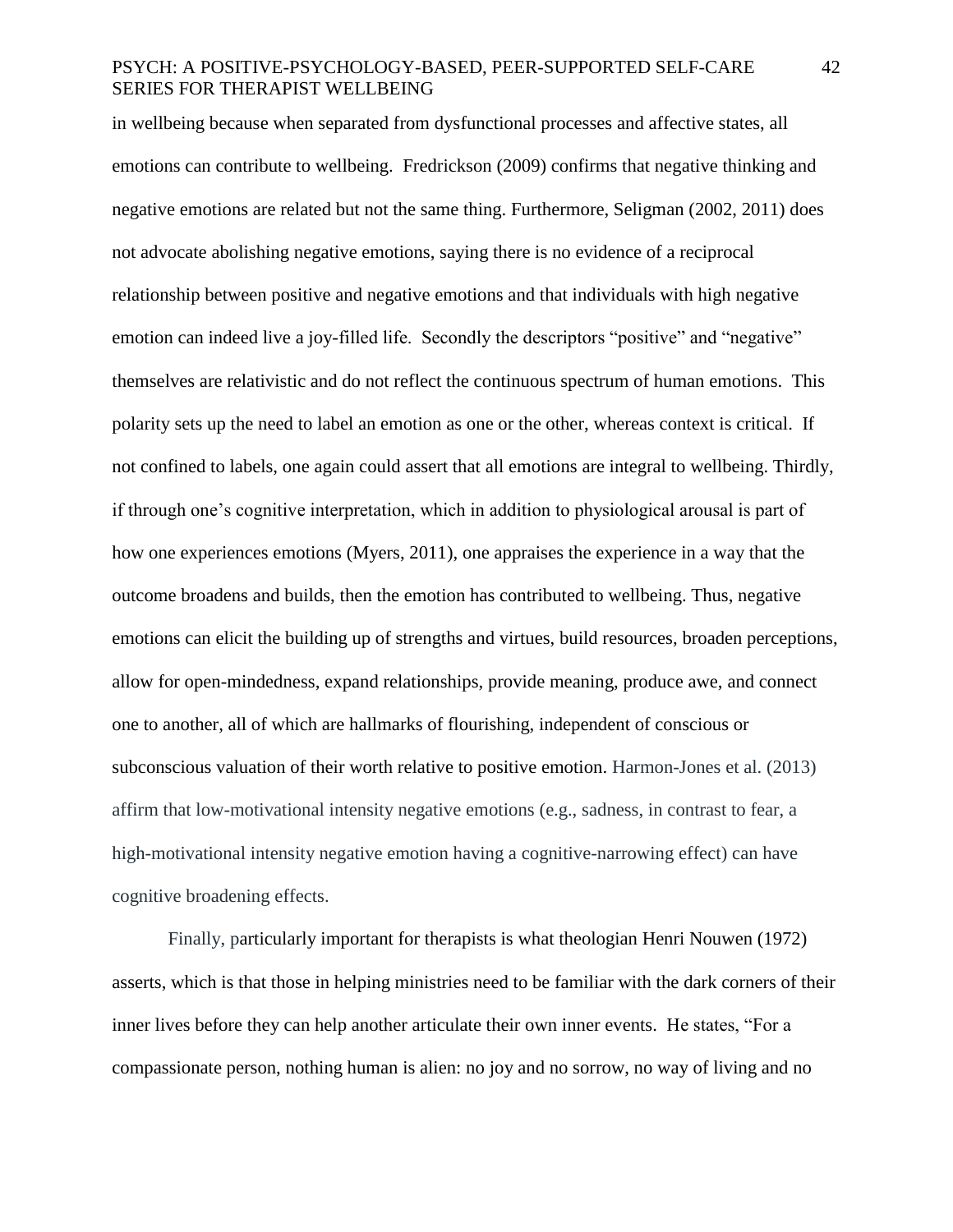way of dying" (Nouwen, 1972, p. 45), thereby affirming the value of all emotions to the experience of wellbeing within our human nature. In a concrete way, adversities, crises, and profound life experiences increased therapists' sensitivities, their ability to relate to clients, their tolerance and patients, and their awareness of effective helping (Ronnestad & Skovholt, 2001). Mindfully observing and accepting the full range of emotions, including those that contribute to stress, anxiety, and depression, such as is practiced in acceptance and commitment therapy (ACT), has been shown to increase psychological flexibility and help one to focus on what one finds meaningful in life (Wise et al., 2012). In a preliminary study of burnout in substance abuse counselors, on-site ACT training (two 1-day ACT workshops) resulted in reduced stigma and prejudice associated with attitudes toward drug abuse and reduced burnout (Hayes et al., 2004). In other studies where ACT training was conducted in non-therapy workplaces, there was improved mental health, reduced burnout and other positive outcomes (Wise et al., 2012). These authors state that attunement and positive emotional experiences help to develop a sense of interconnectedness with others and recognition of humankind's basic goodness, which would be beneficial to formation and fostering of a therapist-client alliance.

*Executing the activity.* This exercise consists of assembling and sharing a Positivity Portfolio, an activity that is part of a highly-individualized toolkit to increase the positivity to negativity ratio and to cultivate and appreciate the power of positive emotions (Fredrickson, 2009; J. Pawelski, personal communication, September 11, 2016). One week prior to the session, participants are asked to spend time reflecting on their life as a whole and to consider each of ten positive emotions: joy, gratitude, serenity, interest, hope, pride, amusement, inspiration, awe, and love. Reflection is followed by a collecting process that moves the activity past reminiscence and toward concrete connection with the identified emotion. During the pre-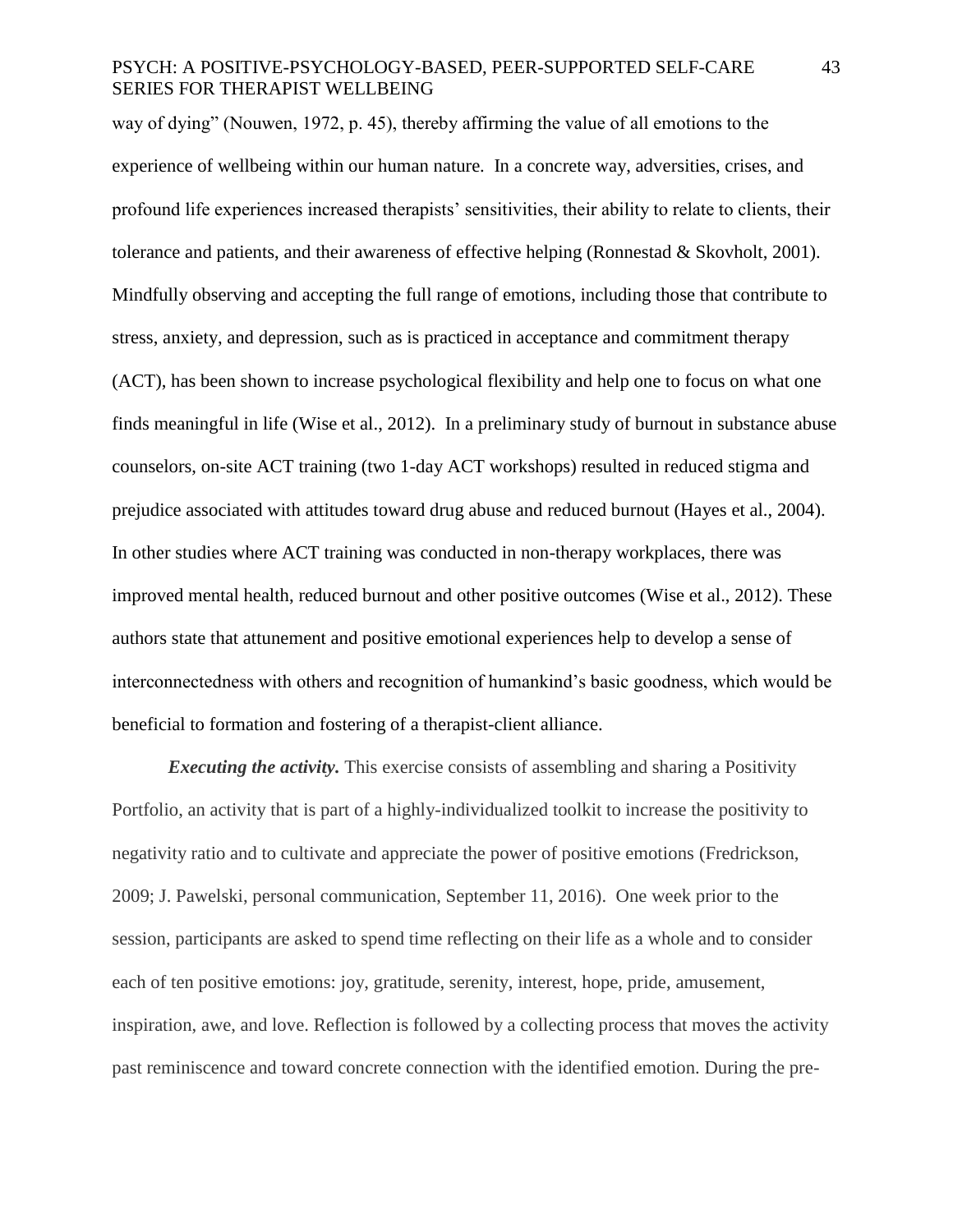session week, participants "hunt and gather," or find and collect objects and mementos that create a heartfelt connection with the selected emotion, and assemble the personal artifacts into a collection or "shrine" (Fredrickson, 2009, p. 214). The act of collecting itself is believed to be a popular and beneficial activity for helping professionals, as the concrete nature of "things" and the feeling of progress and completion it engenders counterbalances the stress of ambiguities faced in day-to-day clinical work (E. Nightengale as cited in Skovholt & Trotter-Mathison, 2016). Possible objects include photos, letters, quotes, mementos, song lyrics, video clips, a tactile object, and any object of deep personal meaning. They can be arranged in a scrapbook, made into a digital portfolio, displayed in any creative fashion, or simply placed in a folder or box. Participants are asked to engage with the portfolio as often as possible prior to the session, savoring and enjoying its contents, and resonating with the emotion they elicit. Participants will be asked to bring their Positivity Portfolio to the session, at which time they will share the contents, as well as the images, scents, tastes, tactile sensations, and emotional connections evoked by the contents, with a partner or within a small group.

The facilitator will debrief at the end of the session, focusing on the range of possibilities for creating and utilizing positive portfolios and their impact on wellbeing. Participants will be encouraged to continue adding to their portfolios to create depth and to allow them to evolve over time, as well as make additional portfolios that reflect other emotional experiences. They will also be urged to continue to engage mindfully and cultivate the emotional response to the portfolio as a means to increasing positive emotions, appreciating the value of a broad range of emotions, and continuing one's unique path to flourishing.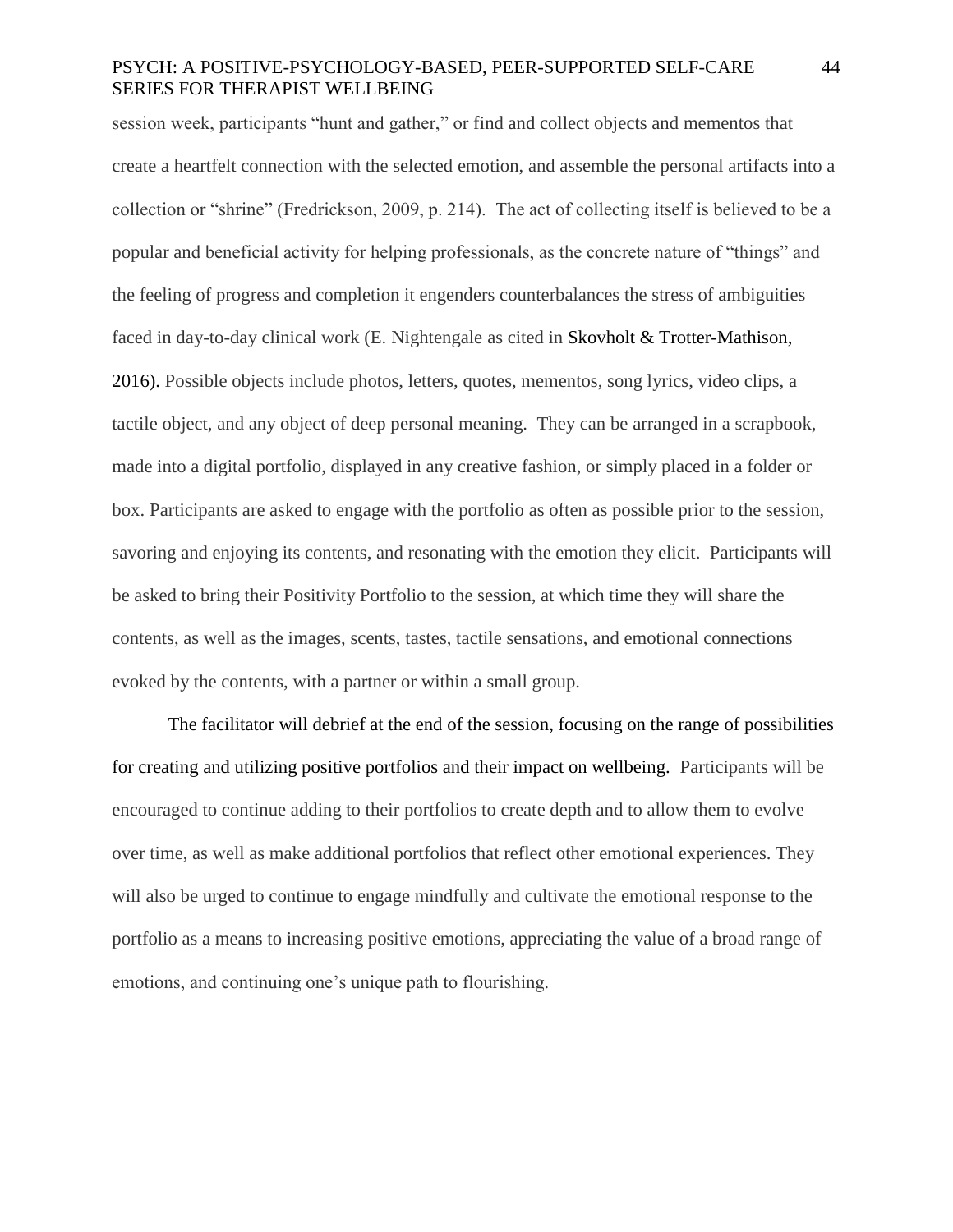# **Component 5: Savoring by seeking bittersweet experiences. Wellbeing theory element: Engagement and attention of mind.**

*Background and foundational theory***.** Savoring is a process of experiencing positive emotion by focusing attention (mindfulness) on the experience in three dimensions of time: (1) planning for, imagining, and anticipating a positive event in the future; (2) intensifying and prolonging enjoyment of a current experience in the present moment; and (3) reminiscing about the past to rekindle positive emotions (Bryant & Veroff, 2007). Incorporating the past and future into the present moment heightens, preserves, and prolongs pleasure and enjoyment of the present. Savoring strategies can be intentionally utilized to elaborate on positive emotions and events (Smith, Harrison, Kirby, & Bryant, 2014). There are numerous exercises and strategies for integrating savoring into a person's life domains that involve spirituality, meaning-making, creativity, physical health, forming and growing relationships, and ordinary, day-to-day, "garden variety" savoring (Bryant & Veroff, 2007, p. 135). Being attentive to individual savoring and how it can be incorporated as a couple or group activity and increasing the variety and diversity of savoring experience increases positive affect (Bryant & Veroff, 2007).

Seeking bittersweet experiences is a happiness activity designed for savoring life's joys (Lyubomirsky, 2007). The specific activity of seeking bittersweet experiences has been evaluated as a positive intervention and was shown to increase happiness and to increase engagement in savoring present moments (Lyubomirsky, 2007). It focuses the attention on being fully mindful of the transient nature of positive experiences, acknowledging the universal truth that all things naturally end and building the conscious realization of the passage of time (Bryant & Veroff, 2007). Attention to the fleetingness of current emotions and events can be a motivator to enjoying the present moment (Bryant & Veroff, 2007). The fleeting nature can also refer to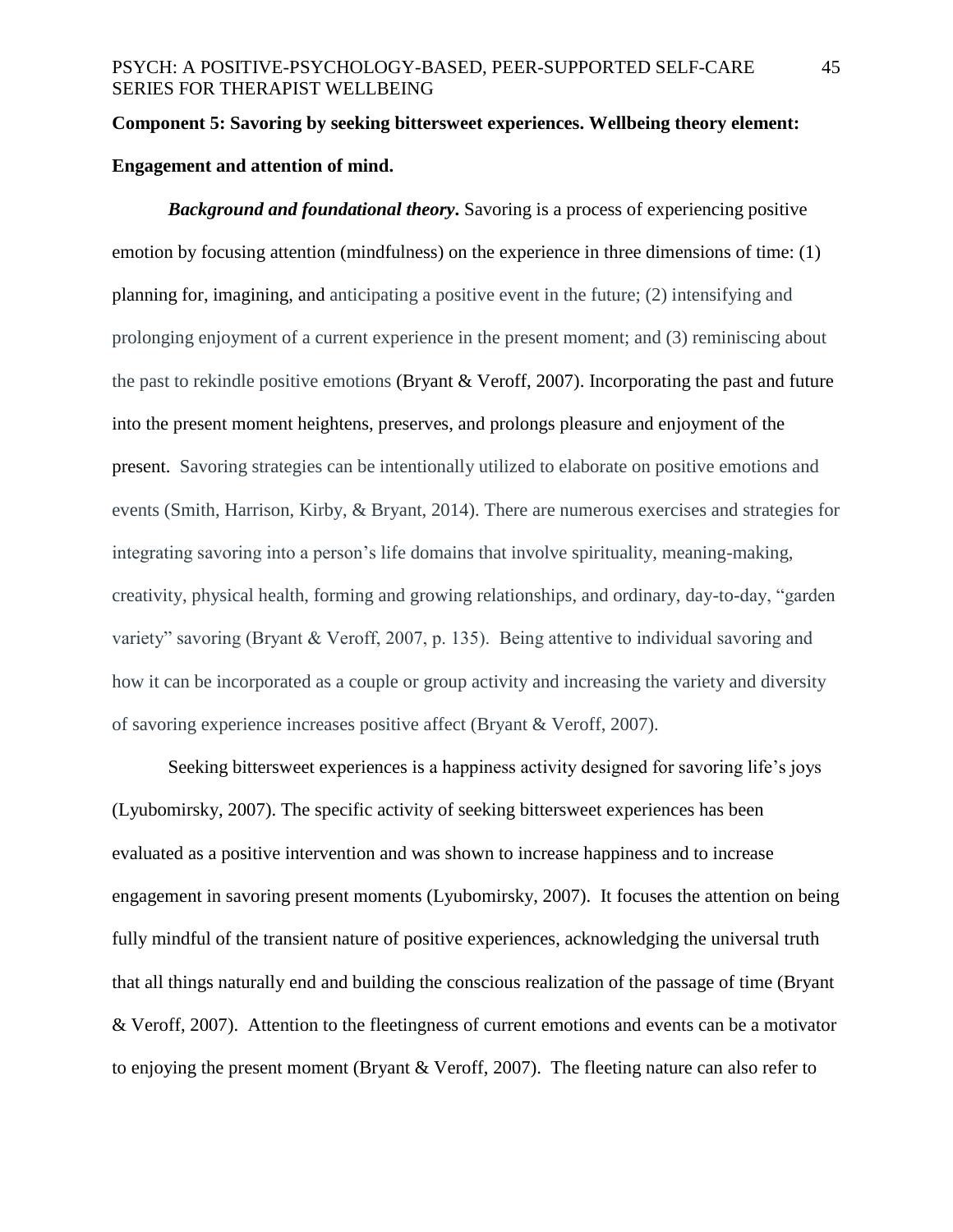the negative, and acceptance that misfortune and hardship are also fleeting builds resilience and the ability to endure (Bryant  $&$  Veroff, 2007). By embracing the mixed emotions that accompany such appreciation, one can more fully enter into the present moment, even if only temporarily. The seek-the-bittersweet activity also utilizes the sense of temporal scarcity, which is harnessed in interventions that require one to think about the end (e.g., of an event, a resource, a phase of life, etc.) (Smith, Harrison, Kurtz, & Bryant, 2014). Reflecting on the soon-to-be end brings forth positive qualities to one's attention.

Another mechanism underlying the effectiveness of this intervention is indirectly bypassing the phenomenon of hedonic adaption, a functional and evolutionary process by which positive effects of an intervention abate over time (Bao & Lyubomirsky, 2014). Focusing on an experience or object that is continually changing establishes variety to the experience, which is a moderator of hedonic adaption. Being aware of and appreciating the time components of an experience is appropriate for therapists to cultivate, as it mimics the natural cycle of caring that is established within every client relationship. Skovholt and Trotter-Mathison (2016) describe this mini-cycle of attachment, involvement, separation and re-creation that comprises the cycle of caring. Self-care is fundamental to supporting the therapist's ability to engage his/her caring throughout the cycle, and to continue the cycle again and again. These stages of therapist caring are analogous to Bowlby's understanding of human development processes of attachment, separation, and loss (Bowlby, 1969, 1973, 1980). Thus, the "practitioner's work mirrors the larger human drama of connection and disconnection between people" (Skovholt & Trotter-Mathison, 2016, p. 23). Engaging in a mindfulness activity that reflects these phases, such as savoring the changing nature of an experience, can help the practitioner to develop the skill necessary to engage in all phases of the cycle of caring, especially the necessary separation phase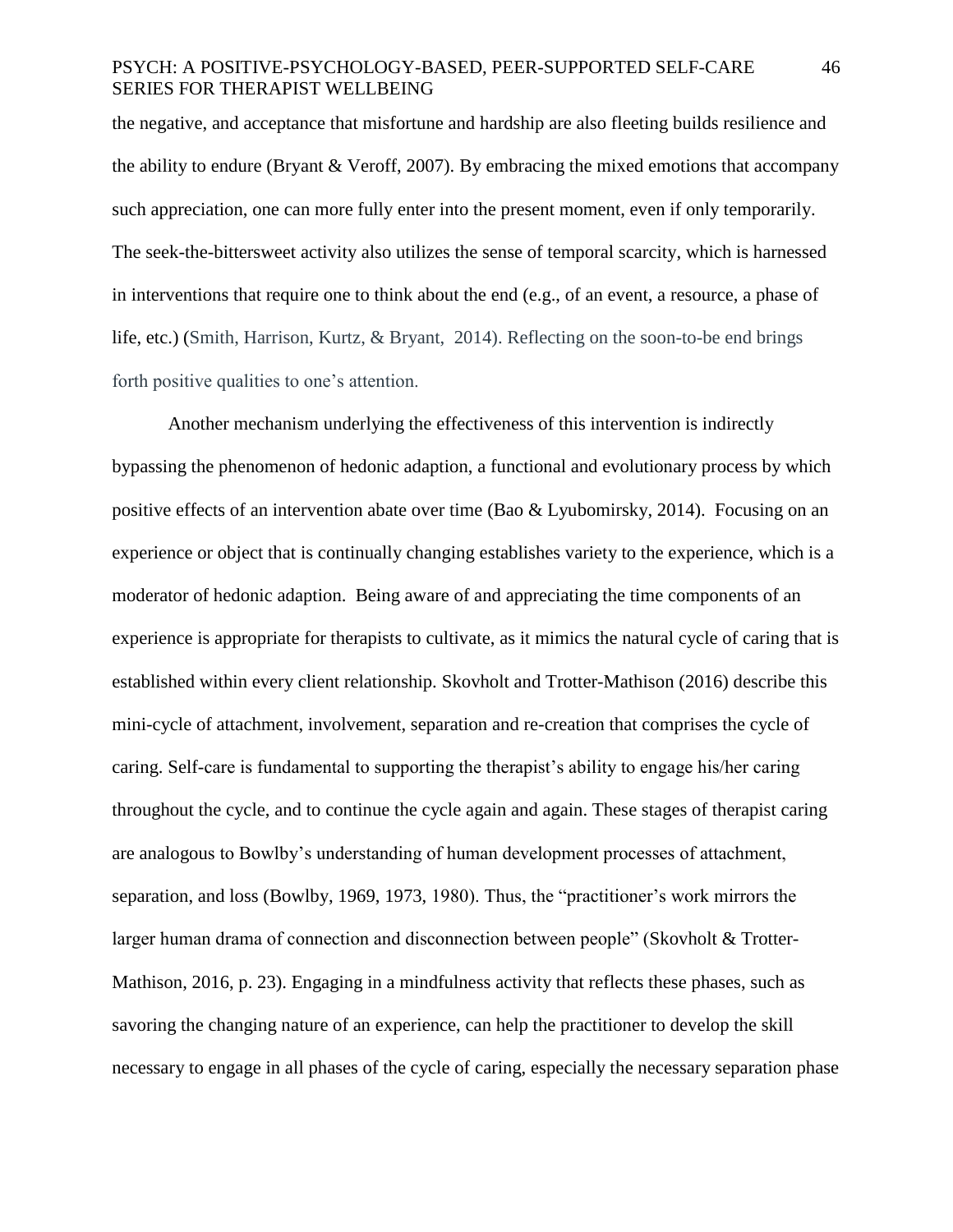that completes the cycle. Skovholt and Trotter-Mathison (2016) remind the practitioner that "'anticipatory grief' and 'honoring the loss' by internally preparing for the change in the therapist-client relationship can facilitate the separation, and that "do[ing] the separation wellphase work together . . . gives energy to the practitioner" (p. 33).

*Executing the activity.* Prior to this session, participants will be asked to reflect on a positive experience, event, or process that is occurring, will be occurring, or has already occurred that has a defined endpoint. Some examples include a child's entering or graduating from school, a favorite season or time of year, or a job that has come/is coming to an end. The session activity will begin with a guided-meditation recording, which encourages attention to "this moment right" now," "a moment that has never been here before," "it is always right here, it will never be anywhere else," and "a moment that will never be here again" (Penn Medicine, n.d.). Attention to the transiency of the here-and-now will prime the participant for reflecting on their chosen experience. At the end of the recording, participants will be asked to silently imagine the experience using a multisensory approach, mentally replaying the event through visual imagery, recreating the sounds and smells of the event, what it felt like, and what they may or might have said about it. Participants will be asked to share their reflections with a partner or within a small group.

The facilitator will debrief at the end of the session, focusing on the participants' experience of seeking the bittersweet event. Participants will be encouraged to continue the seek the bittersweet experience each morning for a week and to record their experience.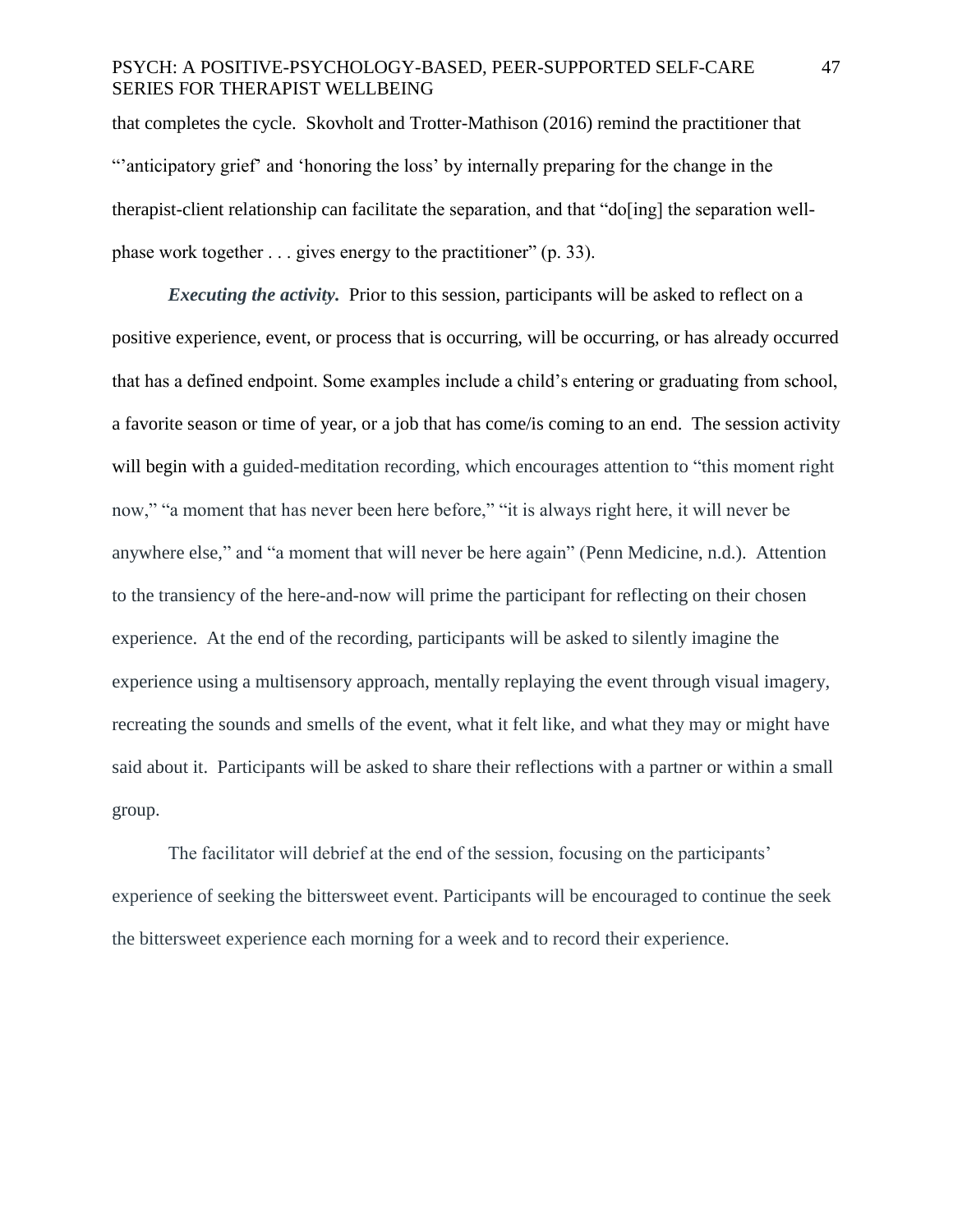**Component 6: Igniting and fostering high-quality and micro-moments of connection utilizing the Reciprocity Ring. Wellbeing theory element: Social connectedness and community.**

*Background and foundational theory.* Relationships between two people take various forms, each uniquely beneficial, including affiliation, liking, friendship, romantic love, companionate love, and platonic love, or agape (Peterson, 2006). As presented in Component 3, forming close, positive interpersonal relationships are critical to fostering and maintaining happiness, wellbeing, life satisfaction, and even physical health. High quality connections (HQC) are the building blocks of positive relationships. While most people seek to create positive relationships in their personal lives, all too frequently, work, social, and casual interactions are viewed as minor and expendable, and therefore may be neglected. However, enhancing both workplace and social connections is one way to increase wellbeing on a more frequent and regular basis. In the work setting, Stephens and colleagues (2012) describe a HQC as being a "short-term, dyadic, positive interaction" (p. 385), and state that a connection between two people that is of high quality engenders positive arousal, energy, and vitality, feelings of positive regard and respect, and mutuality of engagement and participation by both participants.

Not just relegated to the workplace, HQCs can be fostered and encouraged in daily interactions. Fredrickson (2013) asserts that attention to micro-moments of connection, or "anytime two or more people – even strangers – connect over a shared positive emotion" (p. 17), produces a positivity resonance, which is possible with any connection. The positive emotion created from this connection broadens and builds, and can be accumulated with long-term attention to such moments. Intentionally creating opportunities for connection to occur and cultivating awareness and appreciation of daily social interactions and micro-moments of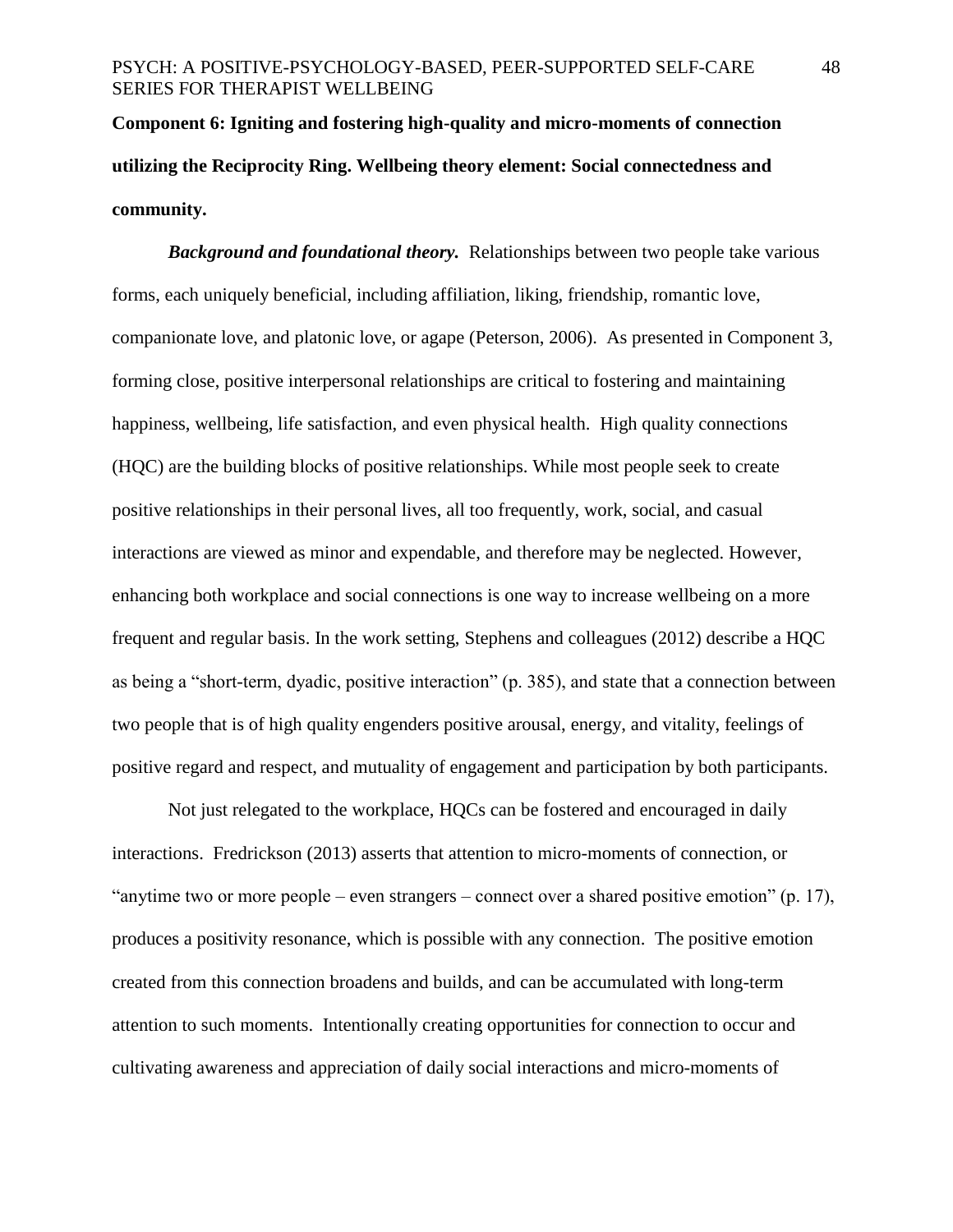intentional emotions (socially or at work) and their ability to produce positive emotions can greatly enhance wellbeing (Dutton, 2003; Fredrickson, 2013; Stephens et al., 2012).

One pathway to HQCs is respectful engagement, which connects and energizes individuals and increases self-esteem (Dutton, 2003). Respectful engagement refers to conveying presence (attentional and physical), being genuine (presenting one's authentic self), using affirmative communication (with positive attitude and conveying interest, for example), effective listening, and supportive communication (mutual presence and openness) (Dutton, 2003). Another pathway to HQC is trust: behaving with integrity, goodness, and reliability increases trust. Cultivating trust includes sharing valuable information, self-disclosure (sharing valuable information about oneself), employing inclusive language, asking for and acting on feedback, and not punishing for errors (Dutton, 2003).

Rath (2015) states that pursuing meaningful interactions increases the quality of those interactions. Expanding one's work identity to include meaningful human relationships has been shown to positively affect connections to work (Wrzesniewski, 2003). The importance of relationships within the workplace has also been identified as valuable to maintaining therapists' wellbeing, and taking an "inventory of relationships" is suggested by Kottler (2012, p. 161) as an important first step. In studies with therapists, highly resilient individuals had strong interconnectedness (Hou, 2015), while the most successful therapists also had strong personal attachments as well as a high degree of self-love (Nissen-Lie et al., 2017). Thus, meaningful connections can be transformative building blocks for cultivating social connectedness and trust, each vital to enhancing a therapist's ability to connect with clients.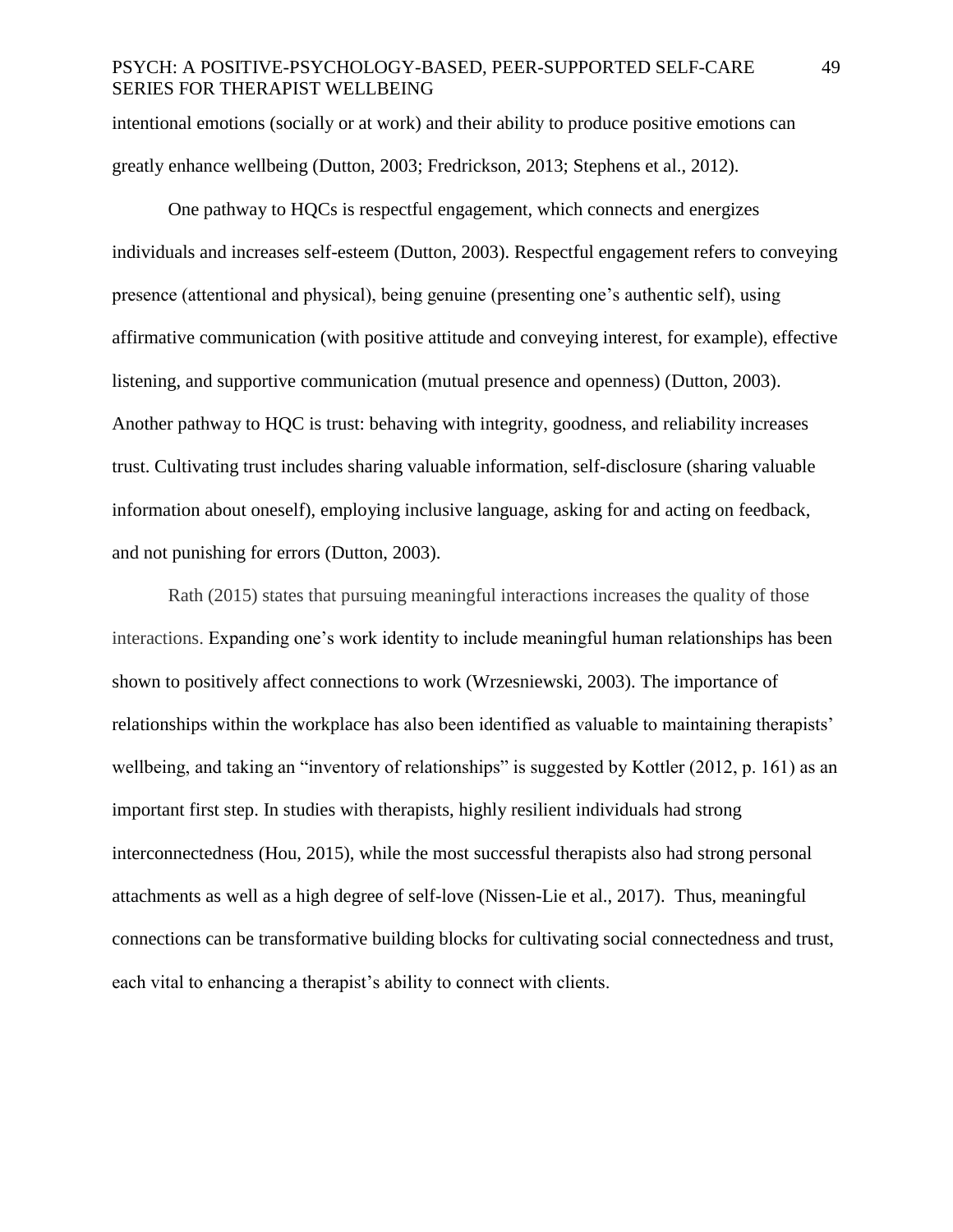*Executing the activity.* The Reciprocity Ring is an activity that encourages individuals to be not just givers (other-focused individuals who prefer to give more than they take) or takers (self-focused individuals who get more than they give), but matchers (those who strive for an equal balance of giving and getting), by providing the opportunity for participants to both make a request and to help fulfill the request of another (Grant, 2013). It is a real-time pay-it-forward activity that builds trust and community, contributes to others, provides opportunities to learn more about others, strengthens networks and relationships, all the while solving real-life problems (Humax, 2010). Asking for what one needs by making a request helps to "start the spark" (Grant, 2013, p. 268) and has the great benefit of allowing someone else to contribute, to feel valued, and to tap into one's creativity and energy (Humax, 2010). It allows for expanding the repertoire of how one can be of value and to explore a fuller range of giving (A. Grant, personal communication, March 3, 2013). Importantly, the acts of giving and receiving generate positive emotions, a sense of gratitude, feelings of belonging to a group, a sense of community (Humax, 2010), each of which are individual elements of wellbeing.

While the Reciprocity Ring has been used by a range of businesses and organizations and has demonstrated significant monetary benefits (Humax, 2010), at the core of this activity is a therapeutic underpinning that "the group is a viable forum for wellbeing" (Tomasulo, 2013). The activity capitalizes on the contagious nature of giving: the microculture created by the reciprocity ring both invites giving and creates an environment where the natural impulse to help is supported. Other therapeutic factors that contribute to its positive effects are the activation of altruism, vicarious learning, and home (Tomasulo, 2013).

The activity includes the entire group (if 15-30 people), or divided into sections (in the case of larger groups) and utilizes a whiteboard or bulletin board. Each person presents a request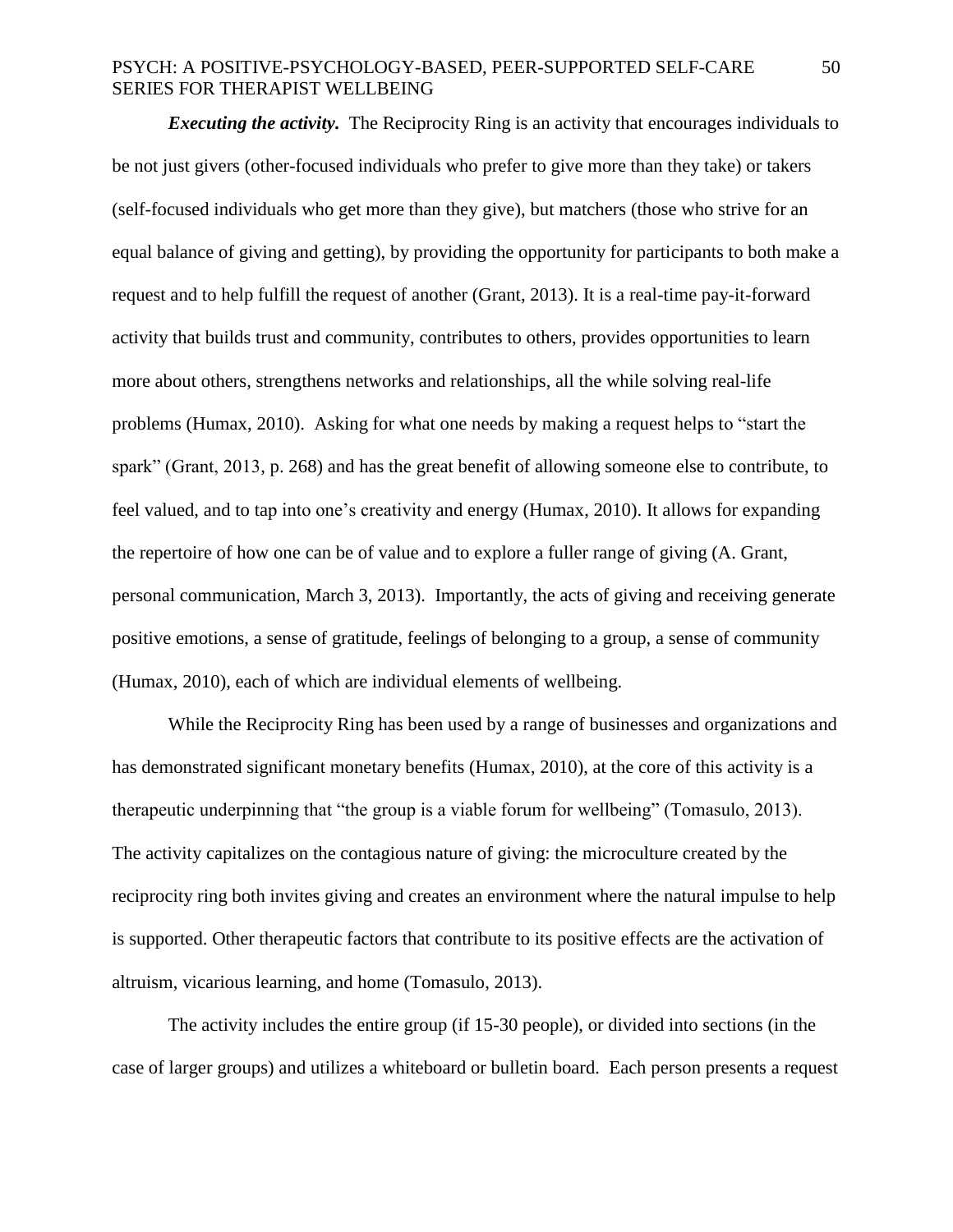to the group (written on paper and tacked to the bulletin board or to the whiteboard or written directly on the whiteboard) for something important to them either in their personal or professional life that they cannot obtain or attain on their own. Group members then make contributions by matching up a solution or support (written on paper and tacked to the bulletin board or to the whiteboard or written directly on the whiteboard) that they can provide to fulfill the request using their knowledge, resources, and/or connections to others. At the end of the allotted time, givers and takers match up to ensure how each will follow-up with fulfillment of the request (Grant, 2013; A. Grant, personal communication, March 3, 2017).

The facilitator will debrief at the end of the session, focusing on emotions produced by requesting assistance of others as well as those produced by responding to the needs and requests of others, and how they contribute to wellbeing.

# **Component 7: Engaging spirituality through meditative prayer/reflection. Wellbeing theory element: Spirituality, transcendence, and religion.**

*Background and foundational theory.* Csikszentmihalyi (1990) asserts that self-directed discipline and habit formation can lead us to optimal experience, or flow, through ordering of consciousness, and it is this mastery of selective attention that determines our subjective experience of reality. Voluntary, selective attention is key to choosing actions that form our habits, which control our consciousness, which determine the content and quality of experience. Thus, the willful focus of attention has great influence on wellbeing and therefore is a key component of positive interventions. The practice of mindfulness, in which one cultivates awareness of the present-moment experience of thoughts, emotions, and sensations, is an evidence-based intervention with demonstrated mental and physical health benefits across a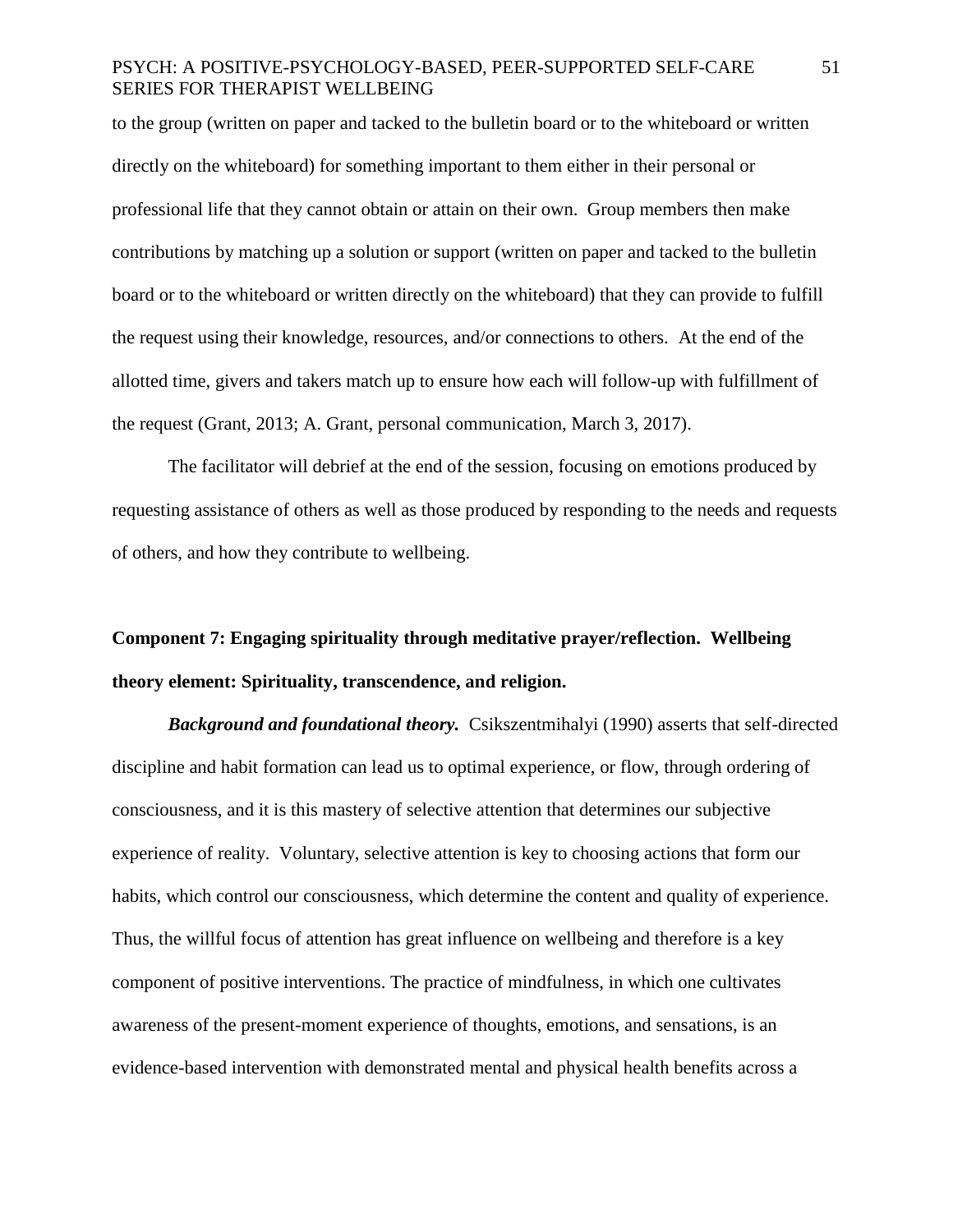range of settings and populations and with a range of outcomes, and including increased positivity, decreased negativity, stress reduction, alleviation of depression and anxiety symptoms, and emotional regulation, healing of trauma, and interpersonal benefits, and decreased burnout and compassion fatigue (Davis & Hayes, 2011; Kabat-Zinn, 2003; Smith & Moss, 2009). Mindfulness interventions are effective in both clinical and nonclinical populations (Sin & Lyubomirsky, 2009). Controlled studies provide overwhelming evidence of the benefits of mindfulness to wellbeing, happiness, optimism, acceptance, and self-actualization, among other benefits (Davis & Hayes, 2011; Gu, Strauss, Bond, & Cavanagh, 2015; Shapiro, 2009).

Importantly, mindfulness has also been shown to have positive effects in psychotherapists and those in clinical training. Mindfulness can be an effective strategy to counteract the stress response to multisources of internal and external over-arousal in the therapist's daily practice (Skovholt & Trotter-Mathison, 2016). As a general rule, developing the skill of being mindful can help the practitioner in-session with attention, automaticity, over-involvement, and selfmonitoring (Skovholt & Trotter-Mathison, 2016). Specific studies demonstrated that mindfulness is an effective self-care strategy to help prevent burnout when instituted during psychotherapist training, showing enhanced personal wellbeing and positive effects on therapy student's professional lives (Christopher & Maris, 2010; Shapiro et al., 2007). In the qualitative results reported by Christopher and Maris (2010), psychotherapy students "became better able to create 'welcoming holding environments'" and "a stance of compassionate witnessing" through mindfulness practices (p. 123). In another study in psychotherapy trainees, mindfulness practice demonstrated benefit to the trainees' clients with respect to functioning, subjective experience, and reduced symptoms (Grepmair et al., 2007). Controlled studies of mindfulness-based stress reduction (MBSR) in clinicians showed positive effects on stress and distress, depression and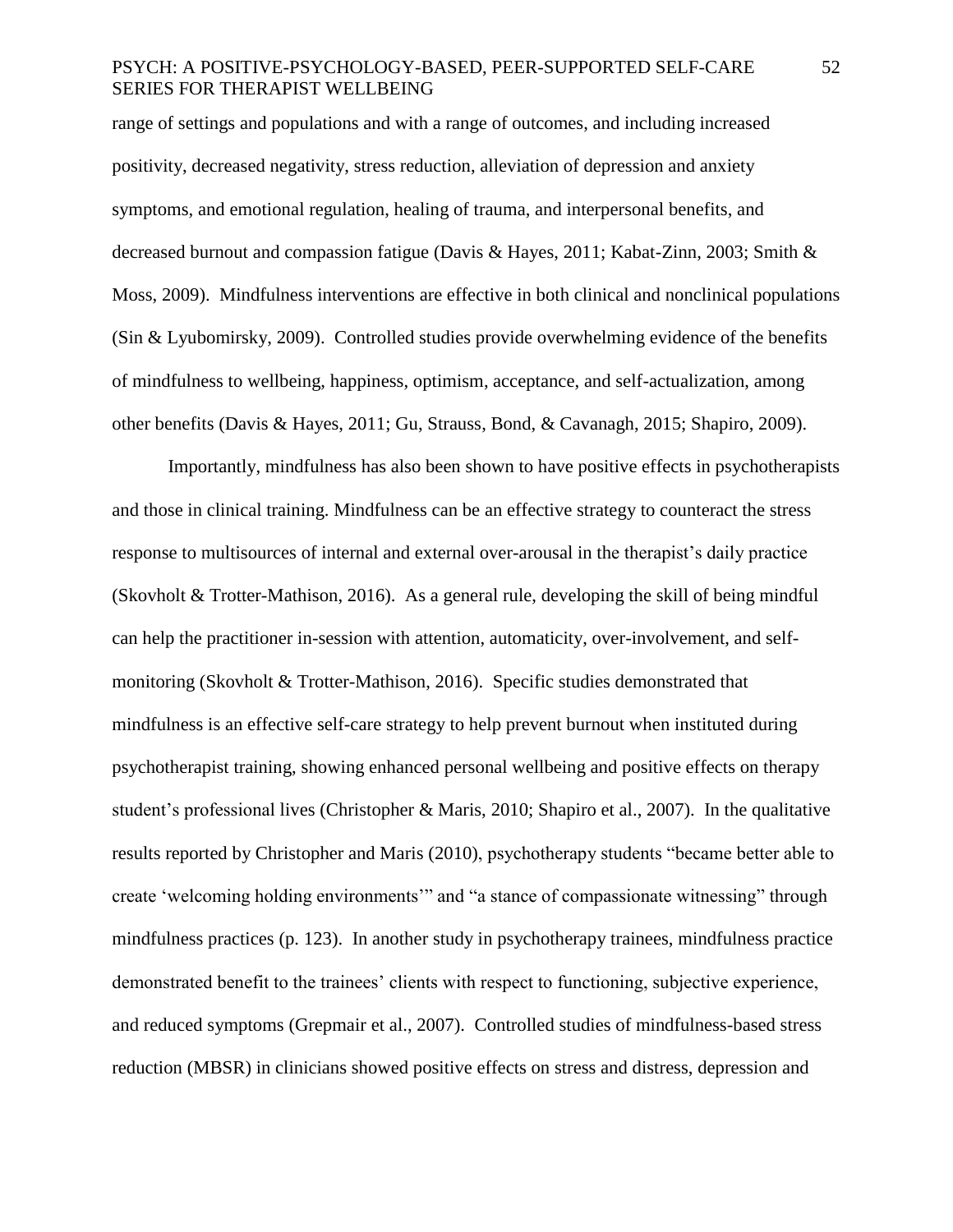anxiety, and empathy and self-compassion (Jain et al., 2007; Shapiro et al., 2007; Shapiro, Oman, Thoresen, Plante, & Flinders, 2008). Since empathy, as manifested by a strong therapeutic alliance, is positively associated with therapist wellbeing and positive psychological changes (Linley & Joseph, 2007), cultivating empathy is important to therapist wellbeing. Shapiro and colleagues (2008) also reported increased spirituality and improved interpersonal relations in these clinicians, important effects that help buffer stress.

Spirituality is rich, complex, and makes us uniquely human. The essential role of spirituality in one's life, defined by Pargament & Mahoney (2009) as a search for the sacred (concept of God, divinity, transcendental reality), is beyond the scope of this section. Briefly it could summarized that there is a wealth of empirical studies that demonstrate one's religious or spiritual commitment is positively associated with and a predictor of life satisfaction, happiness, mental health, positive emotions, coping skills, physical health and wellbeing, longevity, and meaning (Lyubomirsky, 2007; Norcross & Guy, 2007; Pargament & Mahoney, 2009; Wicks & Maynard, 2014). Also, those who actively participate in religious/spiritual activities are happier than those who simply espouse such beliefs (Pew Research Center, 2016). Relative to the counseling profession, therapists with strong religious or spiritual convictions tend to be more hopeful, optimistic, attuned to the dignity of the human spirit, and report less career dissatisfaction and burnout (Norcross & Guy, 2007). These authors assert that a therapist's appreciation for integrating the spiritual within psychotherapy will influence all aspects and phases of the therapeutic process, including their beliefs about their role as co-participants with divinity in the therapeutic healing process. There is also a significant correlation with a therapist's sense of feeling blessed and his/her belief that he/she is involved in healing, therapeutic work (Orlinsky & Ronnestad, 2005). Using one's own spiritual journey to address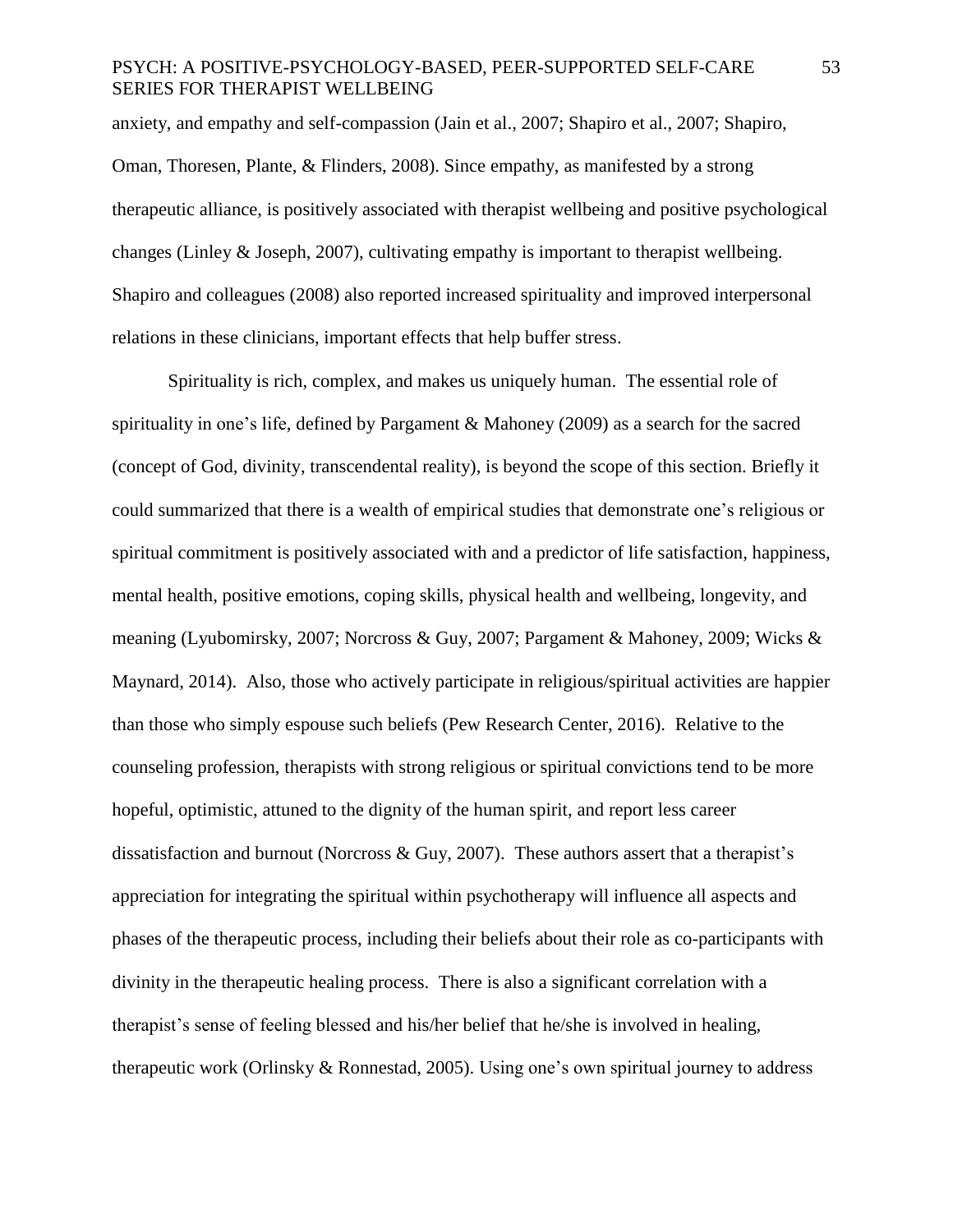the central questions and mysteries of life, meaning, divinity, good and evil, and death also fosters the ability to be actively present to the same suffering, pain, and quests for meaning and purpose as one's clients (Skovholt & Trotter-Mathison, 2016). Thus, nurturing and resonating with the spiritual self and one's sense of mission is an important aspect of therapist wellbeing, a vital source of strength and meaning, and perhaps an indispensable means of self-care. A practice that integrates mindfulness and one's spirituality, religion, and/or sense of transcendence could be a powerful means of incorporating this element within a self-care practice that promotes and sustains therapist wellbeing.

*Executing the activity.* This activity is a form of meditative prayer/reflection in which one spends time in the presence of God/Spirit/Nature/Higher Power (Lyubomirsky, 2007). "Prayer" is defined as an earnest hope or wish, a solemn request for help or expression of thanks to God or an object of worship (google, n.d.). Utilizing this definition allows broader acceptability of this activity, especially in a secular atmosphere, as well as with those recognizing the existence of God/Spirit/Nature/Higher Power. The activity combines mindfulness practice with a mental version of a Letter to God/Spirit/Nature/Higher Power, which is a modification of a written activity described by Norcross and Guy (2007). The mindfulness activity will be led by the facilitator using any number of 20-30 minute recordings of guided meditations (see Kabat-Zinn, 2016 for examples). Nearing the completion of the guided meditation, participants will be asked to mentally write a stream-of-consciousness letter to God/Nature/Spirit/Higher Power as they experience He/She/It and the relationship with such in their lives. Participants will be encouraged to share these thoughts, as well as any feelings from the reflection.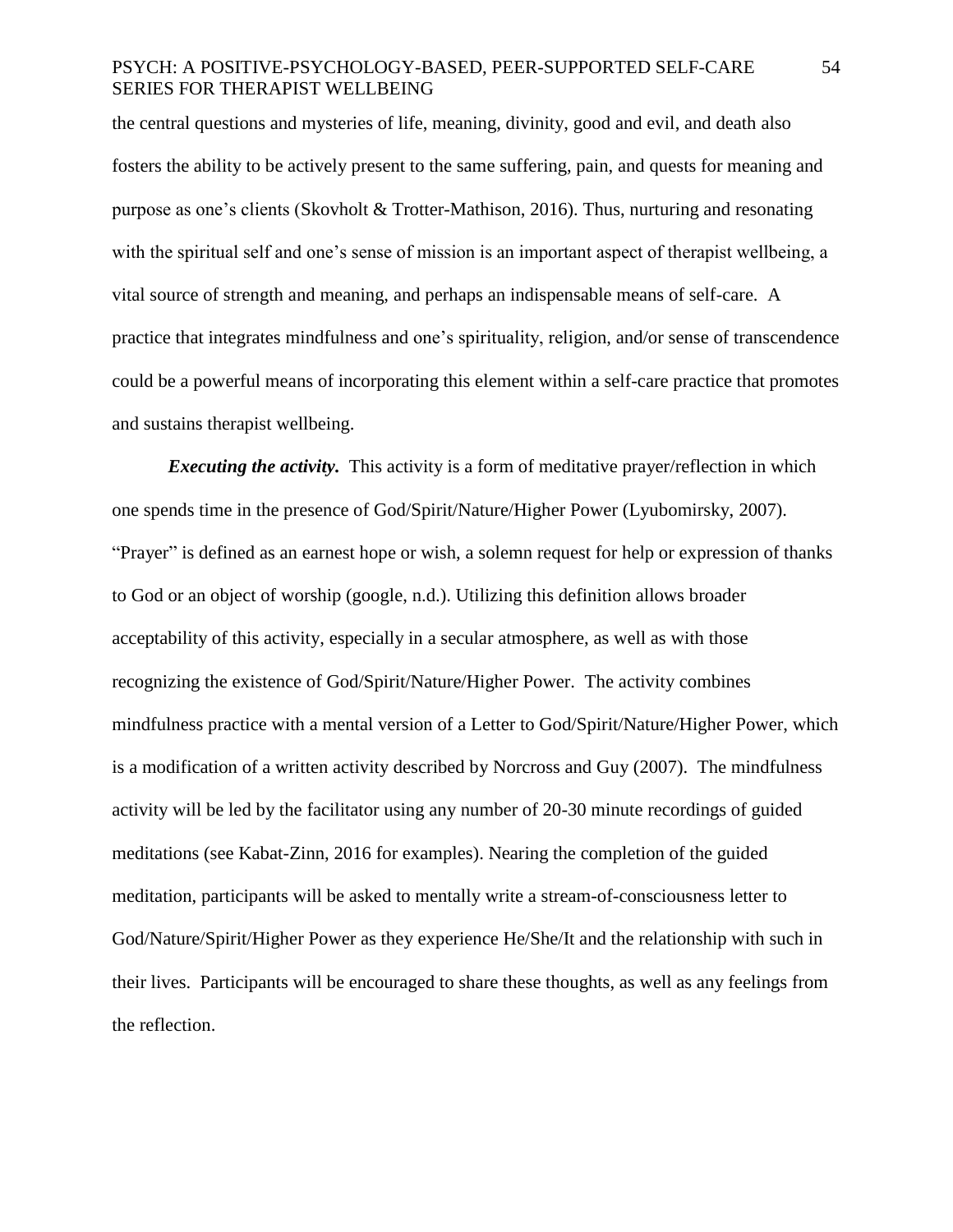#### **Conclusions**

Working in the mental health profession is emotionally demanding. It requires deep-level engagement and intense but fragile giving that must be maintained during session, sustained across multiple daily sessions, across a work-week, and across the span of one's career. There is a need for therapists to have regular opportunities in which to come together with other therapists for social connectedness and for self-care, both with the objective of enhanced wellbeing. While caring for oneself emotionally, psychologically, spiritually, and relationally are valid and valuable autotelic goals, caring for one's own wellbeing has been promulgated as an ethical imperative and a legal mandate for therapists.

This multiple-session therapist self-care program utilizes evidence-based positive psychology interventions within seven elements that are critical to cultivating and sustaining therapist wellbeing. It is conducted in a peer-group setting that capitalizes on the benefits that have been consistently demonstrated that connectedness, relationships, and social support positively impact therapist wellbeing. Norcross and Guy (2007) confirm that "affirming the universality of stresses" with colleagues "in and of themselves is therapeutic" (p. 57). Importantly, the program comprises activities intended for personal wellbeing rather than professional competencies, and provides variation that is important for diversion from workrelated stressors and also a means by which therapists can connect with others and with the self, all of which are characteristics suggested by Skovholt and Trotter-Mathison (2016) as restorative, nurturing approaches to self-care. Having a variety of self-care strategies to which therapists can avail themselves that are comprehensive, flexible, and promote growth on a broad front are important recommendations for sustained wellbeing (Norcross & Guy, 2007).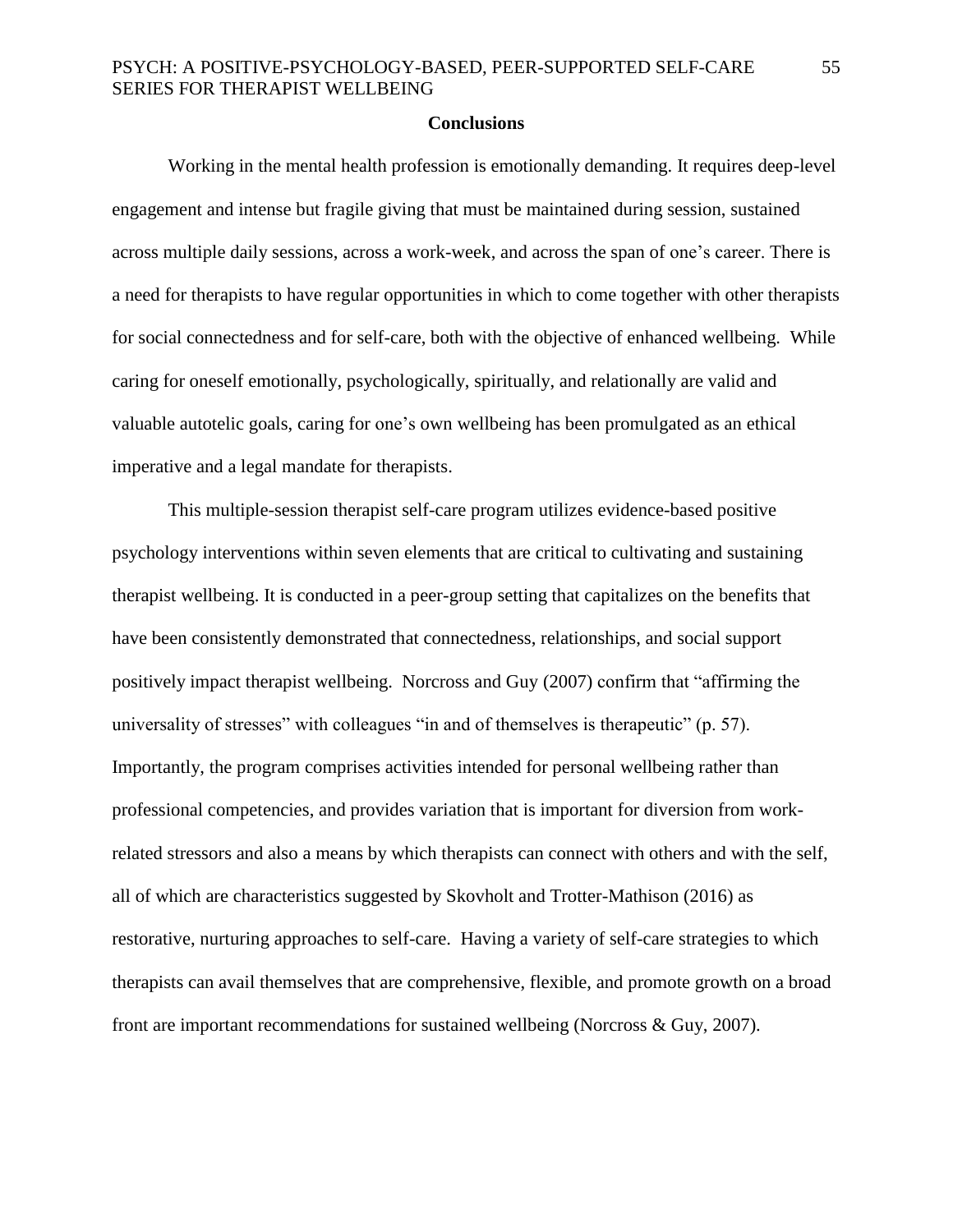The content and conduct of this self-care series addresses several important unmet needs in the area of psychotherapist wellbeing, including providing specific, facilitator-guided self-care activities, that are supported by the science of positive psychology, and in a setting that capitalizes on peer support and social connectedness. Addressing this specific combination of unmet needs through this program can help to cultivate a culture of self-care, which would be a needed shift in the current climate that envisions self-care as a means to maintain professional competencies as an ethical and legal responsibility to the exclusion of therapist personal wellbeing. Over-emphasis on the former misses the opportunity to perpetuate a therapist's moral imperative to cultivate their own vitality that is so critical to their life-giving work. If this type of self-care program were available in a more formal way beginning in graduate education curricula and extending through continuing education courses and post-graduate programs, a program that actively promoted wellness- and positive-based self-care and provided opportunities for social connectedness and support, it would help to help foster a shift in the professional culture to one of therapist self-care and psychological wellness (Barnett & Cooper, 2009). Avenues for fostering self-care might also include through licensing boards, professional organizations, continuing education courses, programming advisory groups, and broader dissemination methods such as listservs, email blasts, and newsletters. Consideration of self-care in mandates for continuing education, clinical supervision requirements and license renewal are also means by which encouragement of these programs would make great inroads into establishing a culture of support and self-care for the clinician (Barnett & Cooper, 2009), to literally "build a self-care village" (Norcross & Guy, 2007, p. 162).

In the absence of broad and top-level changes in these areas, Skovholt and Trotter-Mathison (2016) advise practitioners to "be careful about waiting for others to care for you" (p.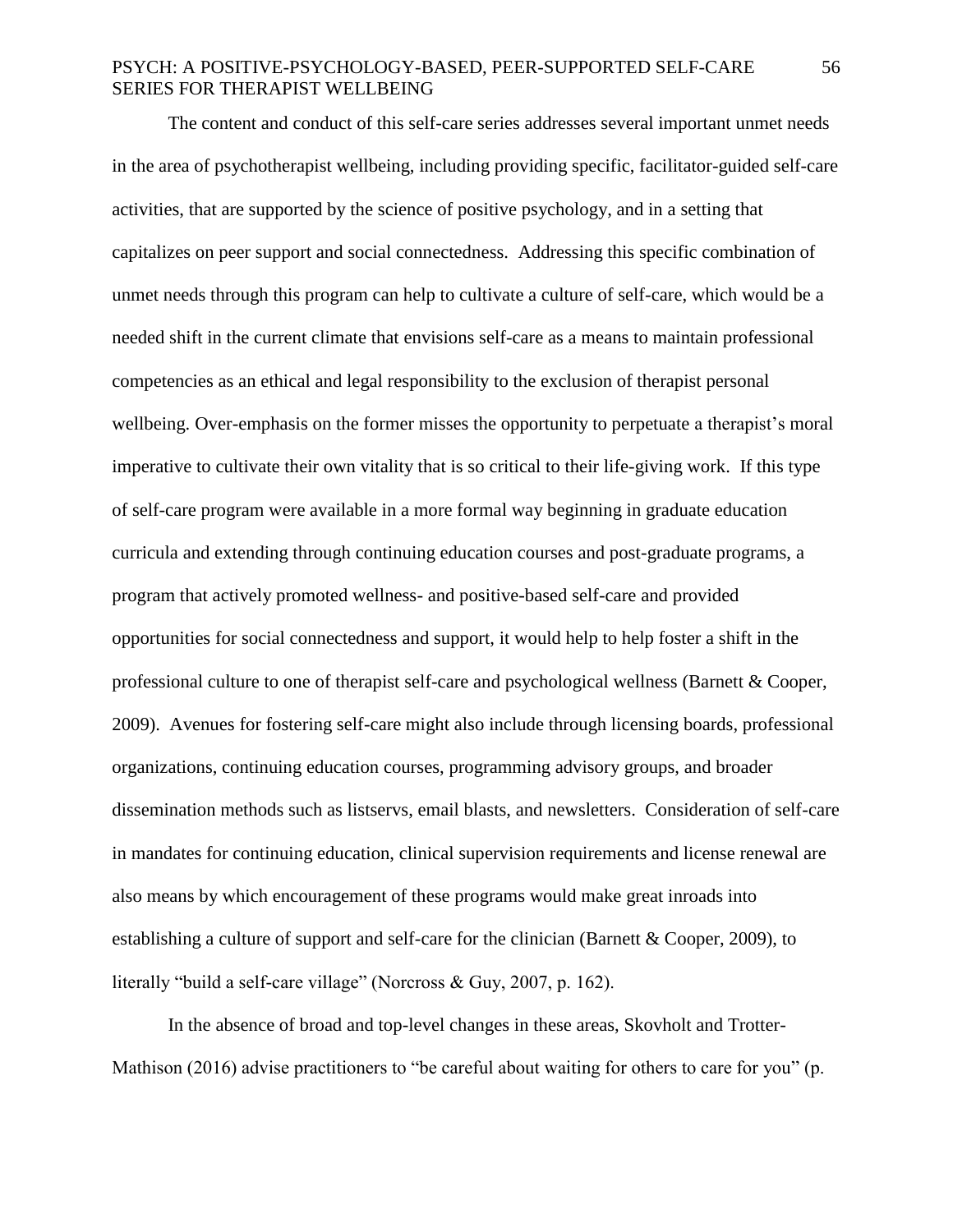107). Creating one's own self-care repertoire that sustains his/her unique professional self is each individual's ethical imperative. Enacting "assertive self-care" that enables one to thrive while providing deeply meaningful help to others should be each therapist's personal mandate (Skovholt & Trotter-Mathison, 2016, p. 127). Finally, while one's personal wellbeing is the goal, modeling or "walking the walk" of self-care is the most effective way to teach our clients the importance of nurturing our mental and psychological health than preaching it (Shallcross, 2011).

Another important area of focus would be in reframing the signs of therapist stress and distress from that currently viewed as impairment, to understanding them as expected, even positive, indicators of empathic engagement, and as signs of health rather than shame. This more positive approach may help therapists be more open to seeking personal and professional wellness through self-care (Shallcross, 2011). Skovholt and Trotter-Mathison (2016) state that an important reason to talk about these hazards to the profession is not to focus on the negative, but that "forewarned is forearmed" and knowledge about the therapist's distress can "help us prepare to practice self-care over the long haul" (p. 79). Experts advise that sustainable wellbeing is important, given the association demonstrated between therapists' length of time working in the profession and negative psychological changes and compassion fatigue (Kottler, 2012; Linley & Joseph, 2007). Keeping the momentum from this program moving forward, such as in ways that would expand opportunities for social connectedness and support, such as through book or movie groups or instituting peer-to-peer supervision groups, would also be important for sustaining wellbeing. Kottler (2012) advises, "build a better support system to make changes last" (p. xiii).

In closing, an important future direction in therapist wellbeing is that a formalized, positively-oriented, peer-supported program, such as PSYCH, be empirically validated as an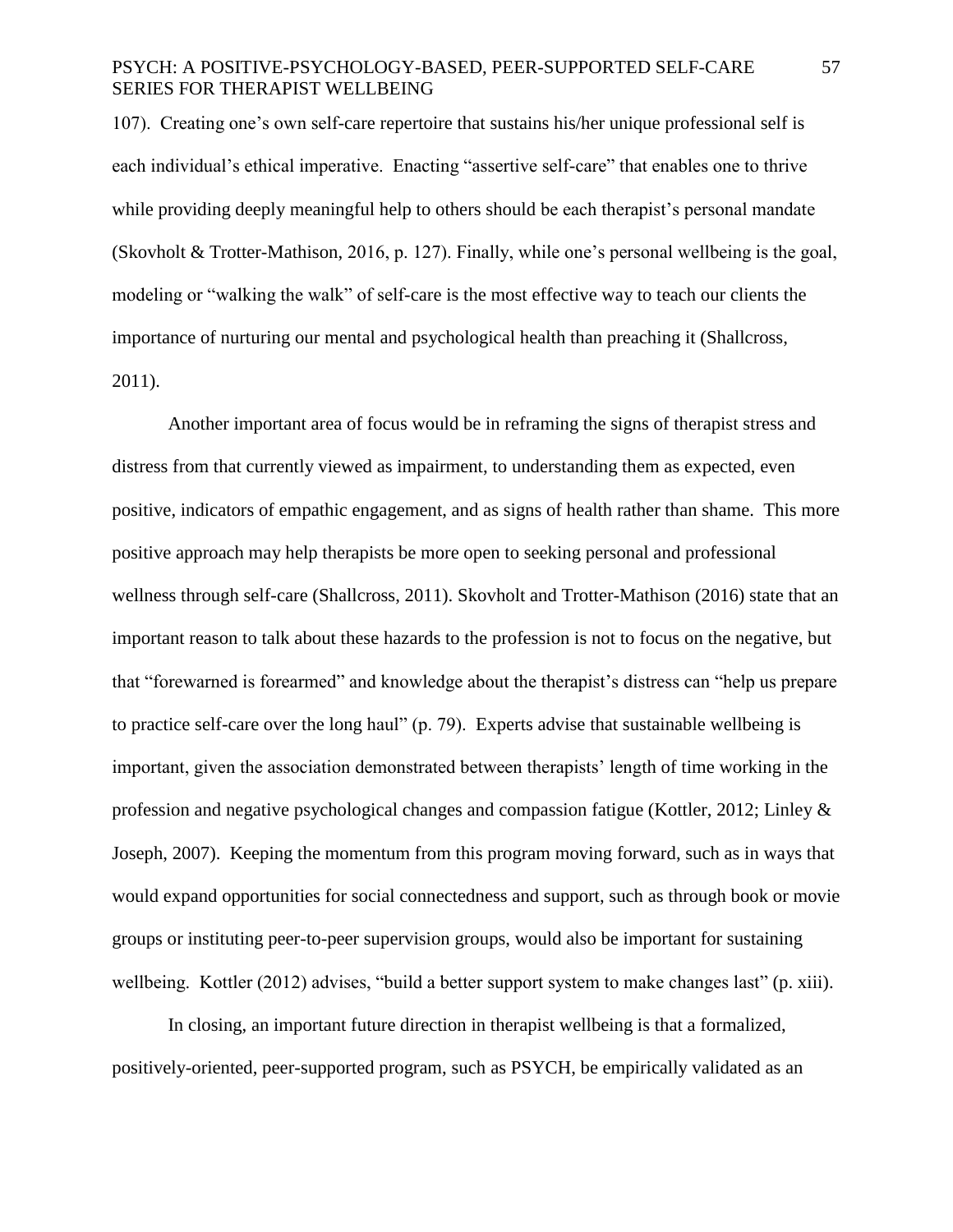effective self-care regimen for therapists. While each of the activities included in this wellbeing series is an evidence-based intervention, it would be of interest to assess the effectiveness of the specific combination of activities presented in this Capstone.

#### **References**

Advisory Committee on Colleague Assistance. (n.d.). The stress-distress impairment continuum

for psychologists. Retrieved from [http://www.apapracticecentral.org/ce/self-](http://www.apapracticecentral.org/ce/self-care/colleague-assist.aspx?_ga=2.268560114.2023407468.1497037433-350175426.1481130594)

[care/colleague-assist.aspx?\\_ga=2.268560114.2023407468.1497037433-](http://www.apapracticecentral.org/ce/self-care/colleague-assist.aspx?_ga=2.268560114.2023407468.1497037433-350175426.1481130594)

[350175426.1481130594](http://www.apapracticecentral.org/ce/self-care/colleague-assist.aspx?_ga=2.268560114.2023407468.1497037433-350175426.1481130594)

- American Counseling Association. (2014). 2014 ACA code of ethics. Retrieved from <https://www.counseling.org/resources/aca-code-of-ethics.pdf>
- American Psychological Association. (2002). Ethical principles of psychologists and code of conduct. *American Psychologist 57*, 1060-1073.
- Authentichappiness.org. (2016). VIA survey of character strengths. Retrieved from <https://www.authentichappiness.sas.upenn.edu/questionnaires/survey-character-strengths>
- Baikie, K. A., & Wilhelm, K. (2005). Emotional and physical health benefits of expressive writing. *Advances in Psychiatric Treatment, 11*(5), 338-346.
- Baker, E. K. (2003). *Caring for ourselves: A therapist's guide to personal and professional wellbeing.* Washington, DC: American Psychological Association.
- Bao, K. J., & Lyubomirsky, S. (2014). Making happiness last. Using the hedonic adaptation prevention model to extend the success of positive interventions. In A. C. Parks & S. M. Schueller (Eds.), *The Wiley Blackwell handbook of positive psychological interventions*  (1st ed., pp*.* 373-382). Chichester, UK: John Wiley & Sons, Ltd.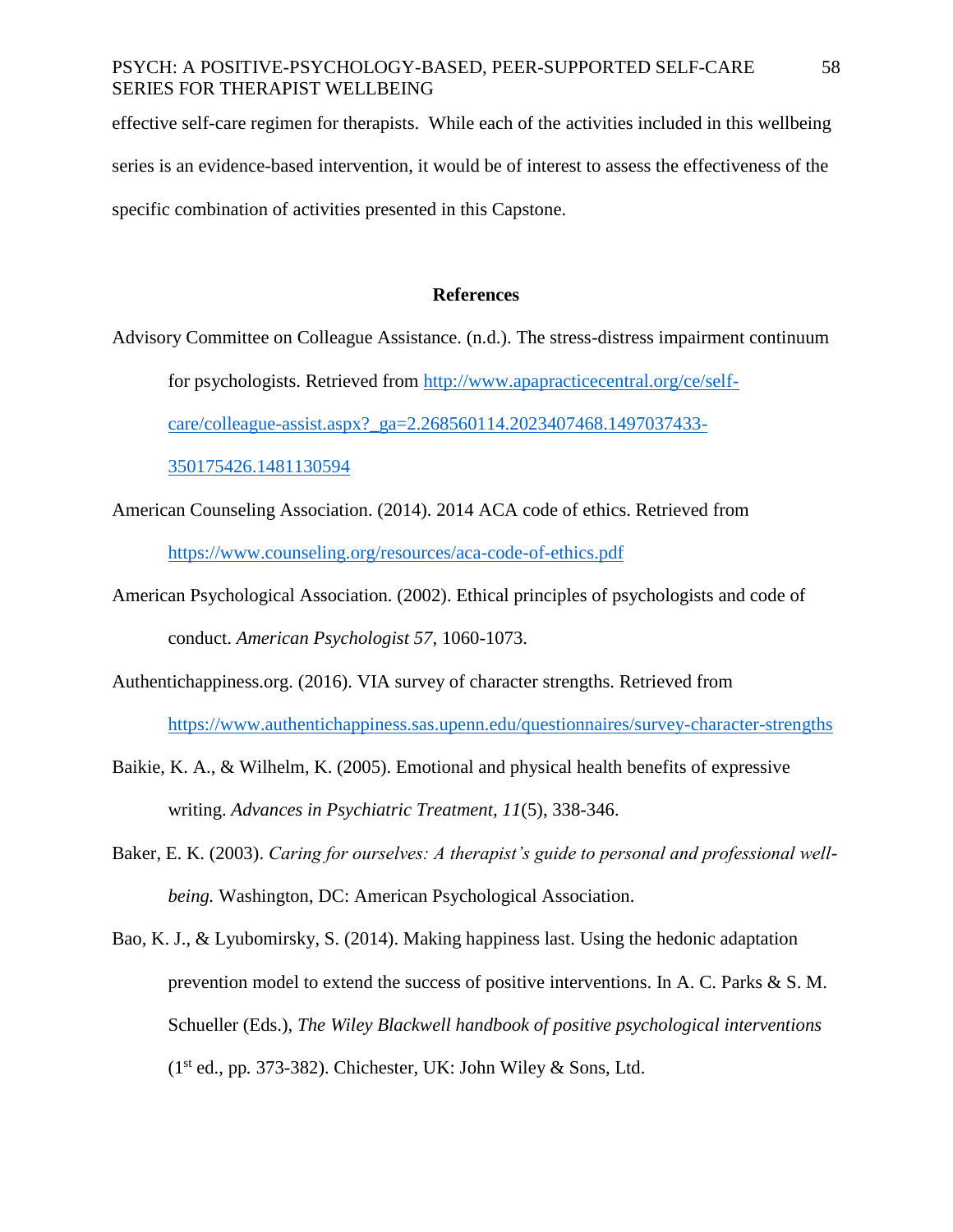- Barnett, J. E. (2014a). Renewing one's ethical sensibilities. In R. J. Wicks & E. A. Maynard (Eds.), *Clinician's guide to self-renewal* (pp. 439-460). Hoboken, NJ: John Wiley & Sons, Ltd.
- Barnett, J. E. (2014b). Renewing one's self-care sensibilities. Distress, burnout, vicarious traumatization, and self-renewal. In R. J. Wicks & E. A. Maynard (Eds.), *Clinician's guide to self-renewal* (pp. 25-43). Hoboken, NJ: John Wiley & Sons, Ltd.
- Barnett, J. E., & Cooper, N. (2009). Creating a culture of self-care. *Clinical Psychology: Science and Practice, 16*(1), 16-20.
- Barnett, J. E., Johnston, L. C., & Hillard, D. (2006). Psychotherapist wellness as an ethical imperative. In L. VandeCreek & J. B. Allen (Eds.), *Innovations in clinical practice: Focus on health and wellness* (pp. 257-271). Sarasota, FL: Professional Resources Press.
- Baumeister, R. F., & Leary, M. R. (1995). The need to belong: Desire for interpersonal attachments as a fundamental human motivation. *Psychological Bulletin, 117*(3), 497- 529.
- Baumeister, R. F., & Vohs, K. D. (2002). The pursuit of meaningfulness in life. In C. R. Snyder & S. J. Lopez (Eds.), *Handbook of positive psychology* (pp. 608-618). New York, NY: Oxford University Press.
- Biswas-Diener, R., Kashdan, T. B., & Minhas, G. (2011). A dynamic approach to psychological strength development and intervention. *The Journal of Positive Psychology, 6*(2), 106- 118.
- Bowlby, J. (1969). *Attachment*. New York, NY: Basic Books.
- Bowlby, J. (1973). *Separation*. New York, NY: Basic Books.
- Bowlby, J. (1980). *Loss: Sadness and depression*. New York, NY: Basic Books.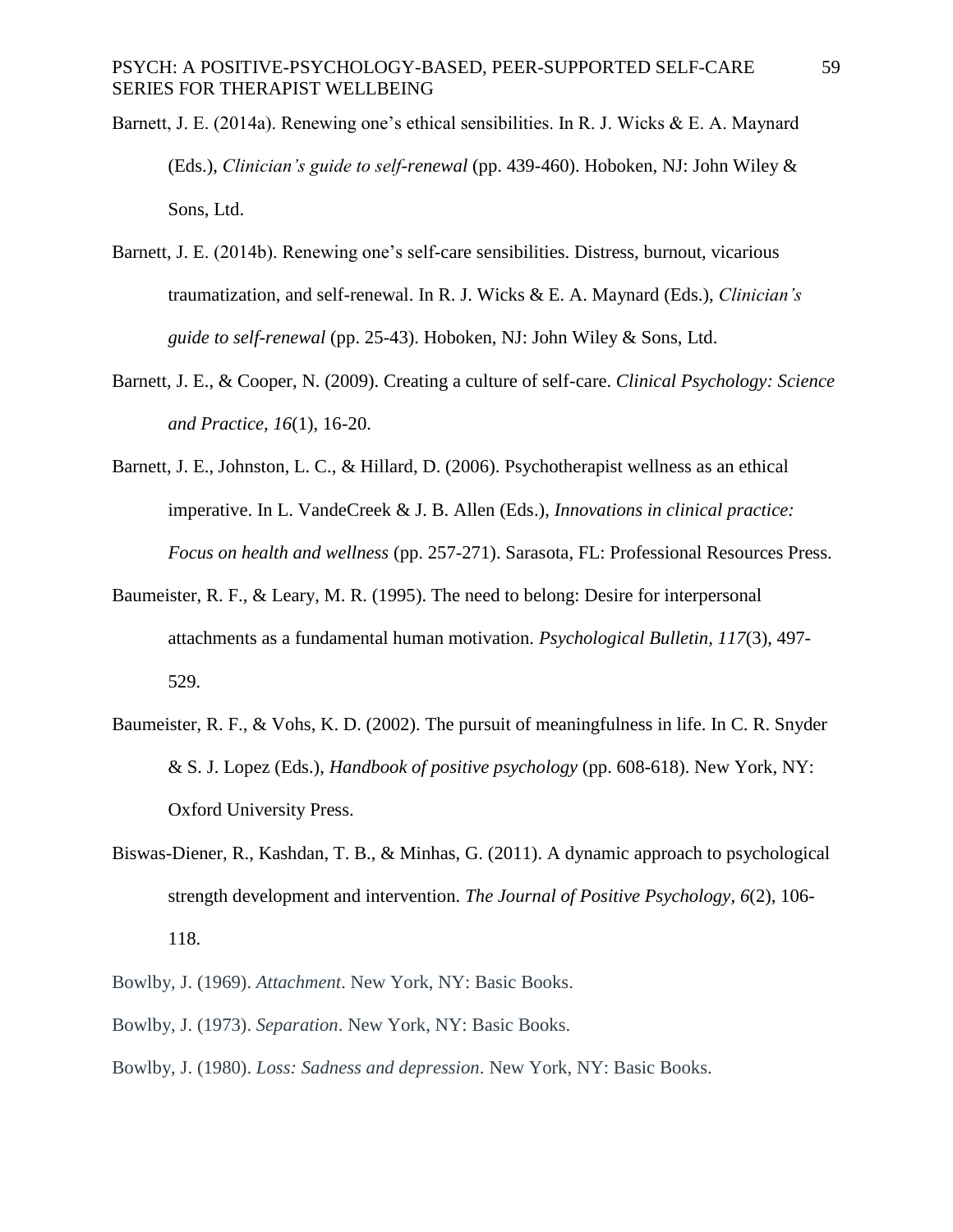- Brabender, V., & Slater, C. (2014). The group as a medium for personal and professional renewal. In R. J. Wicks & E. A. Maynard (Eds.), *Clinician's guide to self-renewal* (pp. 265-283). Hoboken, NJ: John Wiley & Sons, Ltd.
- Bryant, F. B., & Veroff, J. (2007). *Savoring. A new model of positive experience.* Mahway, NJ: Lawrence Erlbaum Associates, Inc.
- Cameron, K. S., & Spreitzer, G. M. (2013). Introduction. What is positive about positive organizational scholarship? In K. S. Cameron & G. M. Spreitzer (Eds.), *The Oxford handbook of positive organizational scholarship* (pp. 1-14). New York, NY: Oxford University Press.
- Center for Positive Organizations. (2017). Reflected Best Self Exercise.TM Retrieved from <http://positiveorgs.bus.umich.edu/tools/>
- Christopher, J. C., Chrisman, J., & Trotter, M. (2009, March). Long-term impact of mindfulnessbased self-care on psychotherapists and counselors. *7 th annual international scientific conference for clinicians, researchers and educators: Investigating and integrating mindfulness in medicine, health care, and society*, Worchester, MA.
- Christopher, J. C., & Maris, J. A. (2010). Integrating mindfulness as self-care into counselling and psychotherapy training. *Counselling and Psychotherapy, 10*(2): 114-125.
- Cohn, M. A., & Fredrickson, B. L. (2009). Positive emotions. In S. J. Lopez & C. R. Snyder (Eds.), *The Oxford handbook of positive psychology* (2nd ed., pp. 13-24). New York, NY: Oxford University Press.
- Csikszentmihalyi, M. (1990). *Flow. The psychology of optimal experience*. New York, NY: HarperPerennial.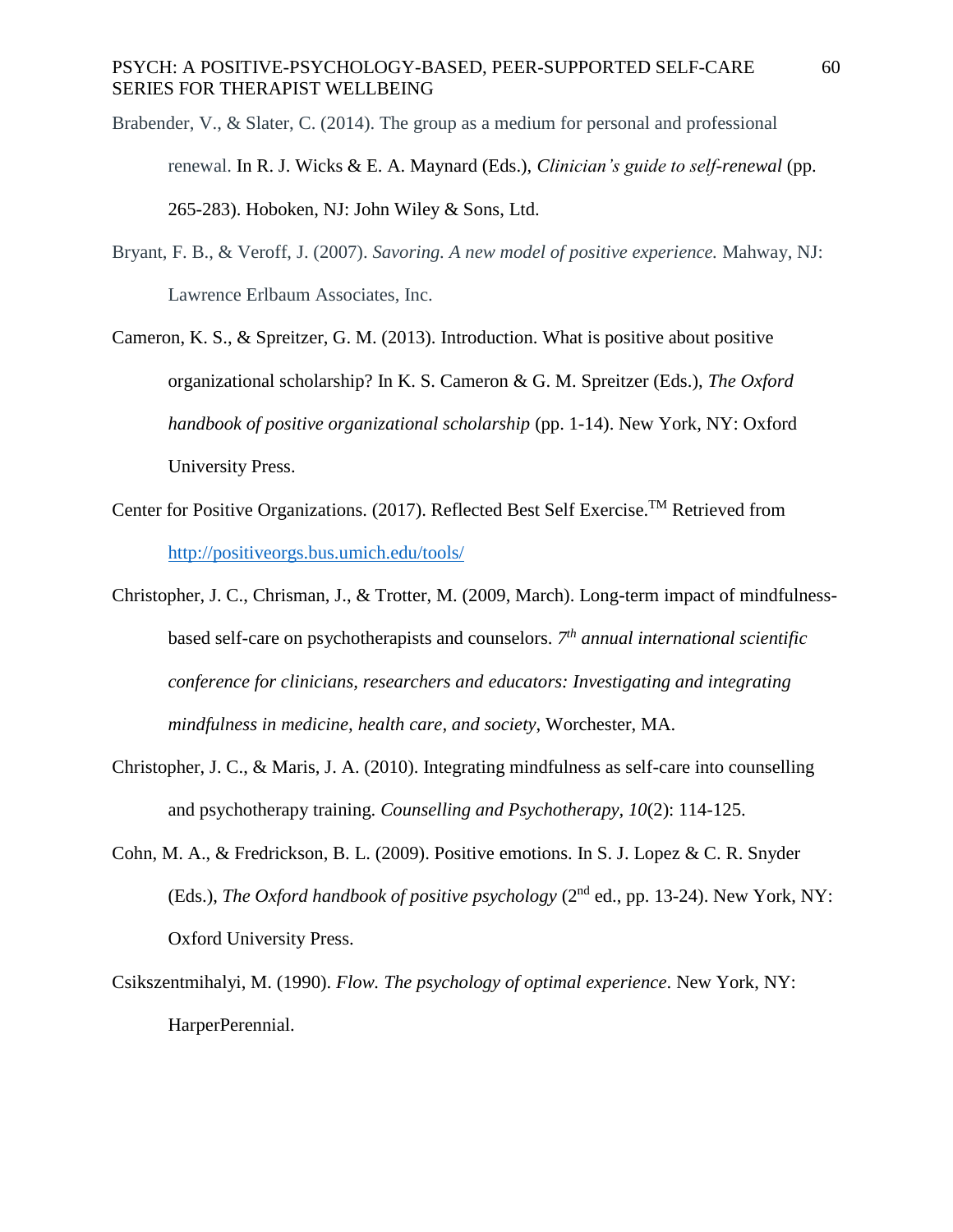- Davis, D. M., & Hayes, J. A. (2011). What are the benefits of mindfulness? A practice review of psychotherapy-related research. *Psychotherapy, 48*, 198-208.
- Diener, E., Oishi, S., and Lucas, R. E. (2009). Subjective well-being: The science of happiness and life satisfaction. In S. J. Lopez & C. R. Snyder (Eds.), *The Oxford handbook of positive psychology* (2<sup>nd</sup> ed., pp. 187-194). New York, NY: Oxford University Press.
- Diener, E., & Seligman, M. E. P. (2002). Very happy people. *Psychological Science, 13*(1), 81- 84.
- Diener, E., Suh, E., Lucas, R., & Smith, H. (1999). Subjective well-being: Three decades of progress. *Psychological Bulletin, 125*, 276-302.
- Dutton, J. E. (2003). *Energize your workplace. How to create and sustain high-quality connections at work.* San Francisco, CA: Jossey-Bass.
- Figley, C. (2002). Compassion fatigue: Psychotherapists' chronic lack of self-care. *Journal of Clinical Psychology 58*, 1433-1441.
- Fowler, J. H., & Christakis, N. A. (2008). Dynamic spread of happiness in a large social network: Longitudinal analysis over 20 years in the Framingham Heart Study. *British Medical Journal, 337*, 23-38.
- Frankl, V. E. (1959). *Man's search for meaning. An introduction to logotherapy.* New York, NY: Simon & Schuster.

Fredrickson, B. L. (2009). *Positivity.* New York, NY: Three Rivers Press.

- Fredrickson, B. L. (2013). *Love 2.0. Creating happiness and health in moments of connection.*  New York, NY: Plume.
- Gable, S. L., Gonzaga, G. C., & Strachman, A. (2006). Will you be there for me when things go right? Supportive responses to positive event disclosures. *Journal of Personality and*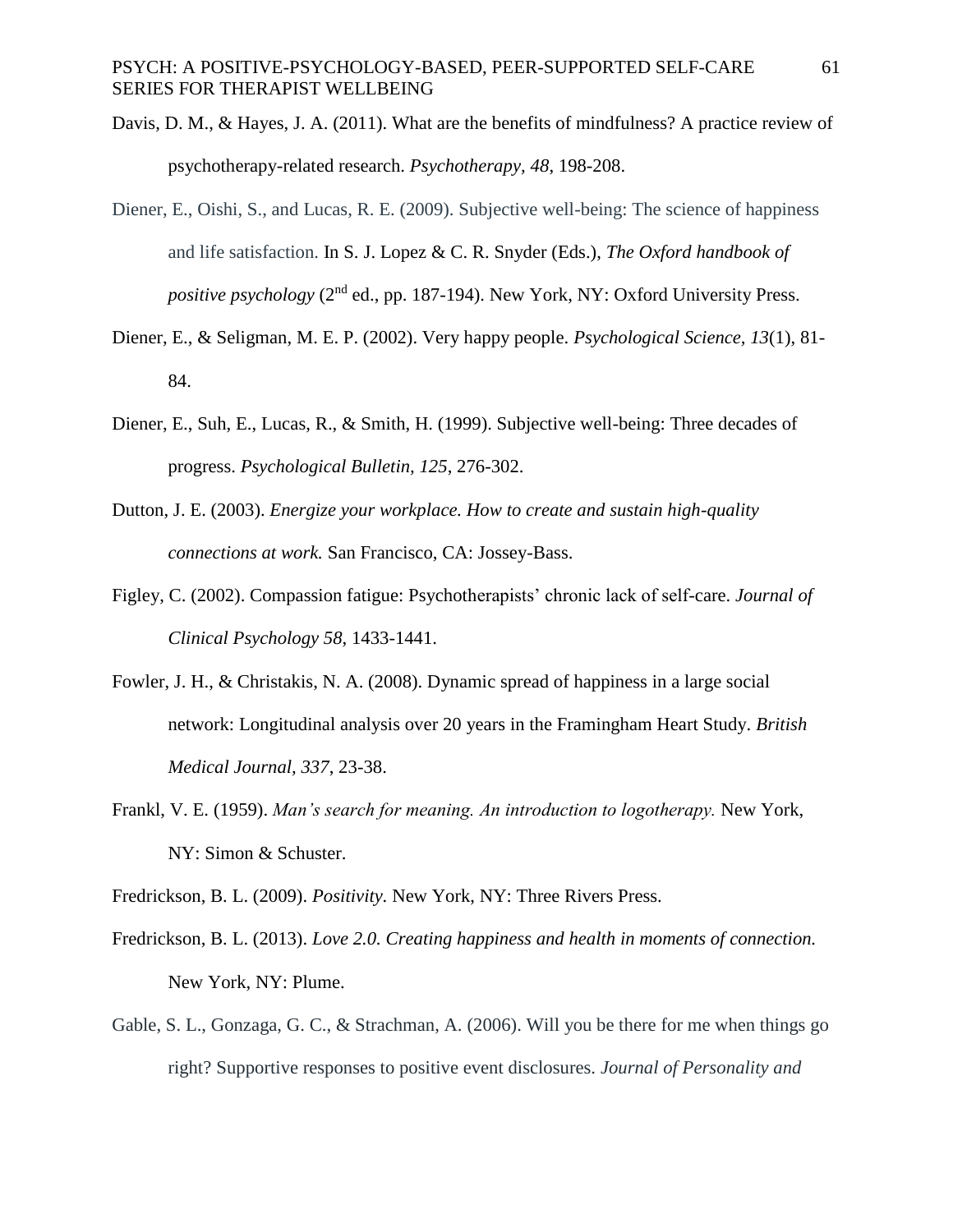*Social Psychology, 91*(5), 904-917.

Gable, S. L., & Gosnell, C. L. (2011). The positive side of close relationships. In K. M. Sheldon, T. B. Kashdan & M. F. Steger (Eds.), *Defining positive psychology. Taking stock and moving forward* (pp. 265-279). New York, NY: Oxford University Press.

Google.com. (n.d.). Prayer. Retrieved from

[https://www.google.com/search?client=safari&rls=en&q=definition+prayer&ie=UTF-](https://www.google.com/search?client=safari&rls=en&q=definition+prayer&ie=UTF-8&oe=UTF-8)[8&oe=UTF-8](https://www.google.com/search?client=safari&rls=en&q=definition+prayer&ie=UTF-8&oe=UTF-8)

- Grant, A. M. (2013). *Give and take: Why helping others drives our success.* New York, NY: Penguin Books.
- Grepmair, L., Mitterlehner, F., Loew, T., Bachler, E., Rother, W., & Nickel, M. (2007). Promoting mindfulness in psychotherapists in training influences the treatment results of their patients: A randomized, double-blind, controlled study. *Psychotherapy and Psychosomatics, 76*, 332-338.
- Gu, J., Strauss, C., Bond, R., & Cavanagh, K. (2015). How do mindfulness-based cognitive therapy and mindfulness-based stress reduction improve mental health and wellbeing? A systematic review and meta-analysis of mediation studies. *Clinical Psychology Review, 37*, 1-12.
- Haidt, J. (2006). *The happiness hypothesis. Finding modern truth in ancient wisdom.* New York, NY: Basic Books.
- Haidt, J. (2012). The hive switch. In *The righteous mind: Why good people are divided by politics and religion* (pp. 1-19). New York, NY: First Vintage Books.
- Happier.TV. (2017). Active constructive responding. Retrieved from <https://www.youtube.com/watch?v=ZzVw-tB7xGQ>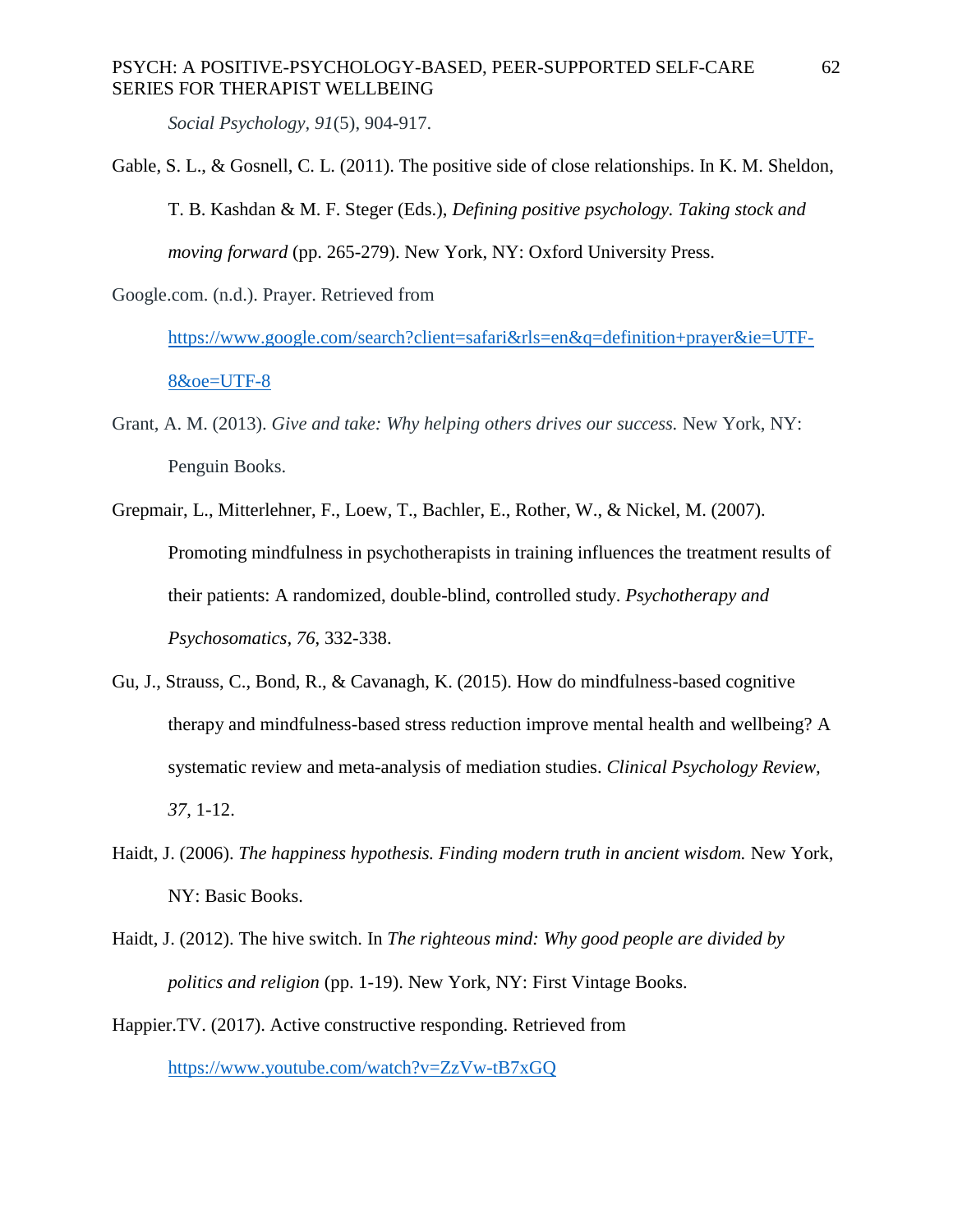- Harmon-Jones, E., Gable, P. A., and Price, T. F. (2013). Does negative affect always narrow and positive affect always broaden the mind? Considering the influence of motivational intensity on cognitive scope. *Current Directions in Psychological Science, 22(*4*)*, 301- 307.
- Hayes, S. C., Bissett, R., Roget, N., Padilla, M., Kohlenberg, B.S., Fisher, G., . . . Nicolls, R. (2004). The impact of acceptance and commitment training and multicultural training on the stigmatizing attitudes and professional burnout of substance abuse counselors. *Behavior Therapy, 35*(4), 821-835.
- Hou, J. M. (2015). *Characteristics of highly resilient counselors* (Unpublished doctoral dissertation). University of Minnesota, Minneapolis, MN.
- Humax. (2010). Reciprocity Ring®. Retrieved from

<http://www.humaxnetworks.com/tryonthering.asp>

- Huppert, F. A., & So, T. C. (2013). Flourishing across Europe. Application of a new conceptual framework for defining wellbeing. *Social Indicators Research, 110*(3), 837-861.
- Ishizuka, Y. (1988). Lifetrack therapy. *Psychiatry Journal University of Ottawa, 13*(4), 198-207.
- Jahoda, M. (1958). *Current concepts of positive mental health*. New York, NY: Basic Books.
- Jain, S., Shapiro, S. L., Swanick, S., Roesch, S. C., Mills, P. J., Bell, I., & Schwartz, G. E. R. (2007). A randomized controlled trial of mindfulness meditation versus relaxation training: Effects on distress, positive states of mind, rumination, and distraction. *Annals of Behavioral Medicine, 33,* 11-21.
- Kabat-Zinn, J. (2003). Mindfulness-based interventions in context: Past, present, and future. *Clinical Psychology: Science and Practice, 10*, 144-156.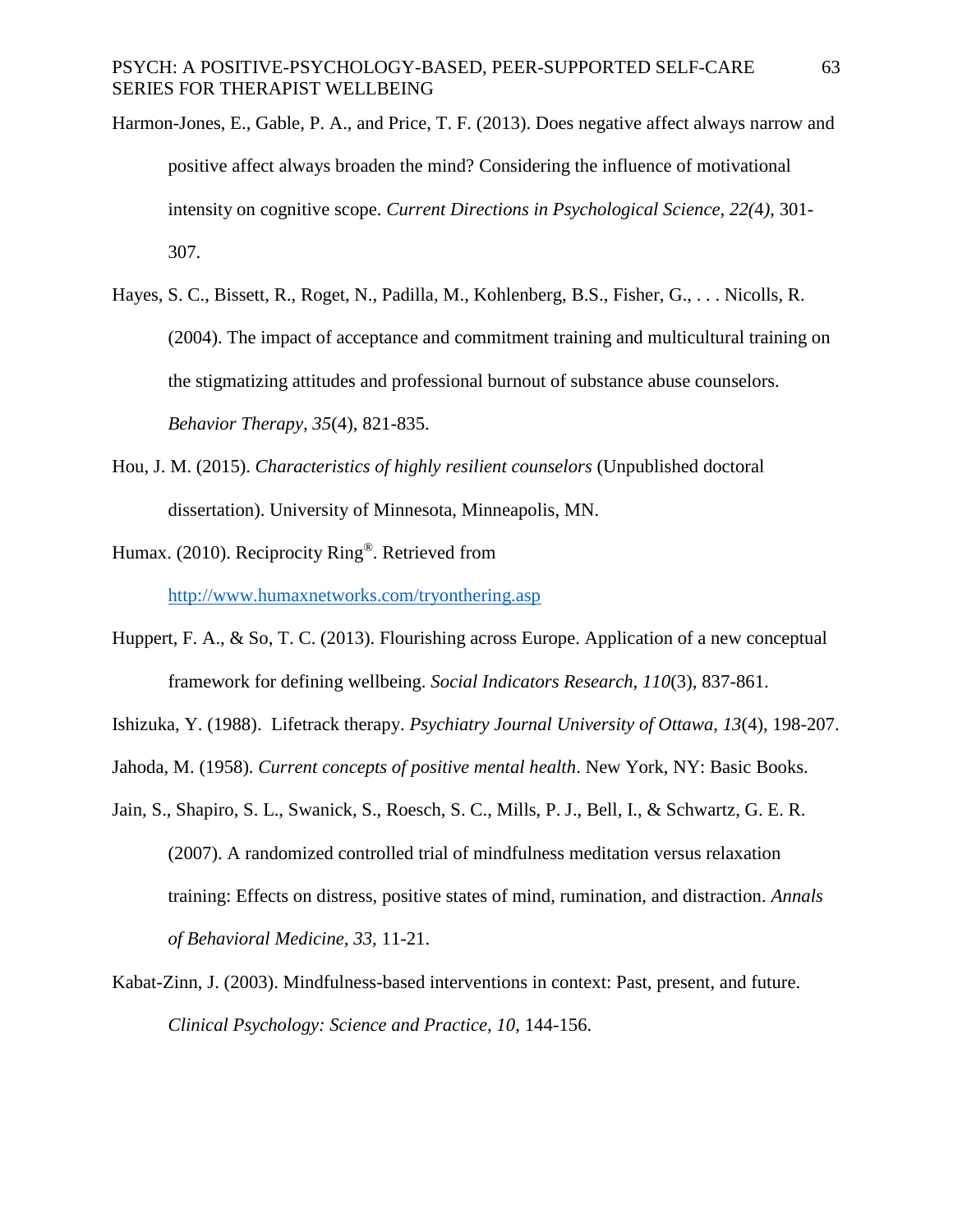- Kashdan, T. B., & McKnight, P. E. (2009). Origins of purpose in life: Refining our understanding of a life well lived. *Psychological Topics, 18*, 303-316.
- Keyes, C. L. M. (2002). The mental health continuum: From languishing to flourishing in life. *Journal of Health and Social Behavior, 43*, 207-222.

Kottler, J. A. (2010). *On being a therapist* (4<sup>th</sup> ed.). San Francisco, CA: Jossey-Bass.

- Kottler, J. A. (2012). *The therapist's workbook. Self-assessment, self-care, and self-improvement exercises for mental health professionals* (2<sup>nd</sup> ed.). Hoboken, NJ: John Wiley & Sons, Ltd.
- Lamb, G. (2012). Active constructive responding. Retrieved from <https://www.youtube.com/watch?v=qRORihbXMnA>
- LeadershipLifestyles. (2012). Responding well to others: How our response to someone's good news affects their happiness. Retrieved from

<https://www.youtube.com/watch?v=I8N3Og0HGwk>

- Linley, P. A., & Joseph, S. (2007). Therapy work and therapists' positive and negative wellbeing. *Journal of Social and Clinical Psychology, 26*(3), 385-403.
- Linley, P. A., Joseph, S., Maltby, J., Harrington, S., & Wood, A. M. (2009). Positive psychology applications. In S. J. Lopez & C. R. Snyder (Eds.), *The Oxford handbook of positive psychology* (2nd ed., pp. 35-47). New York, NY: Oxford University Press.
- Lyubomirsky, S. (2007). *The how of happiness: A scientific approach to getting the life you want.* New York, NY: Penguin.
- Maisel, N. C., & Gable, S. L. (2009). For richer . . . in good times . . . and in health: Positive processes in relationships. In S. J. Lopez & C. R. Snyder (Eds.), *The Oxford handbook of positive psychology* (2<sup>nd</sup> ed., pp. 455-462). New York, NY: Oxford University Press,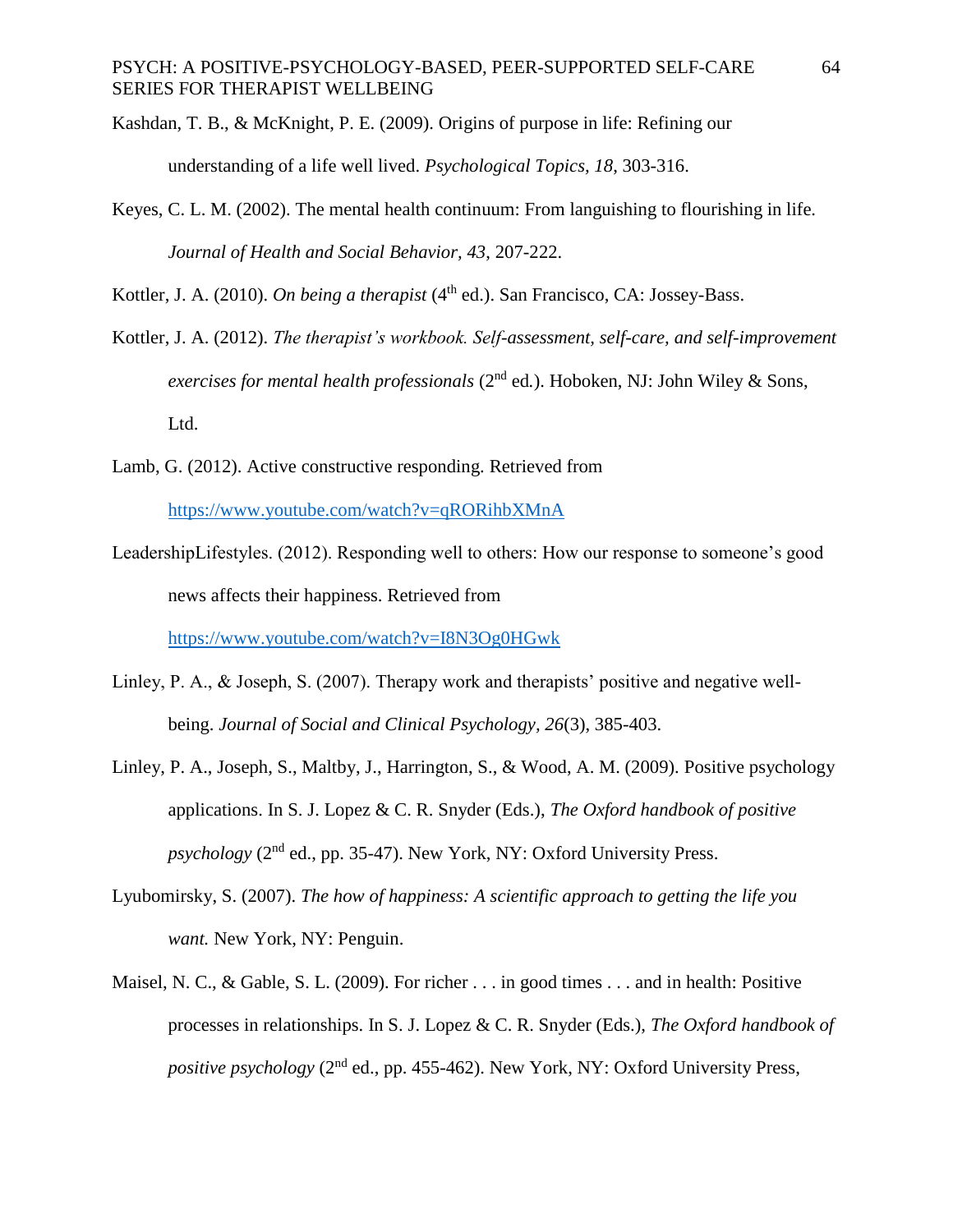- Maslach, C. (2003). Job burnout. New directions in research and intervention. *Current Directions in Psychological Science, 12*(5), 189-192.
- Maslow, A. H. (1964). *Religions, values, and peak-experiences*. New York, NY: Penguin Books.
- Maynard, E. A., & Wicks, R. J. (2014). Self-renewal themes in psychotherapy: An introduction. In R. J. Wicks & E. A. Maynard (Eds.), *Clinician's guide to self-renewal* (pp. xxiii-xxv). Hoboken, NJ: John Wiley & Sons, Ltd.
- Mullenbach, M. & Skovholt, T. M. (2016). Burnout prevention and self-care strategies of expert practitioners. In T. M. Skovholt & M. Trotter-Mathison (Eds.), *The resilient practitioner. Burnout and compassion fatigue prevention and self-care strategies for the helping professions* (3rd ed., pp. 231-254). New York, NY: Routledge.
- Myers, D. G. (2011). Emotions, stress, and health. In *Exploring psychology* (8<sup>th</sup> ed., pp. 375-417). Holland, MI: Worth Publishers.
- Neff, K. (2011). *Self-compassion. The proven power of being kind to yourself*. New York, NY: HarperCollins Publishers.
- Newberg, A., & Waldman, M. R. (2016). *How enlightenment changes your brain*. New York, NY: Penguin Random House.
- Niemiec, R. M. (2013). VIA character strengths: Research and practice (The first 10 years). In H. H. Knoop & A. Delle Fave (Eds.), *Well-being and cultures: Perspectives on positive psychology* (pp. 11-30). New York, NY: Springer.
- Niemiec, R. M. (2014a). Mindfulness and character strengths. Retrieved from <http://www.ryanniemiec.com/mindfulness---strengths.html>
- Niemiec, R. M. (2014b). *Mindfulness & character strengths. A practical guide to flourishing.*  Boston, MA: Hogrefe Publishing.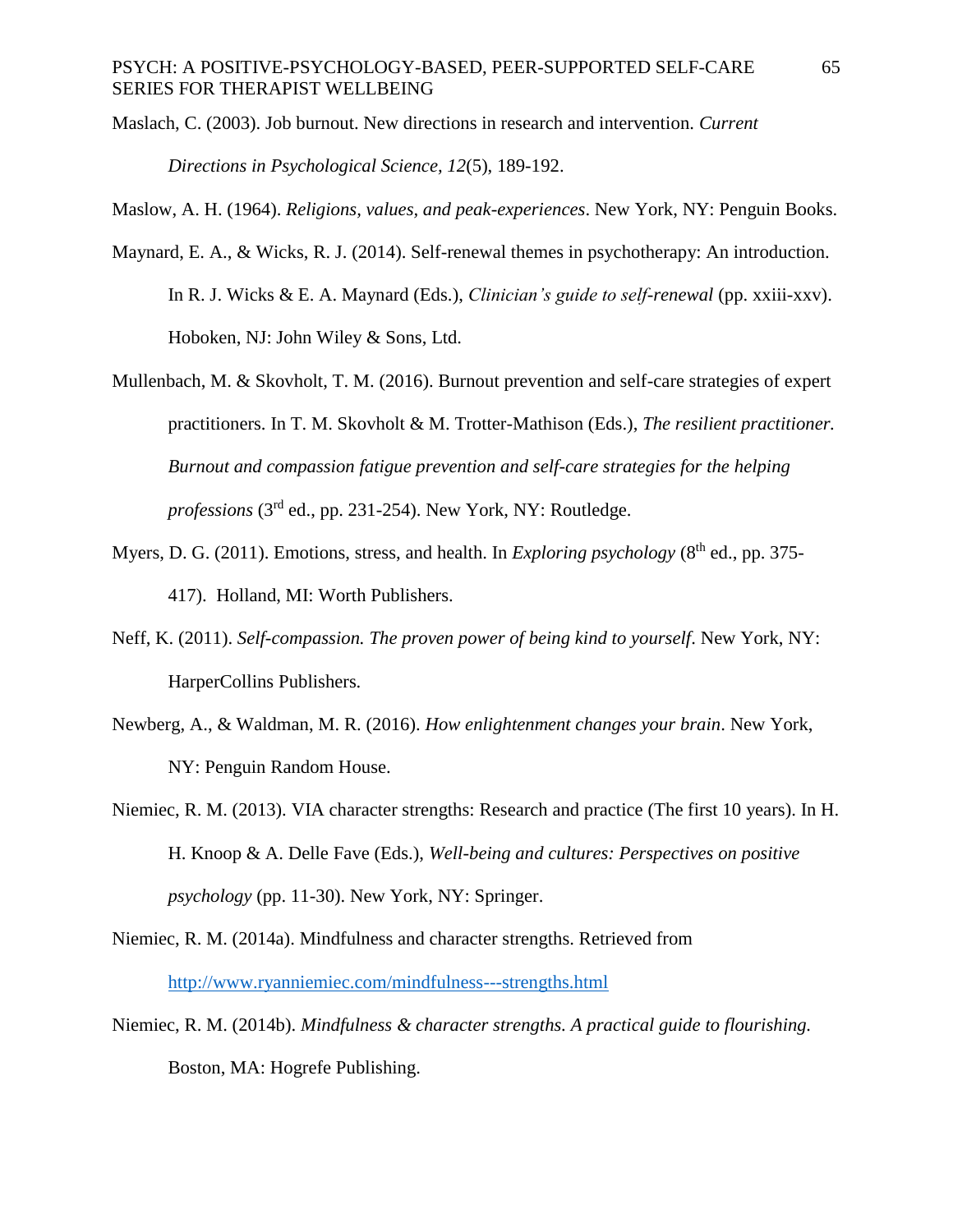Niemiec, R. (2016). Five simple ways to discover your strengths. Retrieved from

<http://www.viacharacter.org/blog/5-simple-ways-to-discover-your-strengths/>

- Nissen-Lie, H. A., Ronnestad, M. H., Hoglead, P. A., Havik, O. E., Solbakken. O. A., Stiles, T. C., & Monsen, J. T. (2017). Love yourself as a person, doubt yourself as a therapist? *Clinical Psychology & Psychotherapy 24*(1), 48-60.
- Norcross, J. C., & Guy, Jr., J. D. (2007). *Leaving it at the office. A guide to psychotherapist selfcare.* New York, NY: The Guilford Press.

Nouwen, H. J. M. (1972). *The wounded healer.* New York, NY: Image Doubleday.

- Novotney, A. (2016). Five ways to avoid malpractice. *American Psychological Association.*  Retrieved from<http://www.apa.org/monitor/2016/03/malpractice.aspx>
- Orlinsky, D. E., & Ronnestad, M. H. (2005). *How psychotherapists develop: A study of therapeutic work and professional growth.* Washington, DC: American Psychological Association.
- Pargament, K. I., & Mahoney, A. (2009). Spirituality: The search for the sacred. In S. J. Lopez & C. R. Snyder (Eds.), *The Oxford handbook of positive psychology* (2nd ed., pp. 611-619). New York, NY: Oxford University Press.
- Park, N., Peterson, C., & Seligman, M. E. P. (2004). Strengths of character and well-being. *Journal of Social and Clinical Psychology, 23*, 603-619.
- Penn Medicine. (n.d.). Foundation Mindfulness Courses. Meditation Courses (MP3s). Essential Mindfulness Practices. CD 2, Track 5 - Body scan meditation. Retrieved from [https://www.pennmedicine.org/~/media/documents%20and%20audio/audio%20files/min](https://www.pennmedicine.org/~/media/documents%20and%20audio/audio%20files/mindfulness/cd2_5_body_scan_meditation.ashx?la=en) [dfulness/cd2\\_5\\_body\\_scan\\_meditation.ashx?la=en](https://www.pennmedicine.org/~/media/documents%20and%20audio/audio%20files/mindfulness/cd2_5_body_scan_meditation.ashx?la=en)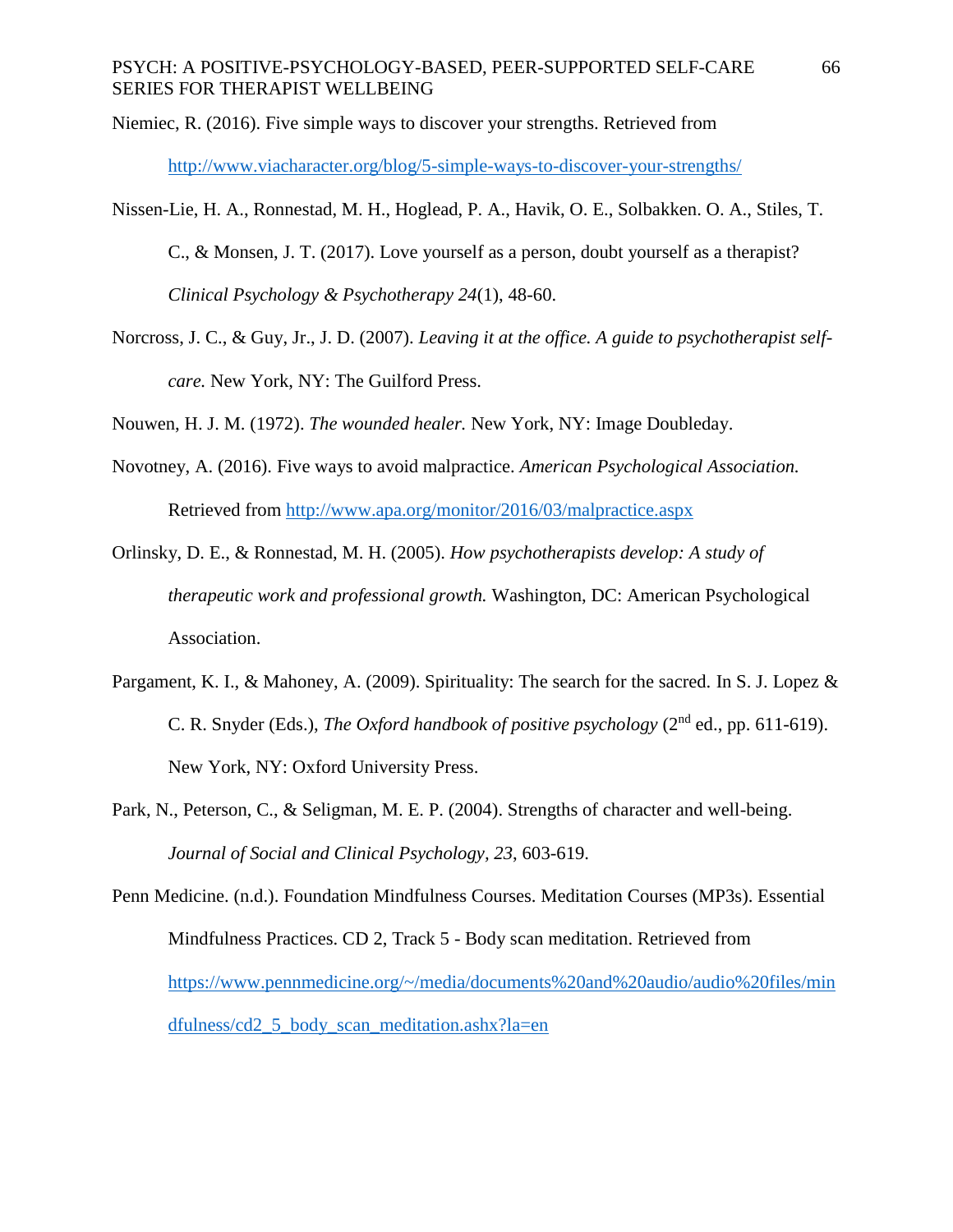Pennebaker, J. W. (1997). Writing about emotional experiences as a therapeutic process.

*Psychological Science, 8*(3): 162-166.

- Pennebaker, J. W., & Seagal, J. D. (1999). Forming a story: The health benefits of narrative. *Journal of Clinical Psychology, 55,* 1243-1254.
- Perry, C. (2017). Self-care. . . why? Retrieved from [https://www.counseling.org/news/aca](https://www.counseling.org/news/aca-blogs/aca-member-blogs/aca-member-blogs/2017/06/08/self-care-why)[blogs/aca-member-blogs/aca-member-blogs/2017/06/08/self-care-why](https://www.counseling.org/news/aca-blogs/aca-member-blogs/aca-member-blogs/2017/06/08/self-care-why)
- Peterson, C. (2006). *A primer in positive psychology.* New York, NY: Oxford University Press.
- Peterson, C., & Park, N. (2009). Classifying and measuring strengths of character. In S. J. Lopez & C. R. Snyder (Eds.), *The Oxford handbook of positive psychology* (2nd ed., pp. 25-33). New York, NY: Oxford University Press.
- Peterson, C., & Seligman, M. A. P. (2004). *Character strengths and virtues. A handbook and classification.* New York, NY: Oxford University Press.
- Pew Research Center. (2016). *Religion in everyday life*. Retrieved from <http://www.pewforum.org/2016/04/12/religion-in-everyday-life/>
- Pistole, M. C. (2003). Linking work, love, individual, and family issues in counseling: An attachment theory perspective. In P. Erdman & T. Caffrey (Eds.), *Attachment and family systems: Conceptual, empirical, and therapeutic relatedness* (pp. 117-137). New York, NY: Brunner-Routledge.
- Pistole, M. C., & Fitch, J. C. (2008). Attachment theory in supervision: A critical incident experience. *Counselor Education and Supervision, 47*, 193-205.
- Rashid, T. (2015). Positive psychotherapy: A strengths-based approach. *The Journal of Positive Psychology, 10*(1), 25-40.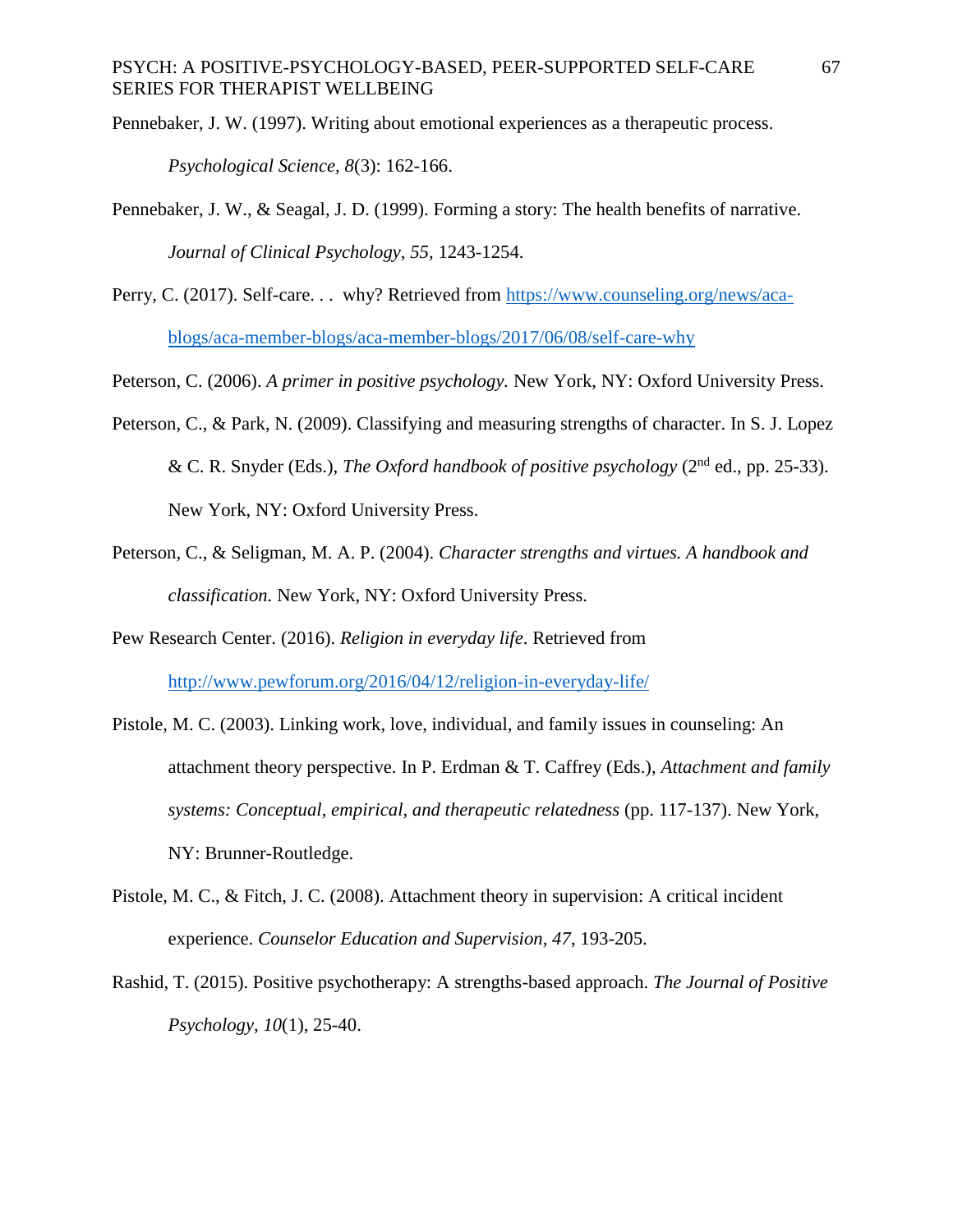Rashid, T., & Anjum, A. (2015). 340 ways to use VIA character strengths. Retrieved from [http://www.enhancingpeople.com/paginas/master/Bibliografia/biblio\\_V1/Sesion010/340](http://www.enhancingpeople.com/paginas/master/Bibliografia/biblio_V1/Sesion010/340%20Ways%20to%20Use%20VIA%20Character%20Strengths.pdf) [%20Ways%20to%20Use%20VIA%20Character%20Strengths.pdf](http://www.enhancingpeople.com/paginas/master/Bibliografia/biblio_V1/Sesion010/340%20Ways%20to%20Use%20VIA%20Character%20Strengths.pdf)

Ratey, J. J., & Manning, R. (2014). *Go wild.* New York, NY: Little, Brown and Company.

- Rath, T. (2015). *Are you fully charged? The 3 keys to energizing your work and life.* U.S.A.: Silicon Guild.
- Rebele, R. (2010). Writing well. The symbiotic relationship between writing and well-being. Unpublished manuscript. University of Pennsylvania, Philadelphia, PA.
- Reis, H. T., & Gable, S. L. (2003). Toward a positive psychology of relationships. In C. Keyes & J. Haidt (Eds.), *Flourishing: Positive psychology and the life well-lived* (pp. 129-159). Washington, DC: American Psychological Association.
- Roberts, L. M., Dutton, J. E., Spreitzer, G. M., Heaphy, E. D., & Quinn, R. E. (2005). Composing the reflected best-self portrait: Building pathways for becoming extraordinary in work organizations. *The Academy of Management Review, 30*(4), 712-736.
- Ronnestad, M. H., & Skovholt, T. M. (2001). Learning arenas for professional development: Retrospective accounts of senior psychotherapists. *Professional Psychology: Research and Practice, 32,* 181-187.
- Ryan, R. M., Huta, V., & Deci, E. (2008). Living well: A self-determination theory perspective on Eudaimonia. *Journal of Happiness Studies, 9*, 139-170.
- Ryff, C. D. (1989). Happiness is everything, or is it? Explorations on the meaning of psychological well-being. *Journal of Personality and Social Psychology, 57*, 1069-1081.
- Seligman, M. E. P. (2002). *Authentic happiness.* New York, NY: Atria Paperback.

Seligman, M. E. P. (2011). *Flourish.* New York, NY: Atria Press.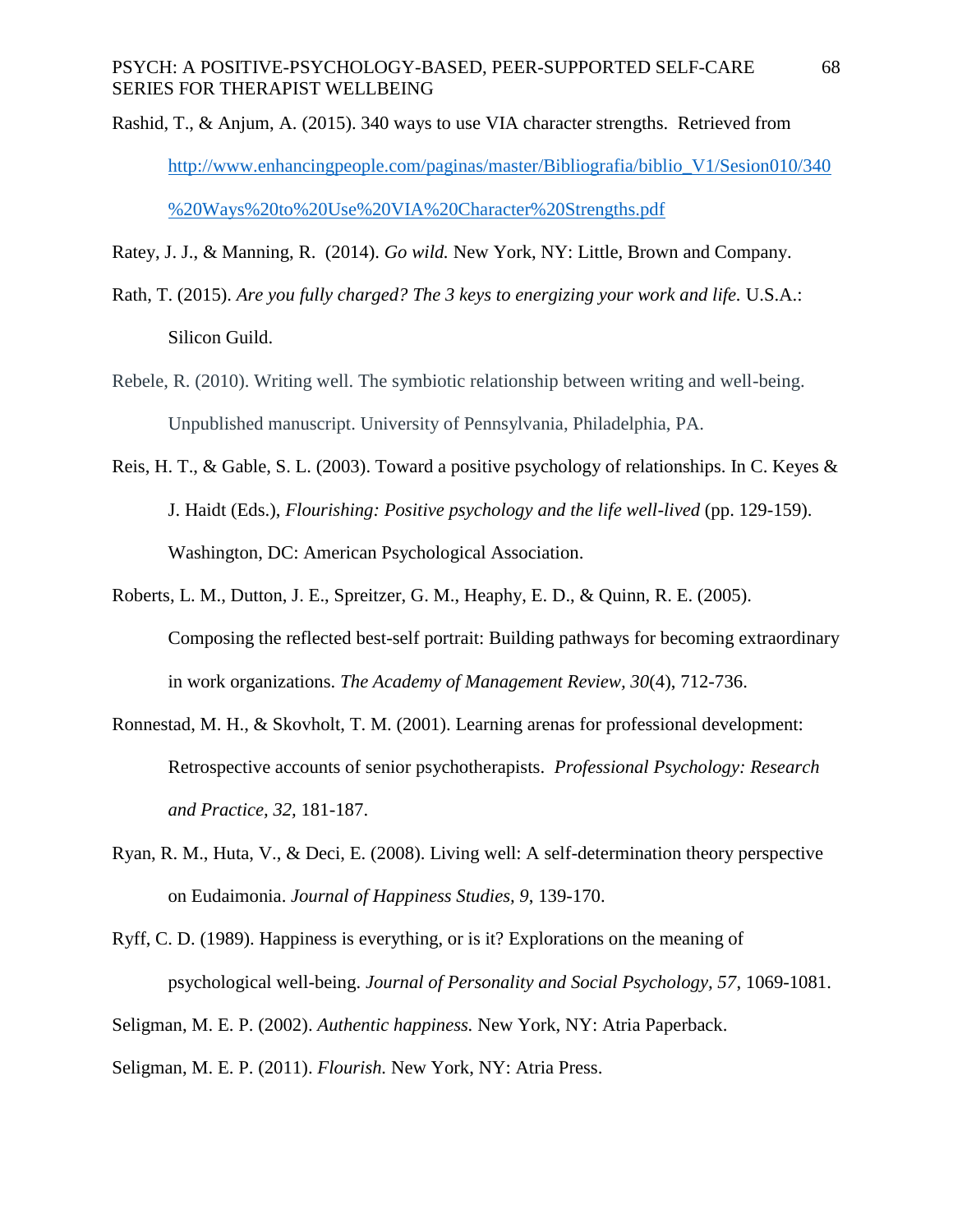Seligman, M. E. P., & Csikszentmihalyi, M. (2000). Positive psychology. An introduction. *American Psychologist, 55*(1), 5-14.

- Seligman, M. E. P., Rashid, T, & Parks, A. C. (2006). Positive psychotherapy. *American Psychologist, 61*(8), 774-788.
- Shallcross, L. (2011). Taking care of yourself as a counselor. *Counseling Today.* Retrieved from <https://ct.counseling.org/2011/01/taking-care-of-yourself-as-a-counselor/>
- Shapiro, S. L. (2009). Meditation and positive psychology. In S. J. Lopez & C. R. Snyder (Eds.), *The Oxford handbook of positive psychology* (2<sup>nd</sup> ed., pp. 601-610). New York, NY: Oxford University Press.
- Shapiro, S. L., Oman, D., Thoresen, C. E., Plante, T. G., & Flinders, T. (2008). Cultivating mindfulness: Effects on well-being. *Journal of Clinical Psychology, 64,* 840-862.
- Shapiro, S. L., Brown, K. W., & Biegel, G. M. (2007). Teaching self-care to caregivers: Effects of mindfulness-based stress reduction on the mental health of therapists in training. *Training and Education in Professional Psychology, 1*, 105-115.
- Sin, N. L., & Lyubomirsky, S. (2009). Enhancing well-being and alleviating depressive symptoms with positive psychology interventions: A practice-friendly meta-analysis. *Journal of Clinical Psychology: In Session, 65*(5), 467-487.
- Skovholt, T. M., & Trotter-Mathison, M. (2016). *The resilient practitioner. Burnout and compassion fatigue prevention and self-care strategies for the helping professions* (3rd ed.). New York, NY: Routledge.
- Smith, E. E. (2014). Masters of love. Retrieved from <https://www.theatlantic.com/health/archive/2014/06/happily-ever-after/372573/>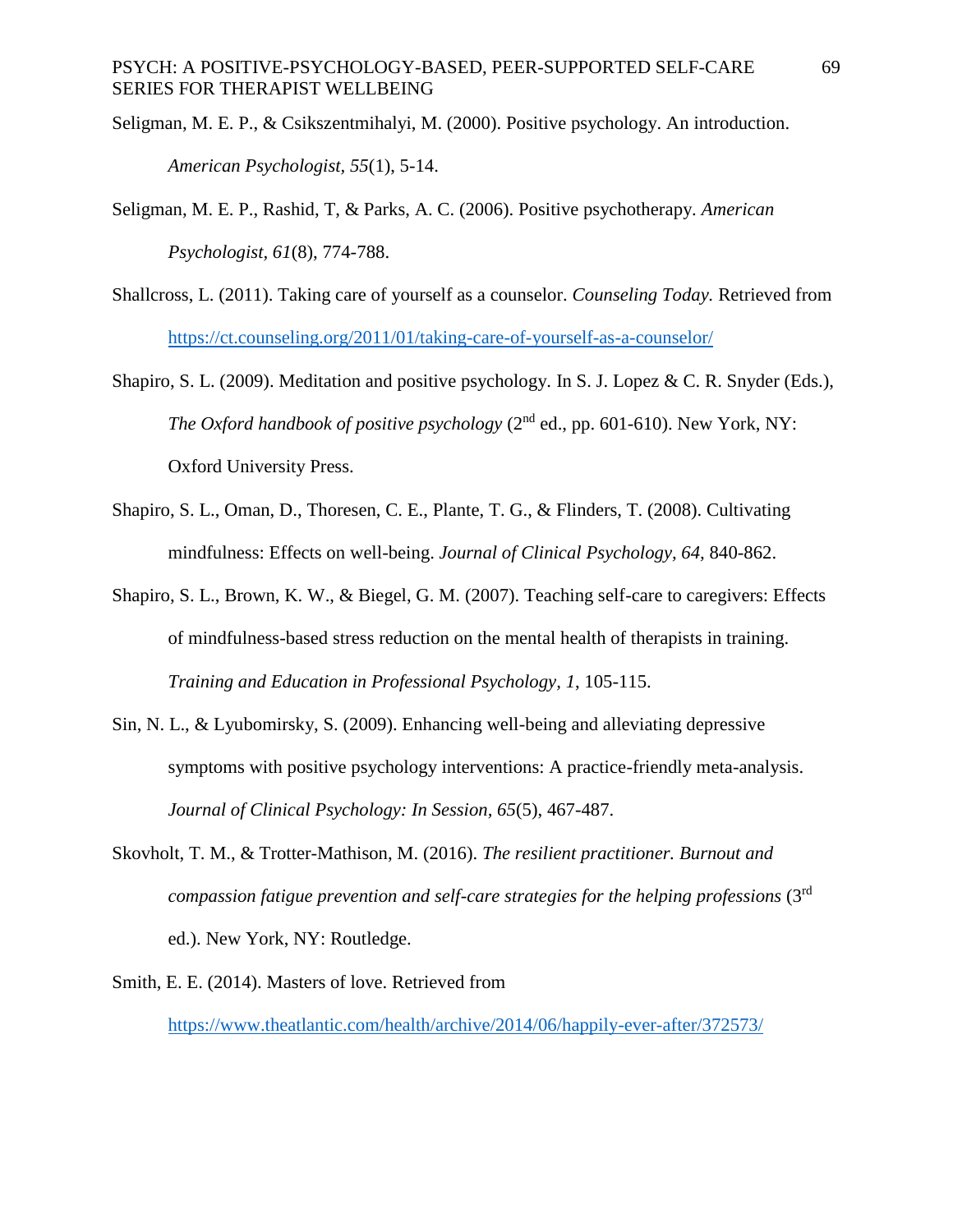Smith, J. L., Harrison, P. R., Kurtz, J. L., & Bryant, F. B. (2014). Nurturing the capacity to savor. Interventions to enhance the enjoyment of positive experiences. In A. C. Parks, & S. M. Schueller (Eds.), *The Wiley Blackwell handbook of positive psychological interventions*   $(1<sup>st</sup>$  ed., pp. 42-64). New York, NY: John Wiley & Sons, Ltd.

- Smith, P. L., & Moss, S. B. (2009). Psychologist impairment: What is it, how can it be prevented, and what can be done to address it? *Clinical Psychology: Science and Practice, 16*(1), 1-15.
- Steger, M. F. (2009). Meaning in life. In S. J. Lopez & C. R. Snyder (Eds.), *The Oxford handbook of positive psychology* (2nd ed., pp. 679-687). New York, NY: Oxford University Press.
- Stephens, J. P., Heaphy, E., & Dutton, J. E. (2012). High-quality connections. In K. S. Cameron & G. M. Spreitzer (Eds.), *The Oxford handbook of positive organizational scholarship*  (pp. 385-399). New York, NY: Oxford University Press.
- Tedeschi, R. G., & Calhoun, L. G. (2004). A clinical approach to posttraumatic growth. In P. A. Linley & S. Joseph (Eds.), *Positive psychology in practice* (pp. 405-419). Hoboken, NJ: John Wiley & Sons, Ltd.
- Tomasulo, D. J. (2013). What is the Reciprocity Ring? What can happen when you ask for what you really want? Retrieved from [https://www.psychologytoday.com/blog/the-healing](https://www.psychologytoday.com/blog/the-healing-crowd/201308/what-is-the-reciprocity-ring)[crowd/201308/what-is-the-reciprocity-ring](https://www.psychologytoday.com/blog/the-healing-crowd/201308/what-is-the-reciprocity-ring)
- Tracey, T. J., Wampold, B. E., Lichtenberg, J. W., & Goodyear, R. K. (2014). Expertise in psychotherapy: An elusive goal? *American Psychologist, 69*(3), 218-229.
- Vaillant, G. E. (2008). *Spiritual evolution. How we are wired for faith, hope, and love.* New York, NY: Broadway Books.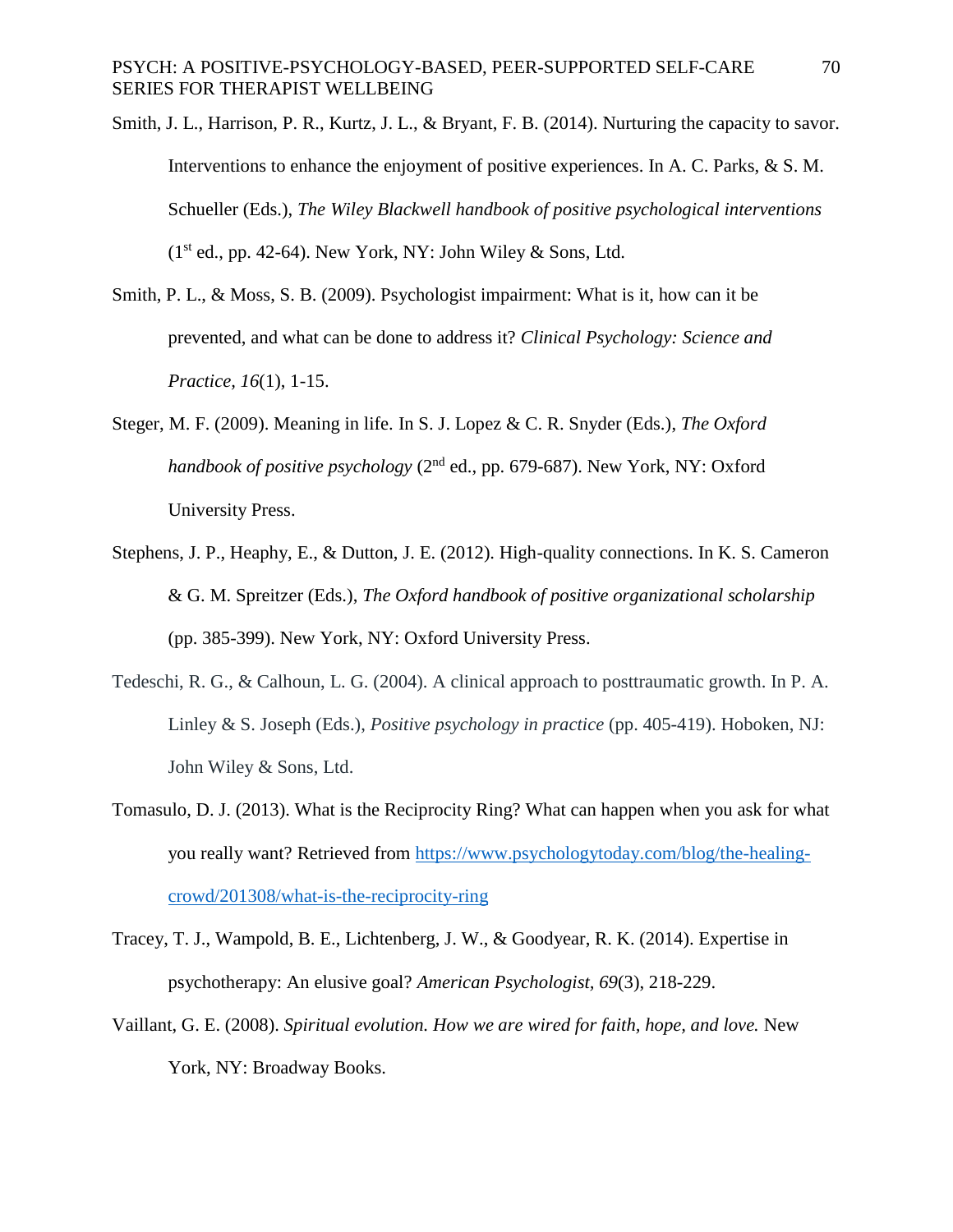## PSYCH: A POSITIVE-PSYCHOLOGY-BASED, PEER-SUPPORTED SELF-CARE SERIES FOR THERAPIST WELLBEING

VIA Institute on Character. (2017). The VIA survey. Retrieved from

<http://www.viacharacter.org/www/Character-Strengths-Survey>

- Wheeler, A. M., & Bertram, B. (2015). *The counselor and the law: A guide to legal and ethical practice.* New York, NY: John Wiley & Sons.
- Wicks, R. J. (2012). *Riding the dragon. 10 lessons for inner strength in challenging times.* Notre Dame, IN: Sorin Books.
- Wicks, R. J., & Maynard, E. A. (Eds.) *Clinician's guide to self-renewal. Essential advice from the field.* Hoboken, NJ: John Wiley & Sons, Ltd.
- Wicks, R. J., Parsons, R. D., & Capps, D. (1986). *Clinical handbook of pastoral counseling. Volume 1.* Mahwah, NJ: Paulist Press.
- Wilson, D. S., & Wilson, E. O. (2007). Rethinking the theoretical foundation of sociobiology. *The Quarterly Review of Biology*, *82*(4), 327-348.
- Winnicott, D. W. (1965). *The maturational processes and the facilitating environment.* New York, NY: International Universities Press.
- Wise, E. H., Hersh, M. A., & Gibson, C. M. (2012). Ethics, self-care and well-being for psychologists: Reenvisioning the stress-distress continuum. *Professional Psychology: Research and Practice 43*(5), 487-494.
- Wrzesniewski, A. (2003). Finding positive meaning in work. In K. Cameron, J. E. Dutton & R. E. Quinn (Eds.), *Positive organizational scholarship* (pp. 296-308). San Francisco, CA: Berrett-Koehler.
- Wrzesniewski, A., Berg, J. M., & Dutton, J. E. (2010, June). Turn the job you have into the job you want. *Harvard Business Review*, 114-117.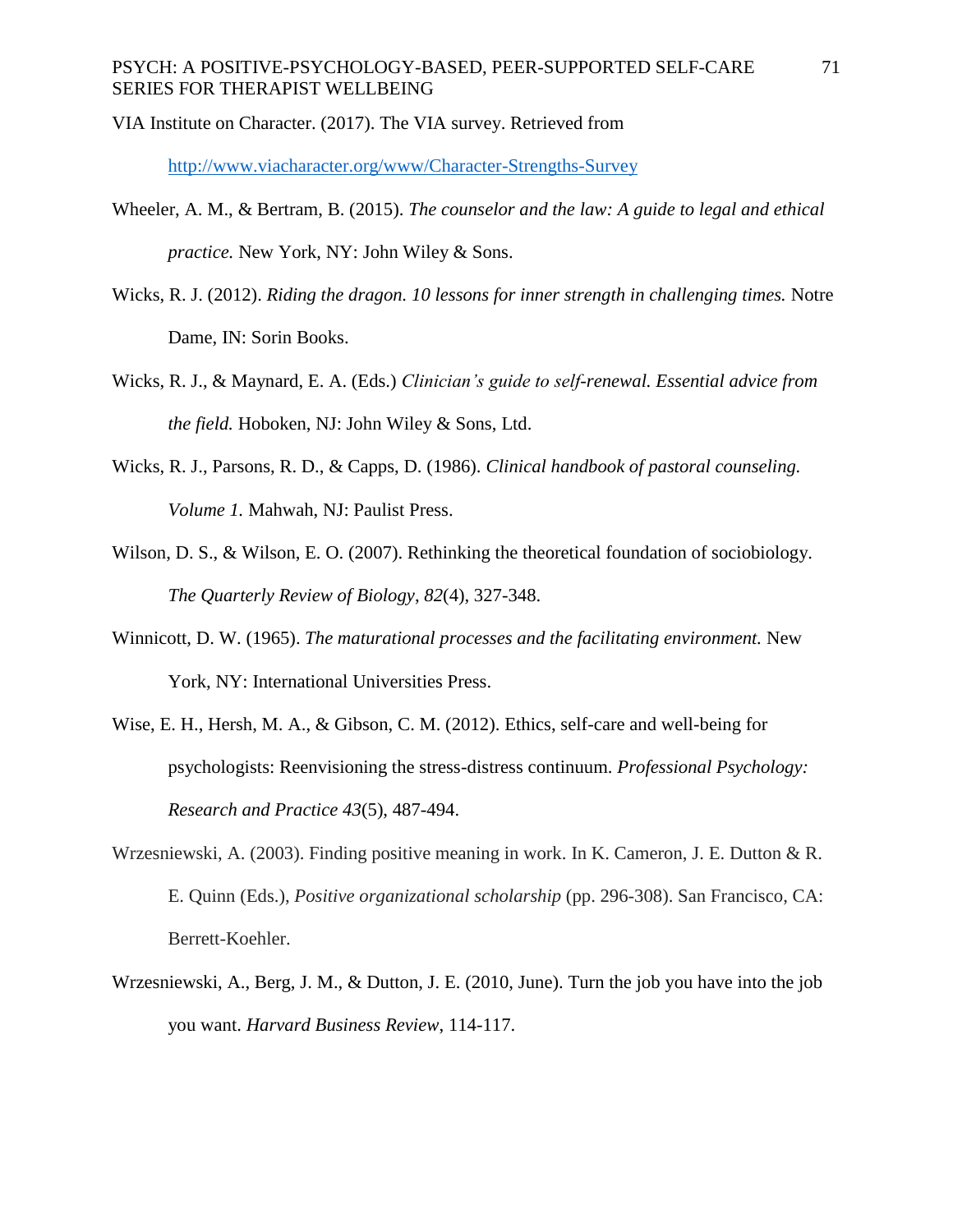- Yaden, D. B., McCall, T. D., & Ellens, J. H. (Eds.). (2016). *Being called. Scientific, secular, and sacred perspectives.* Santa Barbara, CA: Praeger.
- Yalom, I. D. (2002). *The gift of therapy: An open letter to a new generation of therapists and their patients.* New York, NY: HarperCollins.
- Yalom, I. D., & Leszcz, M. (2005). *The theory and practice of group psychotherapy* (5<sup>th</sup> ed.).

New York, NY: Basic Books.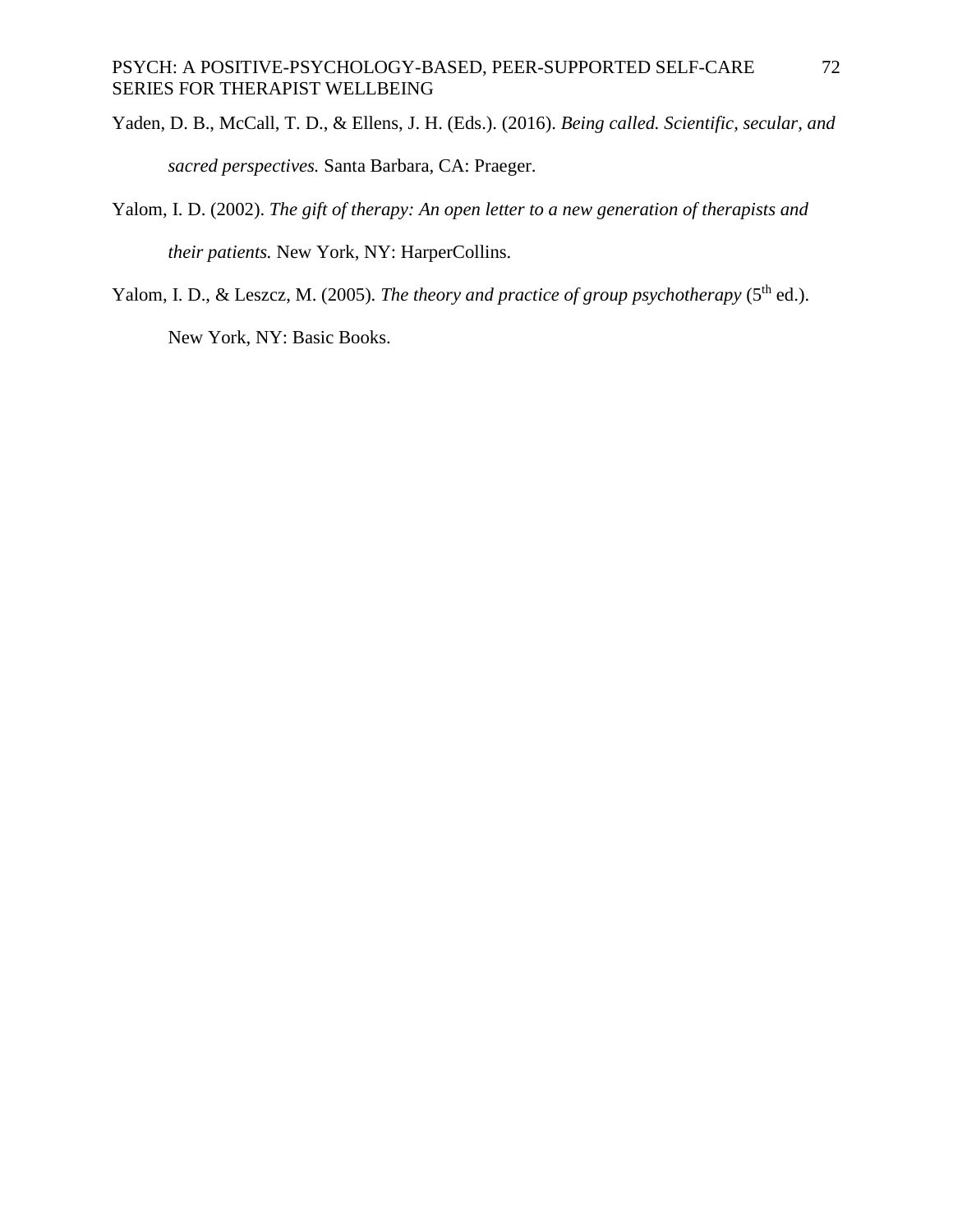| сопинципт на груспоинстария<br><b>Emotional/Psychological</b> | <b>Personal Behavioral</b>  | <b>Professional Impairment Behaviors</b> |
|---------------------------------------------------------------|-----------------------------|------------------------------------------|
| <b>Manifestations</b>                                         | <b>Manifestations</b>       |                                          |
| Depression                                                    | Relationship difficulties   | Disengagement/detachment                 |
| Fatigue                                                       | Impaired concentration      | Alcohol/substance abuse                  |
| Hopelessness                                                  | Over-/under-eating          | Premature/inappropriate terminations     |
| Fear                                                          | Sleep disturbances          | Absenteeism                              |
| Confusion                                                     | Dreams of clients'          | Sexual/romantic relationship             |
| Anger/rage                                                    | experiences                 | Decreased quality/quantity of work       |
| Irritability                                                  | Intrusive thoughts          | Other                                    |
| Helplessness                                                  | Isolating/withdrawing       | unethical/unprofessional/incompetent     |
| Cynicism                                                      | <b>Blaming others</b>       | behaviors                                |
| Sorrow                                                        | Avoidance                   |                                          |
| Isolation                                                     | Hypervigilance              |                                          |
| Loneliness                                                    | Suicidal ideation/behaviors |                                          |
| Estrangement                                                  |                             |                                          |
| Lack of motivation                                            |                             |                                          |
| <b>Bitterness</b>                                             |                             |                                          |
| Numbing                                                       |                             |                                          |
| Fatigue/exhaustion/depletion/drained                          |                             |                                          |
| Frustration                                                   |                             |                                          |
| Boredom                                                       |                             |                                          |
| Inattention                                                   |                             |                                          |
| Impatience                                                    |                             |                                          |
| Worry/anxiety                                                 |                             |                                          |
| Decreased joy/satisfaction                                    |                             |                                          |

**Table 1. Emotional, Psychological, and Behavioral Manifestations of the Stress-Distress-Impairment Continuum in Psychotherapists**

Kottler, 2012; Skovholt & Trotter-Mathison, 2016; Smith & Moss, 2009; S. Mayer, personal communication, June 2, 2017.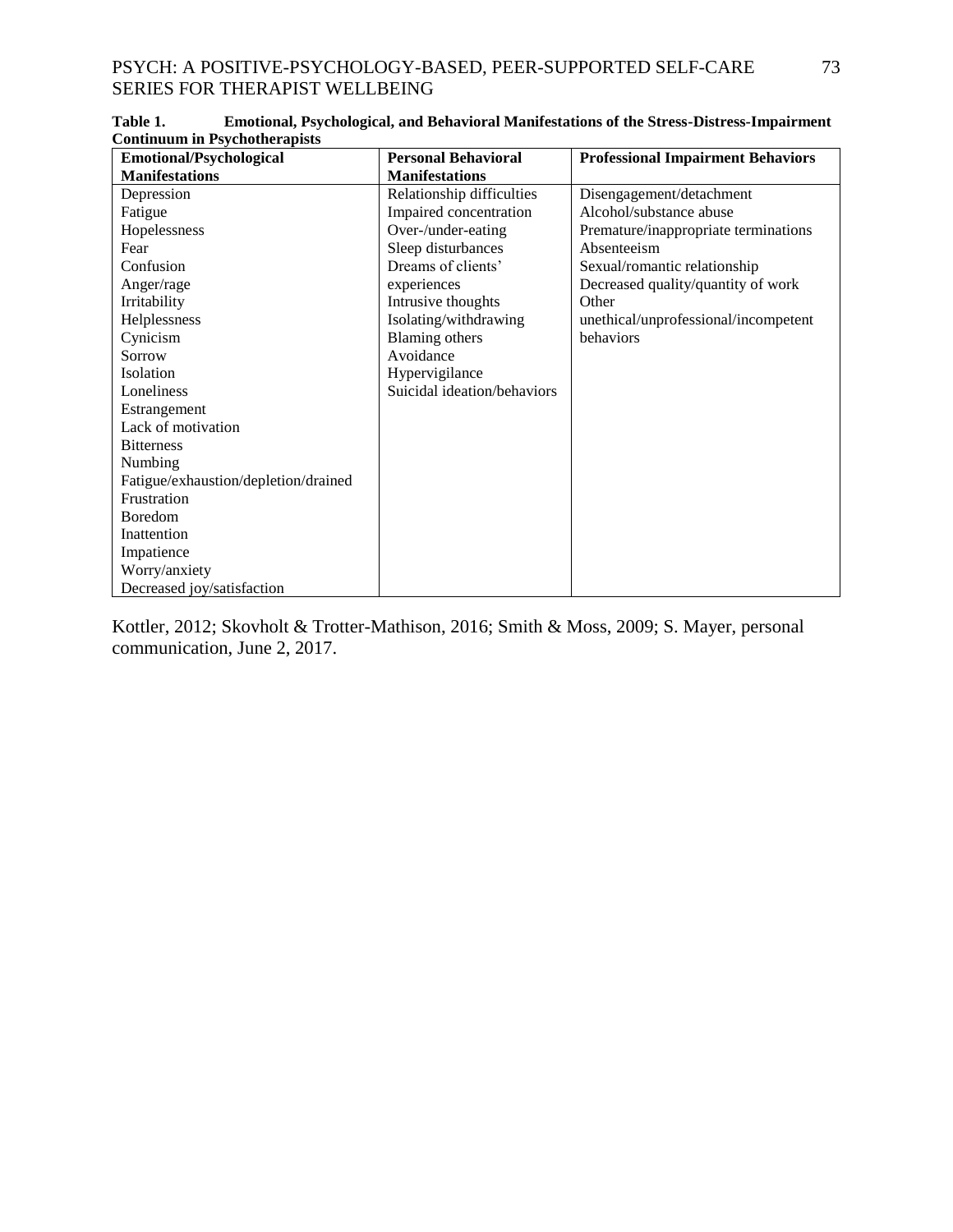**Table 2. Theories of Wellbeing**

| <b>Reference</b> | <b>Elements of Wellbeing</b> |               |             |           |              |            |             |                     |
|------------------|------------------------------|---------------|-------------|-----------|--------------|------------|-------------|---------------------|
|                  | Relationship                 | Relationships | Engagement/ | Physical  | Competence/  | Meaning/   | Positive    | Other               |
|                  | with Self                    | with Others   | Personal    | health/   | Achievement/ | Purpose    | emotions/   |                     |
|                  |                              |               | growth/     | vitality  | Autonomy     |            | Emotional   |                     |
|                  |                              |               | Mindfulness |           |              |            | regulation/ |                     |
|                  |                              |               |             |           |              |            | health      |                     |
| Jahoda,          | $\sqrt{}$                    |               | $\sqrt{}$   |           | $\sqrt{ }$   |            |             | Psychological       |
| 1958             |                              |               |             |           |              |            |             | function            |
|                  |                              |               |             |           |              |            |             | Perception of       |
|                  |                              |               |             |           |              |            |             | reality             |
| Ishizuka,        | $\sqrt{ }$                   | $\sqrt{ }$    |             |           | $\sqrt{ }$   | $\sqrt{ }$ |             |                     |
| 1988             |                              |               |             |           |              |            |             |                     |
| Ryff,<br>1989    | $\sqrt{}$                    | $\sqrt{}$     | $\sqrt{}$   |           | $\sqrt{ }$   | $\sqrt{ }$ |             |                     |
| Diener, et       |                              |               |             |           |              |            | V           | Life                |
| al., 1999        |                              |               |             |           |              |            |             | satisfaction        |
|                  |                              |               |             |           |              |            |             | Satisfaction        |
|                  |                              |               |             |           |              |            |             | with domains        |
| Keyes,           |                              |               |             |           |              |            | $\sqrt{ }$  | Psychosocial        |
| 2002             |                              |               |             |           |              |            |             | functioning         |
| Ryan et          | V                            | $\sqrt{}$     | $\sqrt{}$   | $\sqrt{}$ | $\sqrt{ }$   | $\sqrt{ }$ |             |                     |
| al., 2008        |                              |               |             |           |              |            |             |                     |
| Seligman,        |                              | $\sqrt{ }$    | $\sqrt{}$   |           | $\sqrt{ }$   | $\sqrt{ }$ | $\sqrt{ }$  |                     |
| 2011             |                              |               |             |           |              |            |             |                     |
| Huppert          | $\sqrt{}$                    | $\sqrt{}$     | $\sqrt{}$   | $\sqrt{}$ | $\sqrt{ }$   | $\sqrt{ }$ | V           |                     |
| & So,            |                              |               |             |           |              |            |             |                     |
| 2013             |                              |               |             |           |              |            |             |                     |
| <b>PSYCH</b>     | √                            | $\sqrt{}$     | $\sqrt{}$   |           |              | N          | N           | <b>Community</b>    |
| <b>Therapist</b> |                              |               |             |           |              |            |             | <b>Spirituality</b> |
| <b>Support</b>   |                              |               |             |           |              |            |             |                     |
| & Self-          |                              |               |             |           |              |            |             |                     |
| Care             |                              |               |             |           |              |            |             |                     |